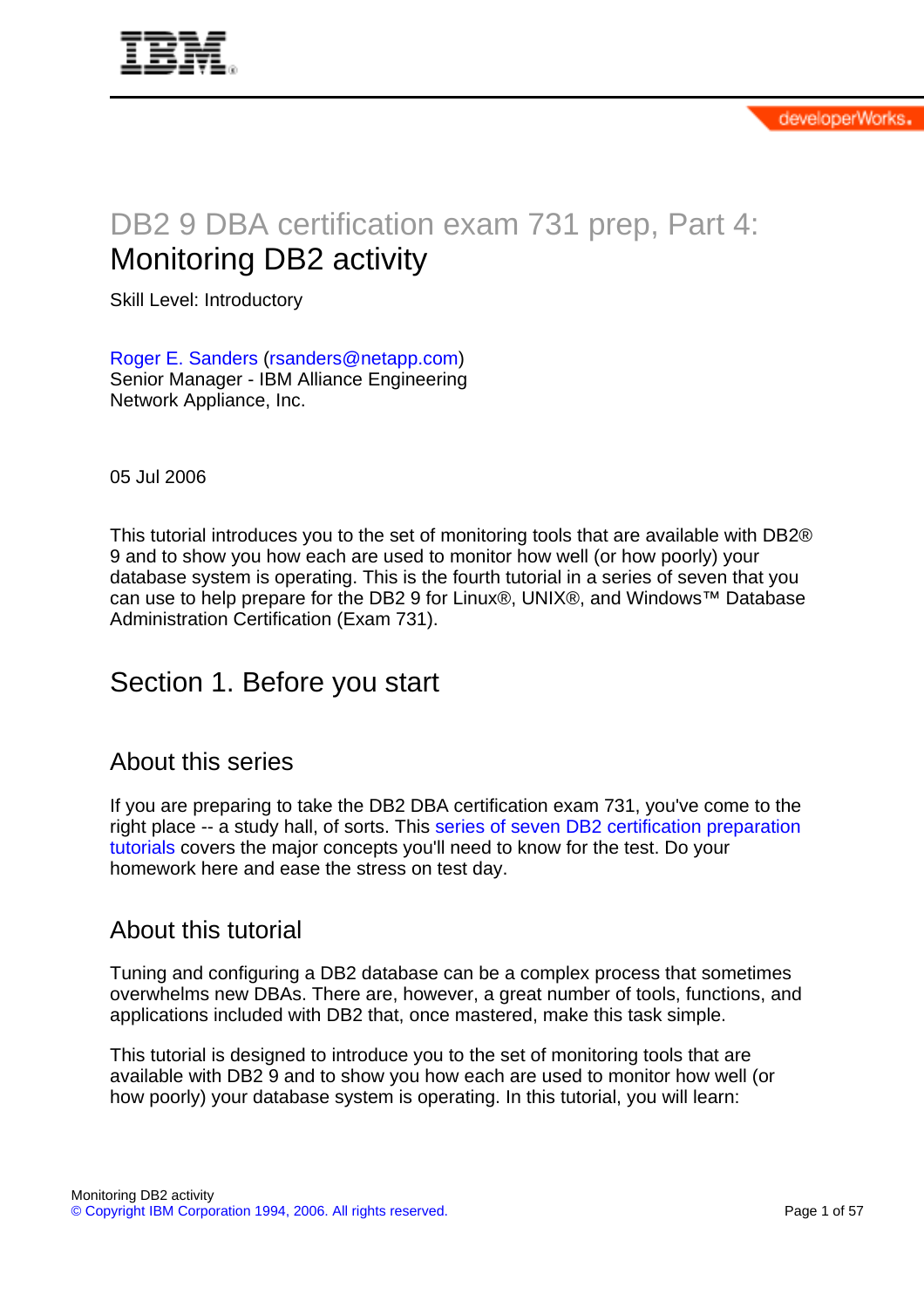- How the database system monitor works
- How snapshot information is collected
- How event monitors are created and how event monitor data is collected
- How the health monitor and the Health Center are used
- How comprehensive explain data and explain snapshot data differ
- How comprehensive explain data and explain snapshot data is collected
- How Visual Explain is used to view explain snapshot data

This is the fourth tutorial in a series of seven tutorials to help you prepare for the DB2 9 for Linux, UNIX, and Windows Database Administration Certification (Exam 731). The material in this tutorial primarily covers the objectives in Section 4 of the exam, entitled "Analyzing DB2 Activity." You can view these objectives at: <http://www-03.ibm.com/certify/tests/obj731.shtml>.

# **Objectives**

After completing this tutorial, you should be able to:

- Capture snapshots using GET SNAPSHOT or SQL functions
- Create and activate event monitors
- Configure the health monitor using the Health Center
- Capture and analyze explain/Visual Explain information
- Identify the functions of DB2's problem determination tools (for example, db2pd and db2mtrk)

### **Prerequisites**

To take the DB2 9 DBA exam, you must have already passed the [DB2 9](http://www-03.ibm.com/certify/tests/test_index.shtml) [Fundamentals exam 730.](http://www-03.ibm.com/certify/tests/test_index.shtml) We recommend that you take the [DB2 Fundamentals](http://www.ibm.com/developerworks/offers/lp/db2cert/db2-cert730.html?S_TACT=105AGX19&S_CMP=sum) [tutorial series](http://www.ibm.com/developerworks/offers/lp/db2cert/db2-cert730.html?S_TACT=105AGX19&S_CMP=sum) before starting this series.

To help you understand some of the material presented in this tutorial, you should be familiar with the following terms:

- **Structured Query Language (SQL):** A standardized language used to define objects and manipulate data in a relational database.
- **DB2 optimizer:** A component of the SQL precompiler that chooses an access plan for a Data Manipulation Language (DML) SQL statement by modeling the execution cost of several alternative access plans and choosing the one with the minimal estimated cost.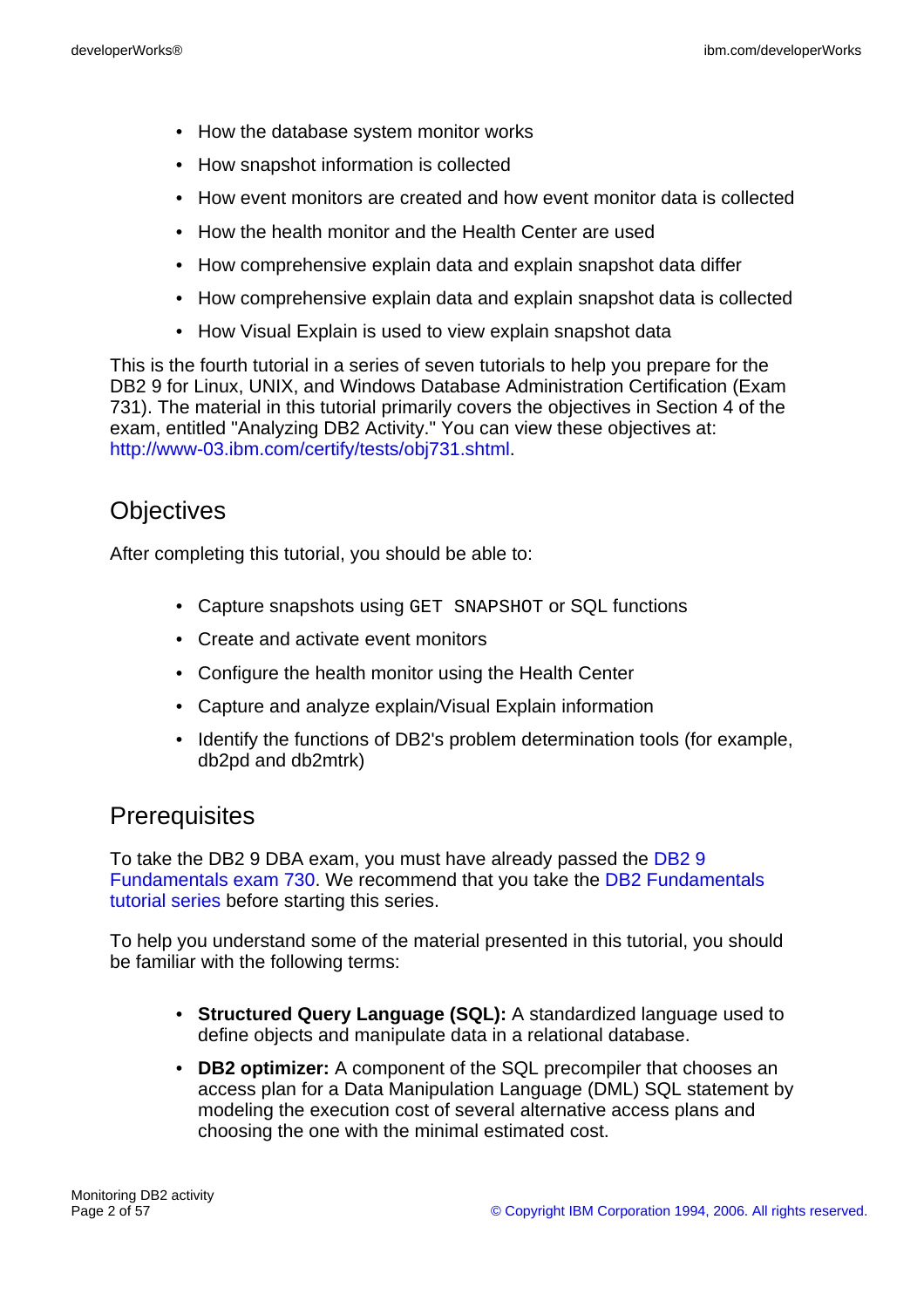# System requirements

You do not need a copy of DB2 to complete this tutorial. However, you will get more out of the tutorial if you download the free trial version of [IBM DB2 9](http://www.ibm.com/developerworks/downloads/im/udb/?S_TACT=105AGX19&S_CMP=db2cert) to work along with this tutorial.

# Section 2. Capturing snapshot data

## The database system monitor

Database monitoring is a vital activity that, when performed on a regular basis, provides continuous feedback on the health of a database system. Because database monitoring is such an integral part of database administration, DB2 9 comes equipped with a monitoring utility known as the database system monitor. Although the name "database system monitor" suggests that only one monitoring tool is provided, in reality the database system monitor is composed of two distinct tools that can be used to capture and return system monitor information: a snapshot monitor and one or more event monitors. The snapshot monitor allows you to capture a picture of the state of a database at a specific point in time while event monitors capture and log data as specific database events occur. Information collected by both tools is stored in entities that are referred to as monitor elements (or data elements). Each monitor element used is identified by a unique name and is designed to hold a specific type of information. The following types of elements are used to store monitor data:

- **Counters.** Counters keep a total count of the number of times an activity or event has occurred. Counter values increase throughout the life of the monitor; often a counter monitor element is resettable. An example of a counter element would be the total number of SQL statements that have been executed against a database.
- **Gauges.** Gauges keep a count of the number times an activity or event has occurred at a specific point in time. Unlike counter values, gauge values can go up or down, and their value at any given point in time is usually dependent upon the level of database activity. An example of a gauge element would be the number of applications that are currently connected to a database.
- **Watermarks.** Watermarks indicate the highest (maximum) or lowest (minimum) value an item has seen since monitoring began. An example of a watermark element would be the largest number of rows that were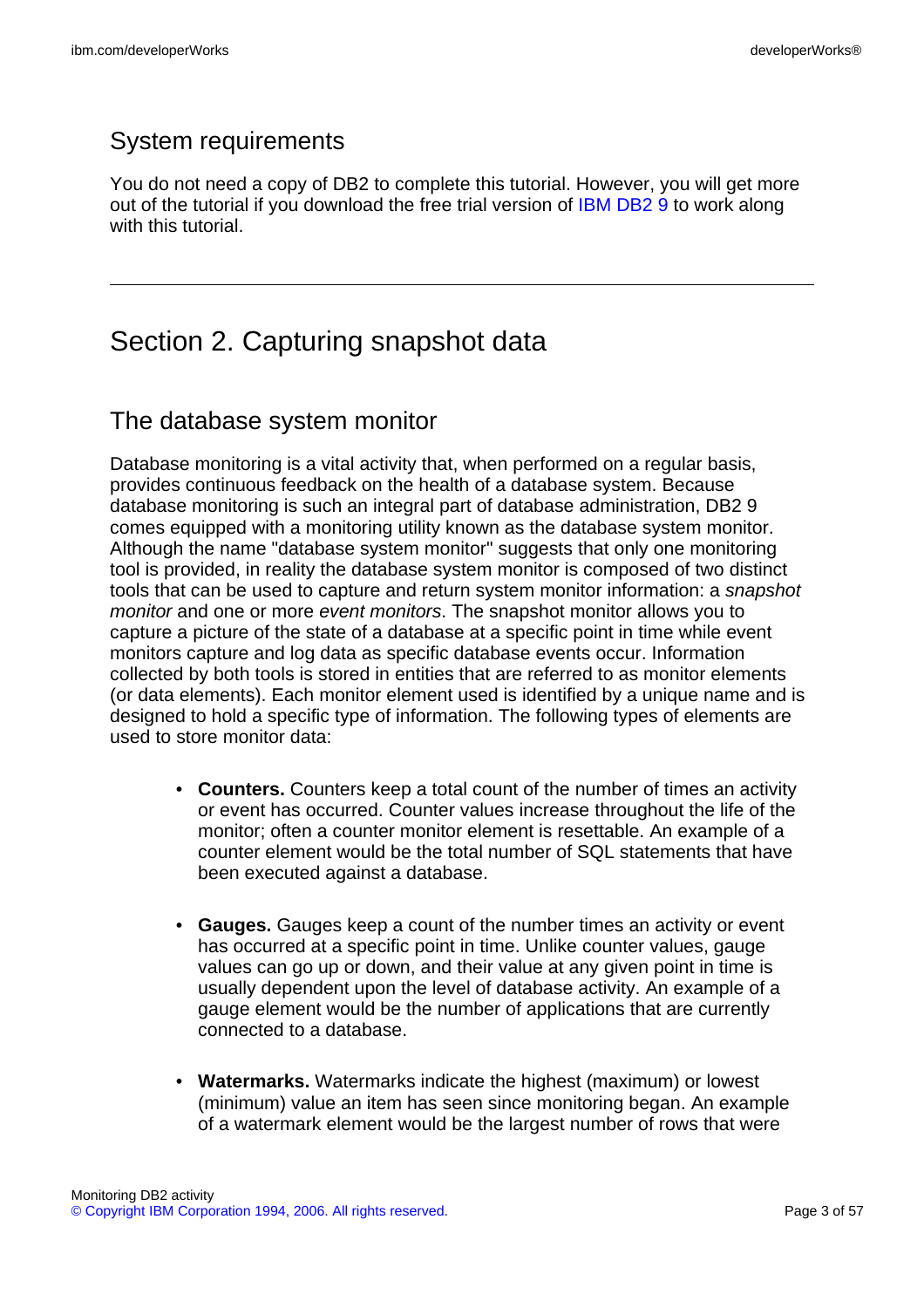affected by an update operation.

- **Information.** As the name implies, information elements provide reference-type details of all monitoring activities performed. Examples of information elements would include buffer pool names, database names and aliases, path details, etc.
- **Timestamps.** Timestamps indicates the date and time an activity or event took place. Timestamp values are provided as the number of seconds and microseconds that have elapsed since January 1, 1970. An example of a timestamp element would be the date and time the first connection to a database was established.
- **Time.** Time elements keep track of the amount of time that was spent performing an activity or event. Time values are provided as the number of seconds and microseconds that have elapsed since the activity or event was started and some time elements are resettable. An example of a time element would be the amount of time that was spent performing a sort operation.

The database system monitor can utilize any combination of these elements to capture monitor data, and once collected, several methods can be used to present the data stored in each element used; for both snapshot monitors and event monitors, you have the option of storing all data collected in files or database tables, viewing it on-screen, or processing it using a custom application. (The database system monitor returns monitor data to a client application using a self-describing data stream. With a snapshot monitoring application you call the appropriate snapshot APIs to capture a snapshot and then process the data stream returned; with an event monitoring application, you prepare to receive the data produced via a file or a named pipe, activate the appropriate event monitor, and process the data stream as it is received.)

## The snapshot monitor

The snapshot monitor is designed to collect information about the state of a DB2 UDB instance and the databases it controls at a specific point in time (in other words, at the time the snapshot is taken). Snapshots are useful for determining the status of a database system, and when taken at regular intervals, they can provide valuable information that can be used to observe trends and identify potential problem areas. Snapshots can be taken by executing the GET SNAPSHOT command from the DB2 Command Line Processor (CLP), by using the appropriate snapshot table functions in a query, or by using the snapshot monitor APIs in a C or C++ application. Additionally, snapshots can be tailored to return specific types of monitoring data values (for example, a snapshot could be configured to return just information about buffer pools).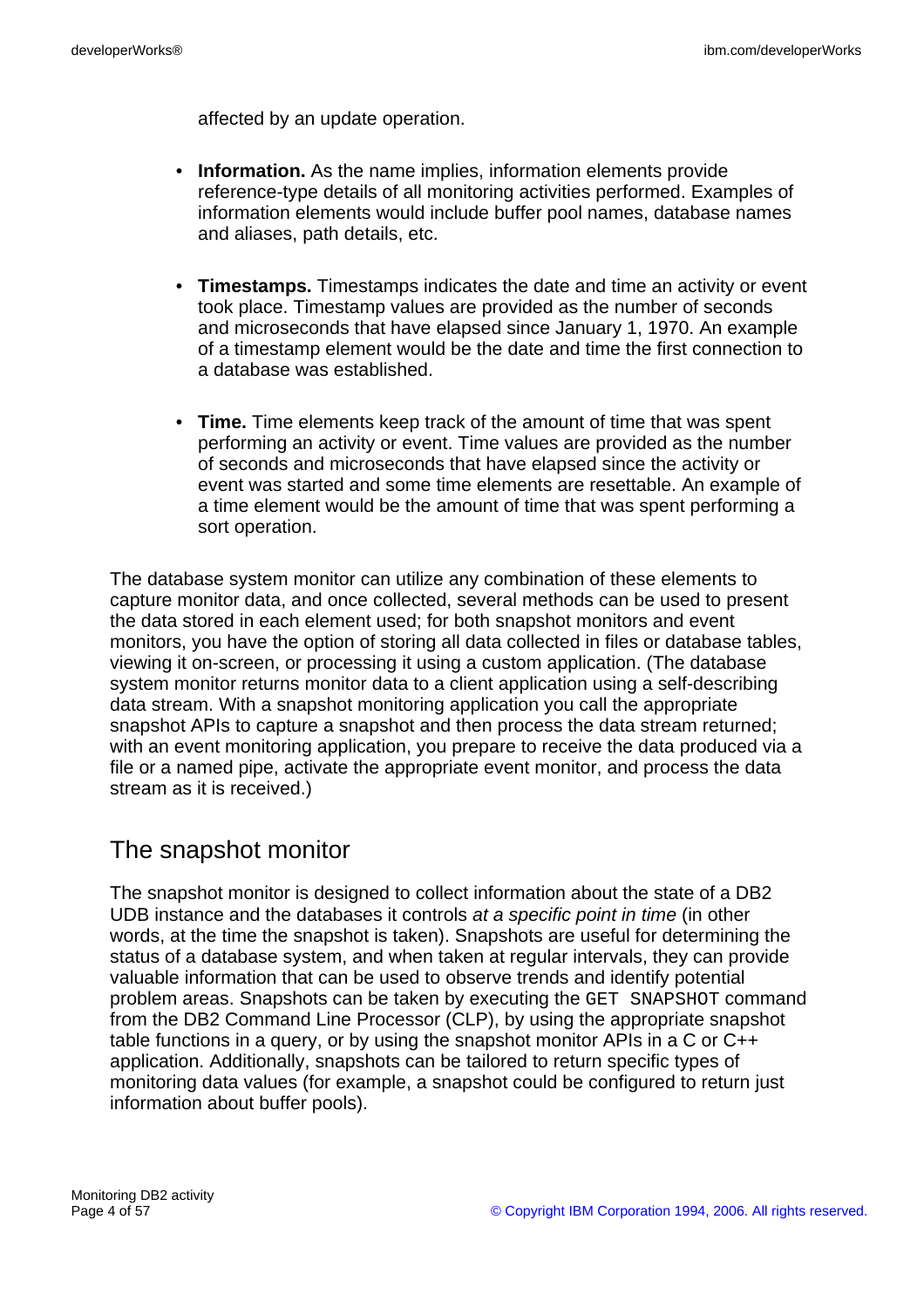# Snapshot monitor switches

Often, the collection of system monitor data requires additional processing overhead. For example, in order to calculate the execution time of SQL statements, the DB2 Database Manager must make a call to the operating system to obtain timestamps before and after any SQL statement is executed. These types of system calls can be expensive. Another side effect of using the system monitor is that the amount of memory consumed is increased - the DB2 Database Manager uses memory to store the data collected for every monitor element being tracked by the system monitor.

To help minimize the overhead involved in collecting system monitor information, a group of switches known as the snapshot monitor switches can be used to control what information is collected when a snapshot is taken; the type and amount of information collected is determined by the way these snapshot monitor switches have been set. Each snapshot monitor switch has two settings: ON and OFF. When a snapshot monitor switch is set to OFF, monitor information is not collected for elements that fall under that switch's control. The opposite is true if the switch is set to ON. (Keep in mind that a considerable amount of monitoring information is not under switch control and will always be collected regardless of how the snapshot monitor switches have been set.) The snapshot monitor switches available, along with a description of the type of information that is collected when each is set to ON, can be seen in Table 1.

| <b>Monitor Group</b>  | <b>Monitor Switch</b> | <b>DBM Configuration</b><br><b>Parameter</b> | <b>Information Provided</b>                                                                                                                                                     |
|-----------------------|-----------------------|----------------------------------------------|---------------------------------------------------------------------------------------------------------------------------------------------------------------------------------|
| <b>Buffer Pools</b>   | <b>BUFFERPOOL</b>     | dft_mon_bufferpool                           | Amount of buffer pool<br>activity (in other words,<br>number of read and<br>write operations<br>performed and the<br>amount of time taken<br>for each read/write<br>operation). |
| Locks                 | <b>LOCK</b>           | dft_mon_lock                                 | Number of locks held<br>and number of<br>deadlock cycles<br>encountered.                                                                                                        |
| Sorts                 | <b>SORT</b>           | dft_mon_sort                                 | Number of sort<br>operations performed,<br>number of heaps used,<br>number of overflows<br>encountered, and sort<br>performance.                                                |
| <b>SQL Statements</b> | <b>STATEMENT</b>      | dft_mon_stmt                                 | <b>SQL</b> statement<br>processing start time,<br>SOL statement<br>processing end time,<br>and SQL statement<br>identification.                                                 |

#### **Table 1. Snapshot monitor switches**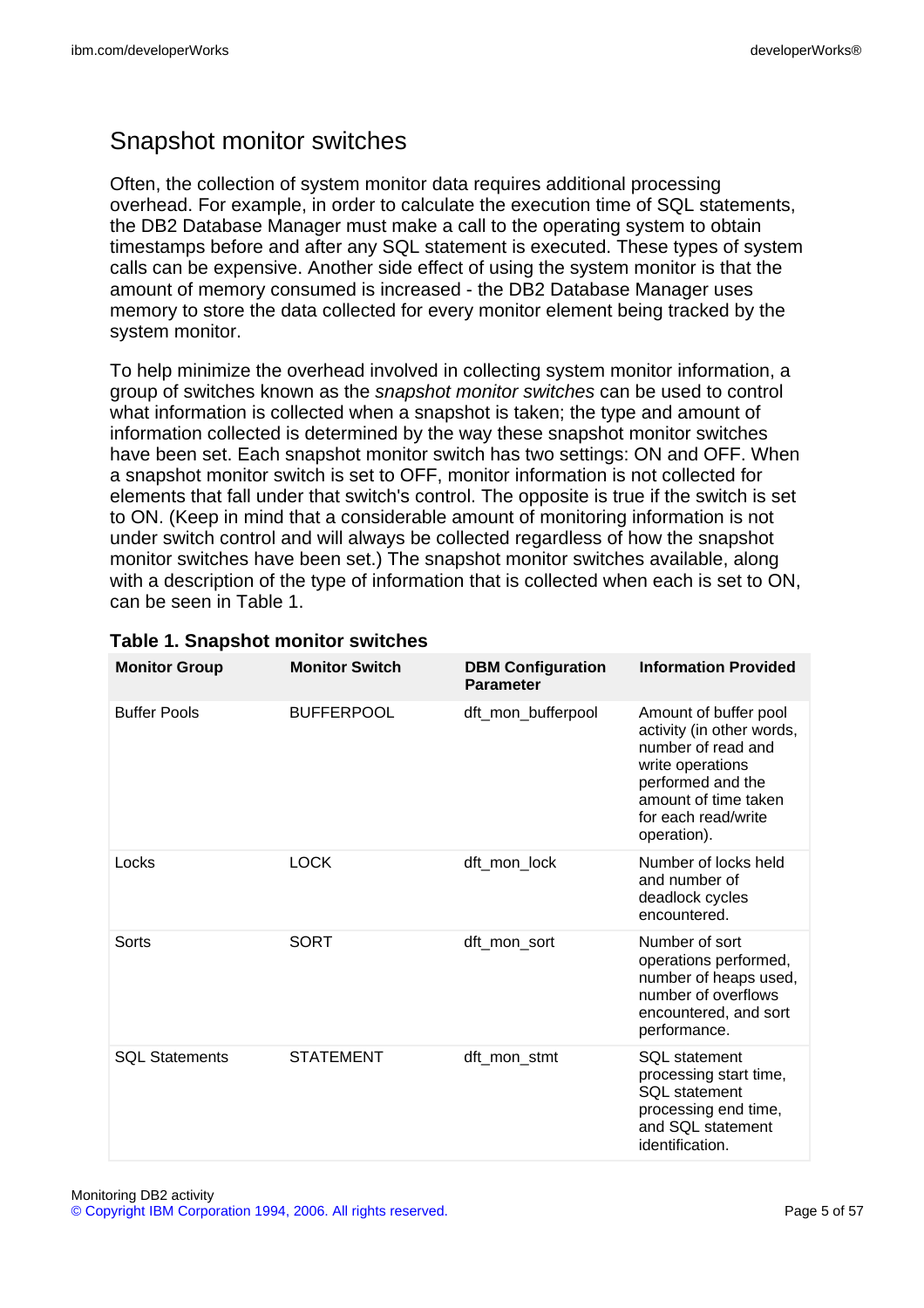| Tables       | TABLE      | dft mon table     | Amount of table activity<br>performed such as<br>number of rows read,<br>number of rows written,<br>etc. |
|--------------|------------|-------------------|----------------------------------------------------------------------------------------------------------|
| Timestamps   | TIMESTAMP  | dft_mon_timestamp | Times and timestamp<br>information.                                                                      |
| Transactions | <b>UOW</b> | dft mon uow       | Transaction start times,<br>transaction completion<br>times, and transaction<br>completion status.       |

By default, all of the switches shown in Table 1 are set to OFF, with the exception of the TIMESTAMP switch, which is set to ON and initialized when an instance is first started.

### Viewing current snapshot monitor switch settings

It was mentioned earlier that the type and amount of information collected when a snapshot is taken is controlled, to some extent, by the way the snapshot monitor switches have been set. Before you take a snapshot, it is important that you know which snapshot monitor switches have been turned on and which snapshot monitor switches remain off. How can you find out what the current setting of each snapshot monitor switch available is? The easiest way is by executing the GET MONITOR SWITCHES command from the DB2 Command Line Processor (CLP). The basic syntax for this command is:

GET MONITOR SWITCHES <AT DBPARTITIONNUM [PartitionNum]>

where *PartitonNum* identifies the database partition (in a multi-partitioned database environment) for which the status of the snapshot monitor switches available is to be obtained and displayed.

**Note**: Parameters shown in angle brackets  $(<)$  are optional; parameters or options shown in normal brackets ([ ]) are required; and a comma, followed by ellipses (...) indicate that the preceding parameter can be repeated multiple times.

If you wanted to obtain and display the status of the snapshot monitor switches for a single-partition database, you could do so by executing a GET MONITOR SWITCHES command that looks something like this:

GET MONITOR SWITCHES

When this command is executed from the Command Line Processor, you should see something like the output shown below.

#### **Output from GET MONITOR SWITCHES command**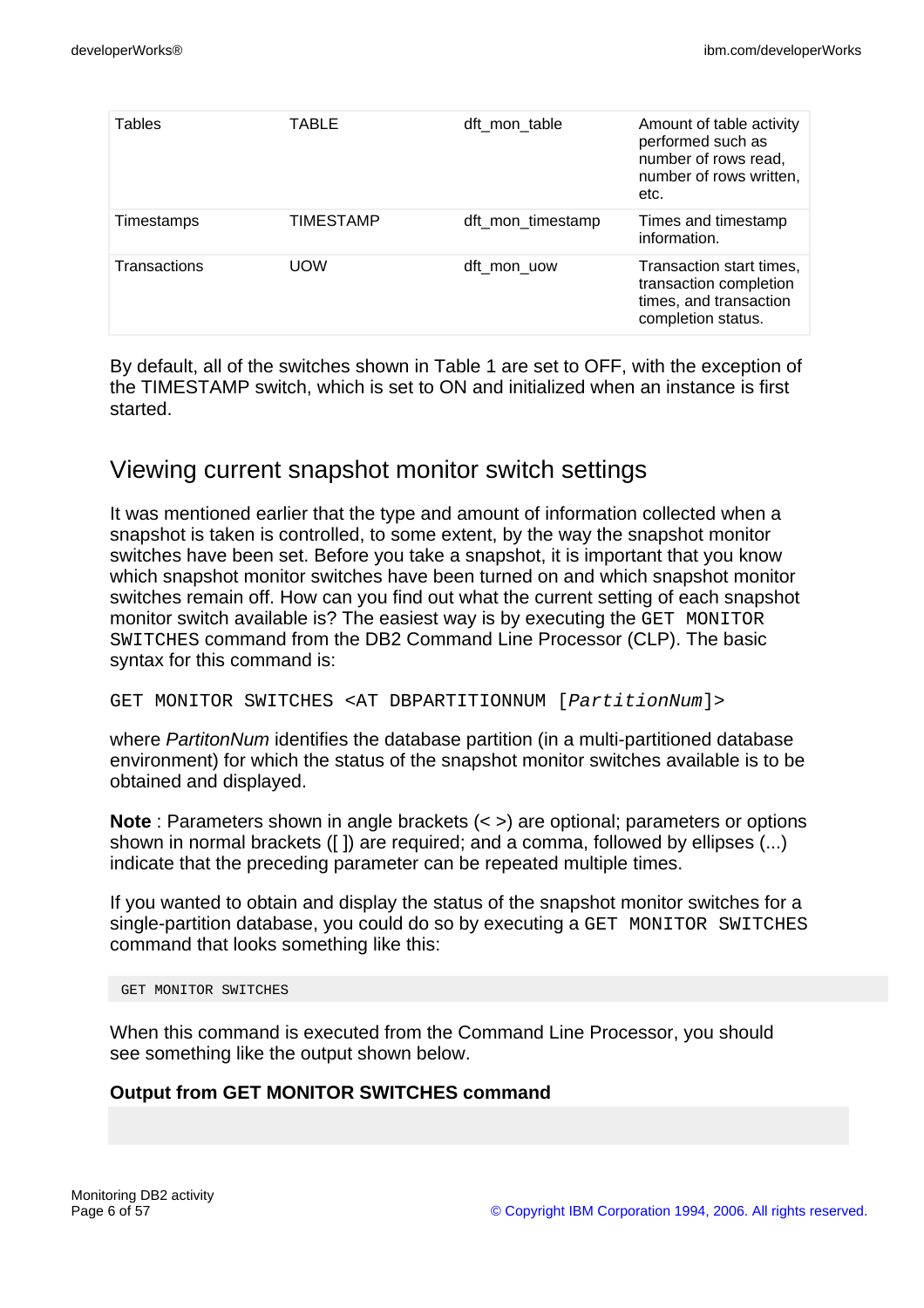| Switch list for db partition number 0<br>Buffer Pool Activity Information (BUFFERPOOL) = OFF | Monitor Recording Switches                    |  |
|----------------------------------------------------------------------------------------------|-----------------------------------------------|--|
| Lock Information                                                                             | $(LOCK) = OFF$                                |  |
| Sorting Information                                                                          | $(SORT) = OFF$                                |  |
| SOL Statement Information                                                                    | $(STATEMENT) = OFF$                           |  |
| Table Activity Information                                                                   | $(TABLE) = OFF$                               |  |
| Take Timestamp Information                                                                   | $(TIMESTAMP) = ON$ 06-12-2006 10:30:00.028810 |  |
| Unit of Work Information                                                                     | $(UOW) = OFF$                                 |  |
|                                                                                              |                                               |  |

Upon close examination of this output, notice that the TIMESTAMP snapshot monitoring switch has been turned on and that all other switches are off. The timestamp value that follows the TIMESTAMP monitoring switch's state tells you the exact date and time the TIMESTAMP monitoring switch was turned on (which in this case is June 12, 2006, at 10:30 AM).

### Changing the state of a snapshot monitor switch

Once you know which snapshot monitor switches have been turned ON and which snapshot monitor switches have been turned OFF, you may find it necessary to change one or more switch settings before you begin the monitoring process. Snapshot monitor switch settings can be changed at the instance level by modifying the appropriate DB2 Database Manager configuration parameters (see Table 1) with the UPDATE DATABASE MANAGER CONFIGURATION command.

On the other hand, snapshot monitor switch settings can be changed at the application level by executing the UPDATE MONITOR SWITCHES command. The basic syntax for this command is:

UPDATE MONITOR SWITCHES USING [[SwitchID] ON | OFF ,...]

where SwitchID identifies one or more snapshot monitor switches whose state is to be changed. This parameter may contain any or all of the following values: BUFFERPOOL, LOCK, SORT, STATEMENT, TABLE, TIMESTAMP, and UOW.

If you wanted to change the state of the LOCK snapshot monitor switch to ON at the application level), you could do so by executing an UPDATE MONITOR SWITCHES command that looks like this:

UPDATE MONITOR SWITCHES USING LOCKS ON

Likewise, if you wanted to change the state of the BUFFERPOOL snapshot monitor switch to OFF, you could do so by executing a UPDATE MONITOR SWITCHES command that looks like this:

UPDATE MONITOR SWITCHES USING BUFFERPOOL OFF

Setting snapshot monitor switches at the instance level (using the UPDATE DATABASE MANAGER CONFIGURATION command) affects all databases under the instance's control (in other words, every application that establishes a connection to a database under the instance's control will inherit the switch settings made in the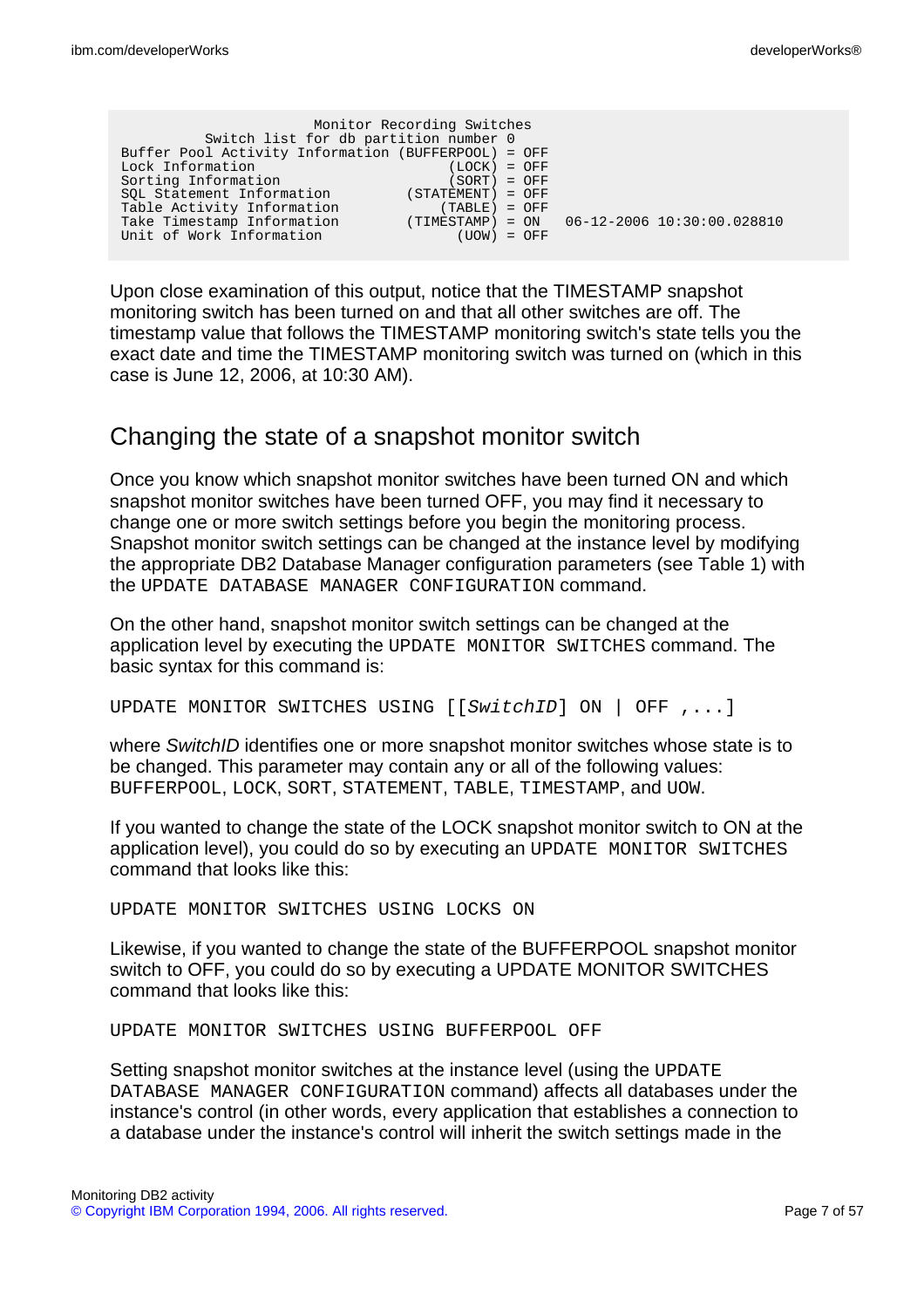instance's configuration). Additionally, snapshot monitor switch settings made at the instance level remain persistent across instance restarts.

Setting monitor switches at the application level (using the UPDATE MONITOR SWITCHES command) only affects the database a single application is interacting with. In addition, switch setting made are only persistent for the life of the application.

### Capturing snapshot monitor data

As soon as a database is activated or a connection to a database is established, the snapshot monitor begins collecting monitor data. However, before any data collected can be viewed, a snapshot must be taken. (A snapshot is essentially a picture of what the monitor elements being used look like at a specific point in time.) Snapshots can be taken by embedding the db2GetSnapshot() API in an application program, or by executing the GET SNAPSHOT command. The basic syntax for this command is:

```
GET SNAPSHOT FOR
[DATABASE MANAGER | DB MANAGER | DBM] |
ALL DATABASES |
ALL APPLICATIONS |
ALL BUFFERPOOLS |
ALL REMOTE_DATABASES |
ALL REMOTE APPLICATIONS |
ALL ON [DatabaseAlias] |
DATABASE ON [DatabaseAlias] |
APPLICATIONS ON [DatabaseAlias] |
TABLES ON [DatabaseAlias] |
TABLESPACES ON [DatabaseAlias] |
LOCKS ON [DatabaseAlias] |
BUFFERPOOLS ON [DatabaseAlias] |
DYNAMIC SQL ON [DatabaseAlias]
```
where DatabaseAlias identifies the alias assigned to the database that snapshot monitor information is to be collected for.

If you want to take a snapshot that only contains data collected on locks being held by applications interacting with a database named PAYROLL, you could do so by executing the following command:

GET SNAPSHOT FOR LOCKS ON PAYROLL

The output produced by this command would look something like that shown in below. (Keep in mind that this is a simple example. A real monitoring situation usually generates a large amount of data.)

#### **Sample output from GET SNAPSHOT command**

Database Lock Snapshot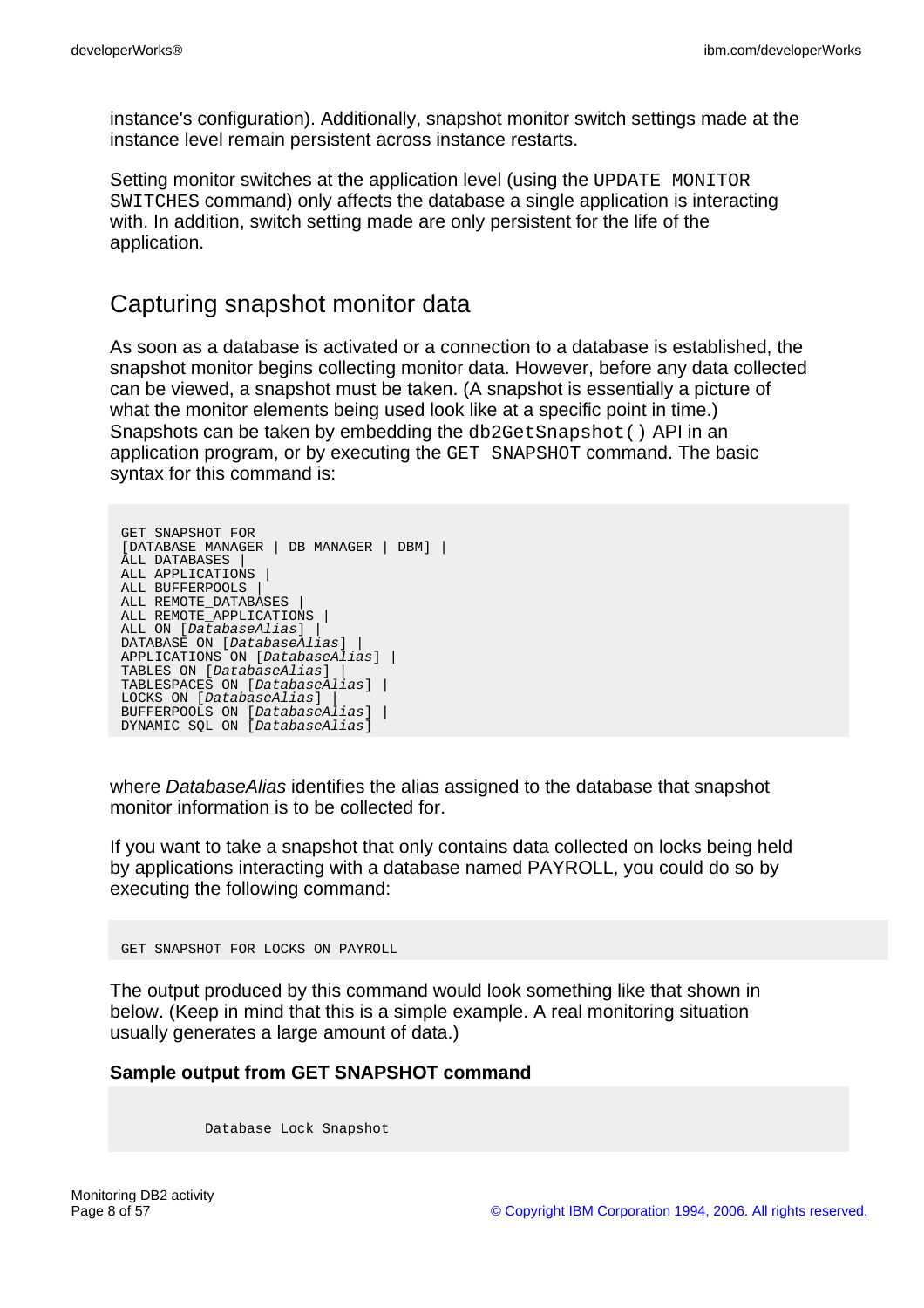| Database name<br>Database path<br>Input database alias<br>Locks held<br>Applications currently connected<br>Agents currently waiting on locks<br>Snapshot timestamp                                                |                                                                                           | $=$ PAYROLL<br>$= C:\DB2\NODE0000\SQL00002\$<br>= PAYROLL<br>$= 2$<br>$= 1$<br>$= 0$<br>$= 06 - 12 - 2004 08:39:40.750316$                                  |
|--------------------------------------------------------------------------------------------------------------------------------------------------------------------------------------------------------------------|-------------------------------------------------------------------------------------------|-------------------------------------------------------------------------------------------------------------------------------------------------------------|
| Application handle<br>Application ID<br>Sequence number<br>Application name<br>CONNECT Authorization ID<br>Application status<br>Status change time<br>Application code page<br>Locks held<br>Total wait time (ms) |                                                                                           | $= 8$<br>$= *LOCALJDB2.00E286133931$<br>$= 0001$<br>= db2bp.exe<br>$=$ DB2ADMIN<br>= UOW Waiting<br>= Not Collected<br>$= 1252$<br>$= 2$<br>= Not Collected |
| List Of Locks<br>Lock Name<br>Lock Attributes<br>Release Flags<br>Lock Count<br>Hold Count<br>Lock Object Name<br>Object Type<br>Mode                                                                              | $= 0x00000000$<br>$= 0x40000000$<br>$= 1$<br>$= 0$<br>$= 0$<br>= Internal P Lock<br>$= S$ | $= 0x94928D848F9F949E7B89505241$                                                                                                                            |
| Lock Name<br>Lock Attributes<br>Release Flags<br>Lock Count<br>Hold Count<br>Lock Object Name<br>Object Type<br>Mode                                                                                               | $= 0x00000000$<br>$= 0x40000000$<br>$= 1$<br>$= 0$<br>$= 0$<br>= Internal P Lock<br>$= S$ | $= 0x96A09A989DA09A7D8E8A6C7441$                                                                                                                            |

As you can see, the GET SNAPSHOT command can be used to capture several different types of monitoring data, including:

- DB2 Database Manager instance data
- Database data for all active databases under an instance's control
- Application data
- Buffer pool activity data
- Tablespace data
- Table data
- Lock data (information about all locks held)
- Dynamic SQL data (point-in-time information about SQL statements being held in the SQL statement cache)

You may also have noticed that there is a direct correlation between the snapshot monitor switches available and the different types of monitoring data that can be collected when a snapshot is taken. If a particular snapshot monitor switch is turned off and a snapshot of the monitoring elements associated with that switch is taken, the monitoring data captured may not contain any values at all. (In the previous example, some values were listed as Not Collected because the corresponding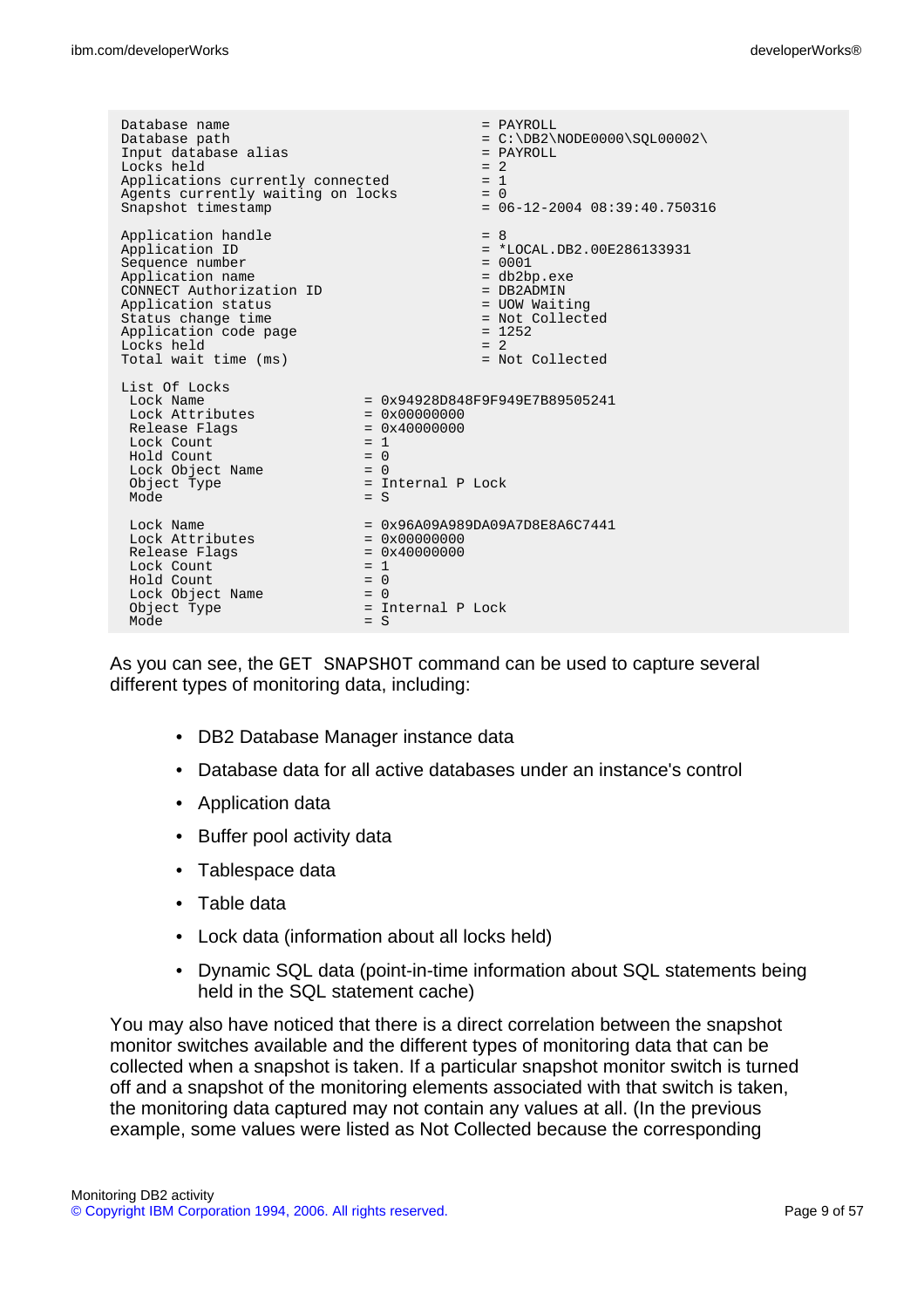snapshot monitor switch was turned off. Furthermore, if no locks had been acquired at the time the snapshot was taken, the value for Locks held would have been 0 and the List of Locks information shown would not have been produced.)

# Capturing snapshot monitor data using SQL

With earlier versions of DB2 UDB, the only way to capture snapshot monitor data was by executing the GET SNAPSHOT command or by calling its corresponding API from an application program. With DB2 UDB version 8.1, the ability to capture snapshot monitor data by constructing a query was introduced. This method relied on twenty special snapshot monitor table functions that have been depreciated in version 9.1. Now, snapshot monitor data can be obtained by using a new set of SQL routines to access data stored in special administrative views. These routines and views are described in Table 2.

| <b>Administrative View</b>   | <b>Routine</b> | <b>Description</b>                                                                                                       |
|------------------------------|----------------|--------------------------------------------------------------------------------------------------------------------------|
| <b>APPLICATIONS</b>          | N/A            | This administrative view<br>contains information about<br>connected database<br>applications.                            |
| APPL PERFORMANCE             | N/A            | This administrative view<br>contains information about the<br>rate of rows selected versus<br>rows read per application. |
| <b>BP HITRATIO</b>           | N/A            | This administrative view<br>contains bufferpool hit ratios,<br>including total, data, and index.                         |
| BP READ IO                   | N/A            | This administrative view<br>contains bufferpool read<br>performance information.                                         |
| BP_WRITE_IO                  | N/A            | This administrative view<br>contains bufferpool write<br>performance information.                                        |
| <b>CONTAINER UTILIZATION</b> | N/A            | This administrative view<br>contains information about table<br>space containers and utilization<br>rates.               |
| <b>LOCKS HELD</b>            | N/A            | This administrative view<br>contains information on current<br>locks held.                                               |
| <b>LOCKWAITS</b>             | N/A            | This administrative view<br>contains information on locks<br>that are waiting to be granted.                             |
| LOG_UTILIZATION              | N/A            | This administrative view<br>contains information about log<br>utilization for the currently<br>connected database.       |
| LONG_RUNNING_SQL             | N/A            | This administrative view                                                                                                 |
|                              |                |                                                                                                                          |

**Table 2. Snapshot administrative SQL routines and views**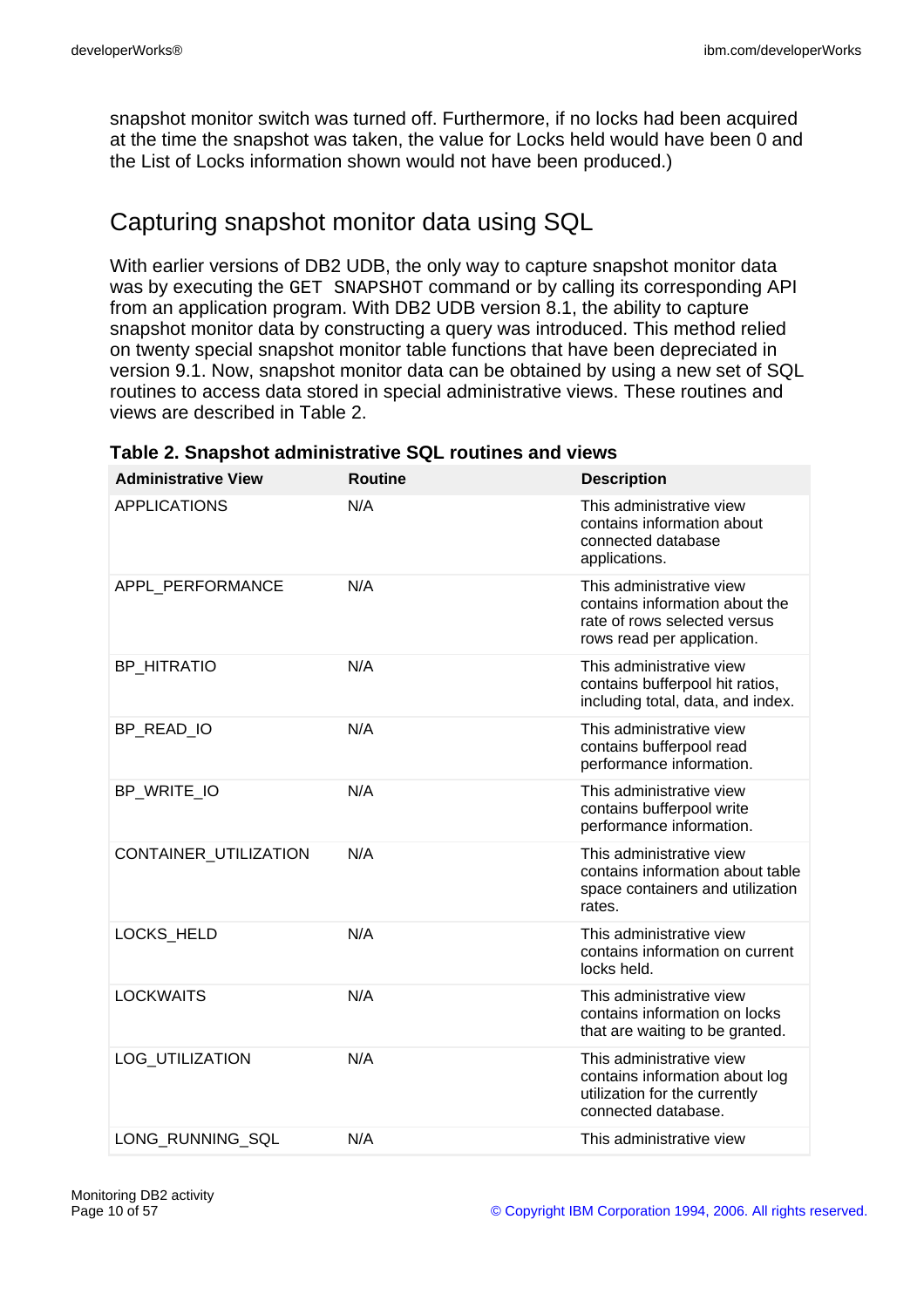|                      |                                                                         | contains information about the<br>longest running SQL statements<br>in the currently connected<br>database.                                                                                |
|----------------------|-------------------------------------------------------------------------|--------------------------------------------------------------------------------------------------------------------------------------------------------------------------------------------|
| QUERY PREP COST      | N/A                                                                     | This administrative view<br>contains a list of SQL<br>statements, along with<br>information about the time<br>required to prepare each<br>statement.                                       |
| N/A                  | SNAP_WRITE_FILE                                                         | This procedure writes system<br>snapshot data to a file in the<br>tmp subdirectory of the instance<br>directory.                                                                           |
| SNAPAGENT            | SNAP_GET_AGENT                                                          | The administrative view and<br>table function returns<br>information about agents from<br>an application snapshot, in<br>particular, the agent logical data<br>group.                      |
|                      | SNAPAGENT_MEMORY_POOL SNAP_GET_AGENT_MEMORY_FOO bdministrative view and | table function returns<br>information about memory<br>usage at the agent level.                                                                                                            |
| <b>SNAPAPPL</b>      | SNAP_GET_APPL                                                           | The administrative view and<br>table function returns<br>information about applications<br>from an application snapshot, in<br>particular, the appl logical data<br>group.                 |
| SNAPAPPL_INFO        | SNAP_GET_APPL_INFO                                                      | The administrative view and<br>table function returns<br>information about applications<br>from an application snapshot, in<br>particular, the appl_info logical<br>data group.            |
| <b>SNAPBP</b>        | SNAP_GET_BP                                                             | The administrative view and<br>table function returns<br>information about buffer pools<br>from a bufferpool snapshot, in<br>particular, the bufferpool logical<br>data group.             |
| SNAPBP PART          | SNAP_GET_BP_PART                                                        | The administrative view and<br>table function returns<br>information about buffer pools<br>from a bufferpool snapshot, in<br>particular, the<br>bufferpool_nodeinfo logical data<br>group. |
| <b>SNAPCONTAINER</b> | SNAP_GET_CONTAINER_V91                                                  | The administrative view and<br>table function returns table<br>space snapshot information<br>from the tablespace_container<br>logical data group.                                          |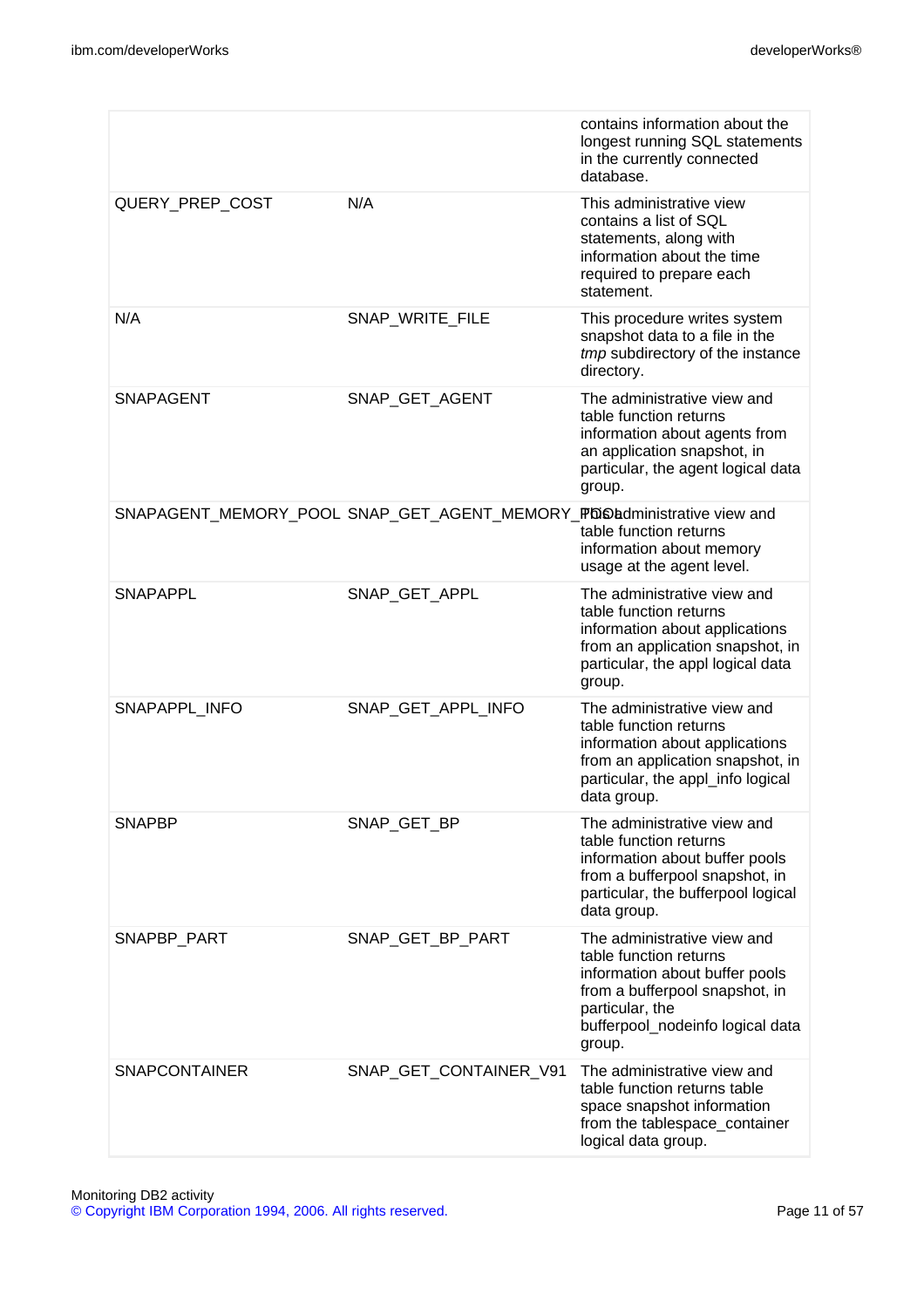| <b>SNAPDB</b>        | SNAP_GET_DB_V91                                   | The administrative view and<br>table function returns snapshot<br>information from the database<br>(dbase) and database storage<br>(db_storage_group) logical<br>groupings.                                   |
|----------------------|---------------------------------------------------|---------------------------------------------------------------------------------------------------------------------------------------------------------------------------------------------------------------|
| SNAPDB_MEMORY_POOL   | SNAP_GET_DB_MEMORY_POOLhe administrative view and | table function returns<br>information about memory<br>usage at the database level for<br>UNIX(R) platforms only.                                                                                              |
| <b>SNAPDBM</b>       | SNAP_GET_DMB                                      | The administrative view and<br>table function returns the<br>snapshot monitor DB2 database<br>manager (dbm) logical grouping<br>information.                                                                  |
| SNAPDBM_MEMORY_POOL  | SNAP_GET_DBM_MEMORY_POOLe administrative view and | table function returns<br>information about memory<br>usage at the database manager<br>level.                                                                                                                 |
| <b>SNAPDETAILLOG</b> | SNAP GET DETAILLOG V91                            | The administrative view and<br>table function returns snapshot<br>information from the detail_log<br>logical data group.                                                                                      |
| SNAPDYN_SQL          | SNAP_GET_DYN_SQL_V91                              | The administrative view and<br>table function returns snapshot<br>information from the dynsql<br>logical data group.                                                                                          |
| <b>SNAPFCM</b>       | SNAP_GET_FCM                                      | The administrative view and<br>table function returns<br>information about the fast<br>communication manager (FCM)<br>from a database manager<br>snapshot, in particular, the fcm<br>logical data group.      |
| <b>SNAPFCM PART</b>  | SNAP_GET_FCM_PART                                 | The administrative view and<br>table function returns<br>information about the fast<br>communication manager (FCM)<br>from a database manager<br>snapshot, in particular, the<br>fcm_node logical data group. |
| <b>SNAPHADR</b>      | SNAP GET HADR                                     | The administrative view and<br>table function returns<br>information about high<br>availability disaster recovery<br>from a database snapshot, in<br>particular, the hadr logical data<br>group.              |
| <b>SNAPLOCK</b>      | SNAP_GET_LOCK                                     | The administrative view and<br>table function returns snapshot<br>information about locks, in<br>particular, the lock logical data                                                                            |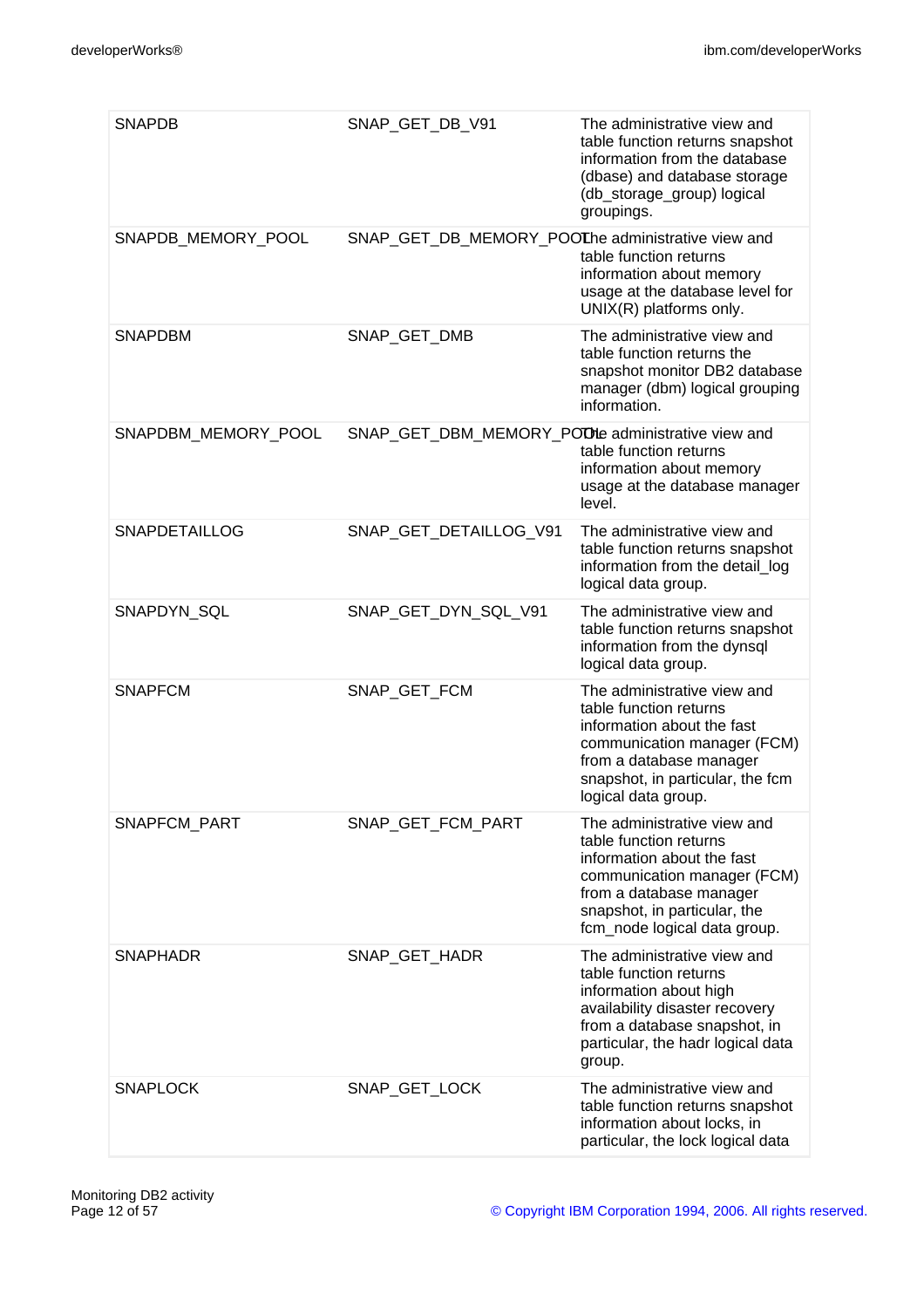|                       |                                                    | group.                                                                                                                                                                                                          |
|-----------------------|----------------------------------------------------|-----------------------------------------------------------------------------------------------------------------------------------------------------------------------------------------------------------------|
| <b>SNAPLOCKWAIT</b>   | SNAP_GET_LOCKWAIT                                  | The administrative view and<br>table function returns snapshot<br>information about lock waits, in<br>particular, the lockwait logical<br>data group.                                                           |
| <b>SNAPSTMT</b>       | SNAP_GET_STMT                                      | The administrative view and<br>table function returns<br>information about statements<br>from an application snapshot.                                                                                          |
| SNAPSTORAGE_PATHS     | SNAP_GET_STORAGE_PATHS The administrative view and | table function returns a list of<br>automatic storage paths for the<br>database including file system<br>information for each storage<br>path, specifically, from the<br>db_storage_group logical data<br>group |
| <b>SNAPSUBSECTION</b> | SNAP GET SUBSECTION                                | The administrative view and<br>table function returns<br>information about application<br>subsections, namely the<br>subsection logical monitor<br>grouping.                                                    |
| <b>SNAPSWITCHES</b>   | SNAP_GET_SWITCHES                                  | The administrative view and<br>table function returns<br>information about the database<br>snapshot switch state.                                                                                               |
| <b>SNAPTAB</b>        | SNAP_GET_TAB_V91                                   | The administrative view and<br>table function returns snapshot<br>information from the table<br>logical data group.                                                                                             |
| SNAPTAB_REORG         | SNAP GET TAB REORG                                 | The administrative view and<br>table function return table<br>reorganization information.                                                                                                                       |
| SNAPTBSP              | SNAP_GET_TBSP_V91                                  | The administrative view and<br>table function returns snapshot<br>information from the tablespace<br>logical data group.                                                                                        |
| SNAPTBSP_PART         | SNAP_GET_TBSP_PART_V91                             | The administrative view and<br>table function returns snapshot<br>information from the<br>tablespace_nodeinfo logical<br>data group.                                                                            |
| SNAPTBSP_QUIESCER     | SNAP_GET_TBSP_QUIESCER                             | The administrative view and<br>table function returns<br>information about quiescers<br>from a table space snapshot.                                                                                            |
| SNAPTBSP_RANGE        | SNAP_GET_TBSP_RANGE                                | The administrative view and<br>table function returns<br>information from a range<br>snapshot.                                                                                                                  |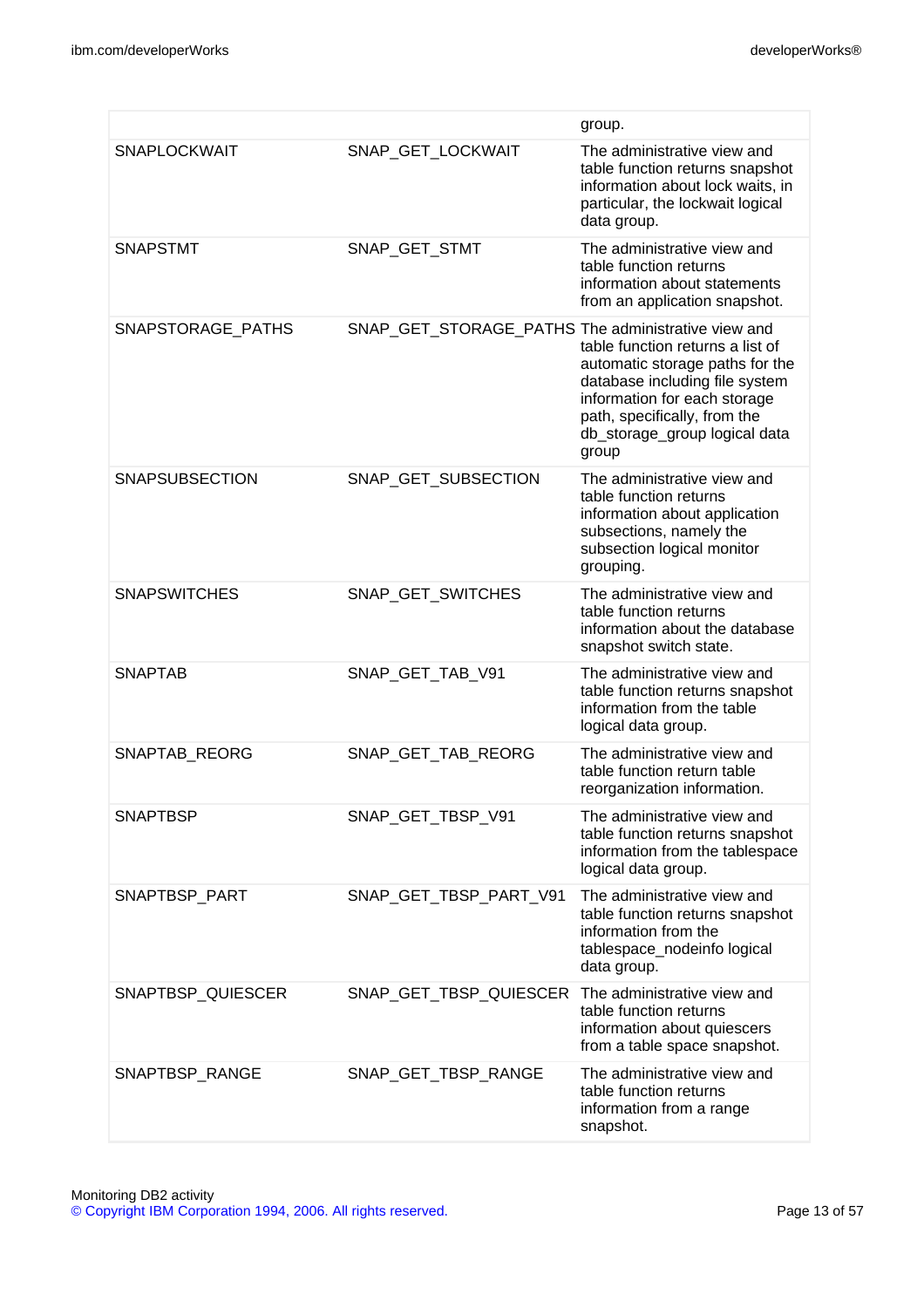| SNAP GET UTIL          | The administrative view and<br>table function returns snapshot<br>information on utilities from the<br>utility_info logical data group.                                            |
|------------------------|------------------------------------------------------------------------------------------------------------------------------------------------------------------------------------|
| SNAP_GET_UTIL_PROGRESS | The administrative view and<br>table function returns<br>information about utility<br>progress, in particular, the<br>progress logical data group.                                 |
| N/A                    | This administrative view<br>contains table space<br>configuration and utilization<br>information.                                                                                  |
| N/A                    | This administrative view<br>contains the top dynamic SQL<br>statements sortable by number<br>of executions, average<br>execution time, number of sorts,<br>or sorts per statement. |
|                        |                                                                                                                                                                                    |

If you wanted to obtain lock information for the currently connected database for example, you could do so by executing a query that looks something like this:

```
SELECT AGENT_ID, LOCK_OBJECT_TYPE, LOCK_MODE, LOCK_STATUS
FROM SYSIBMADM.SNAPLOCK
```
The SNAP GET LOCK table function returns the same information as the SNAPLOCK administrative view, but allows you to retrieve the information for a specific database or a specific database on a specific database partition (instead of the current connected database). A query using the SNAP\_GET\_LOCK table function would look something like this:

```
SELECT AGENT_ID, LOCK_OBJECT_TYPE, LOCK_MODE, LOCK_STATUS
FROM TABLE(SNAP_GET_LOCK('',-1)) AS T
```
When used with the SNAP\_GET\_LOCKWAIT table function, the SNAP\_GET\_LOCK table function provides information equivalent to the GET SNAPSHOT FOR LOCKS ON [DatabaseAlias] command.

### Resetting snapshot monitor counters

Earlier, you saw that one of the element types that monitor elements use to store data is a counter and that counters keep a running total of the number of times an activity or event occurs. Counter values increase throughout the life of the monitor. So when exactly does counting begin? Counting typically begins as soon as a snapshot monitor switch is turned on or when connection to a database is established (if instance level monitoring is used, counting begins the first time an application establishes a connection to a database under the instance's control).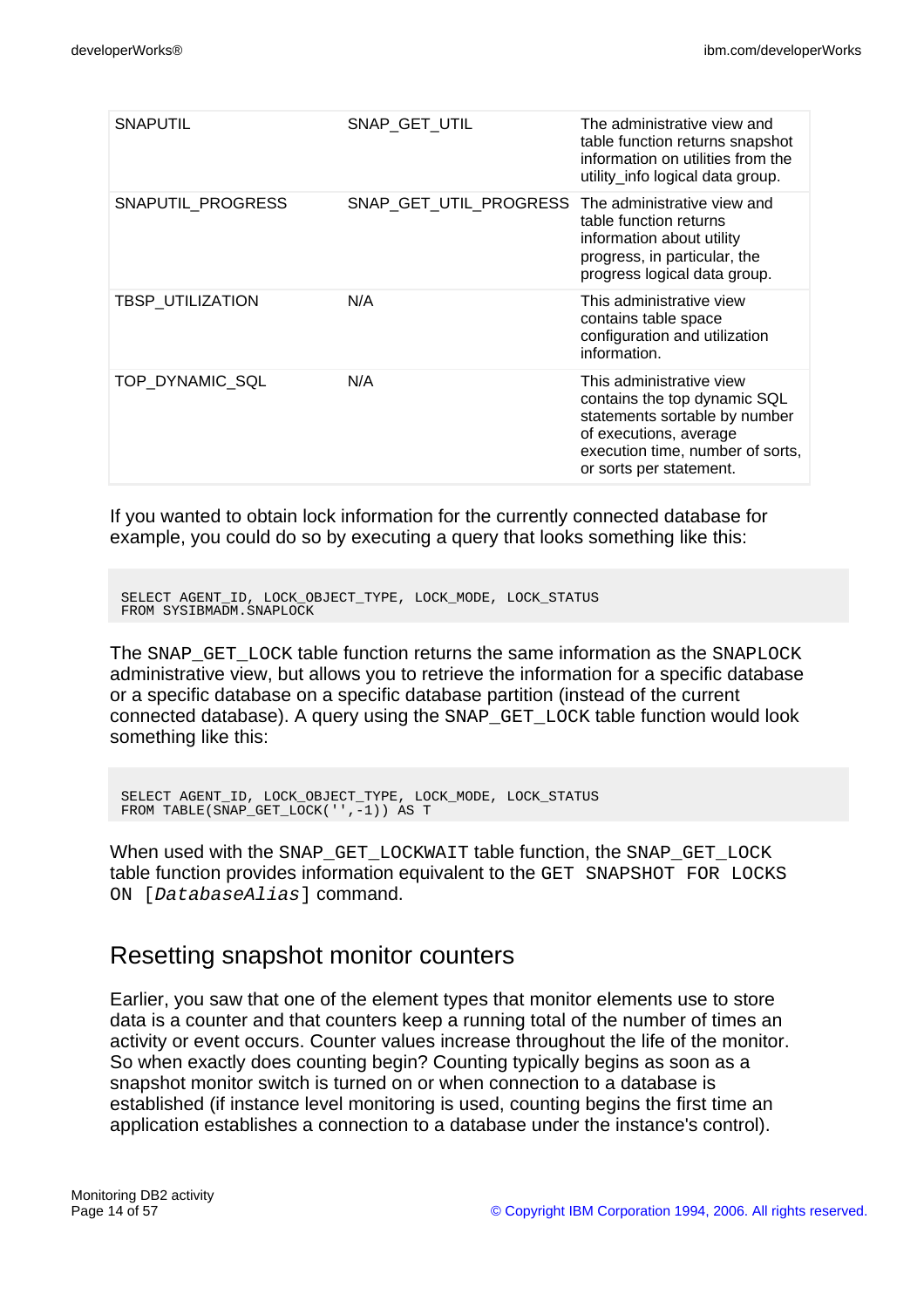However, there may be times when it is desirable to reset all counters to zero without turning snapshot monitor switches off and back on and without terminating and reestablishing database connections. By far the easiest way to quickly reset all snapshot monitor counters to zero is by executing the RESET MONITOR command. The basic syntax for this command is:

RESET MONITOR ALL

or

RESET MONITOR FOR [DATABASE | DB] [DatabaseAlias]

where DatabaseAlias identifies the alias assigned to the database that snapshot monitor counters are to be reset for.

If you wanted to reset the snapshot monitor counters for all databases under an instance's control to zero, you could do so by attaching to that instance and executing a RESET MONITOR command that looks like this:

RESET MONITOR ALL

On the other hand, if you wanted to reset just the snapshot monitor counters associated with a database named SAMPLE to zero, you could do so by executing a RESET MONITOR command that looks like this:

RESET MONITOR FOR DATABASE SAMPLE

It is important to note that you cannot selectively reset counters for a particular monitoring group that is controlled by a snapshot monitor switch using the RESET MONITOR command. To perform this type of operation, you must turn the appropriate snapshot monitor switch off and back on or terminate and reestablish database connections.

Section 3. Capturing event monitor data

### Event monitors

You have just seen that the snapshot monitor provides a way to capture and record information about the state of an instance or a database at a specific point in time. In contrast, event monitors collect monitor data as specific events or transitions occur. Event monitors provide a way to collect monitor data when events or activities occur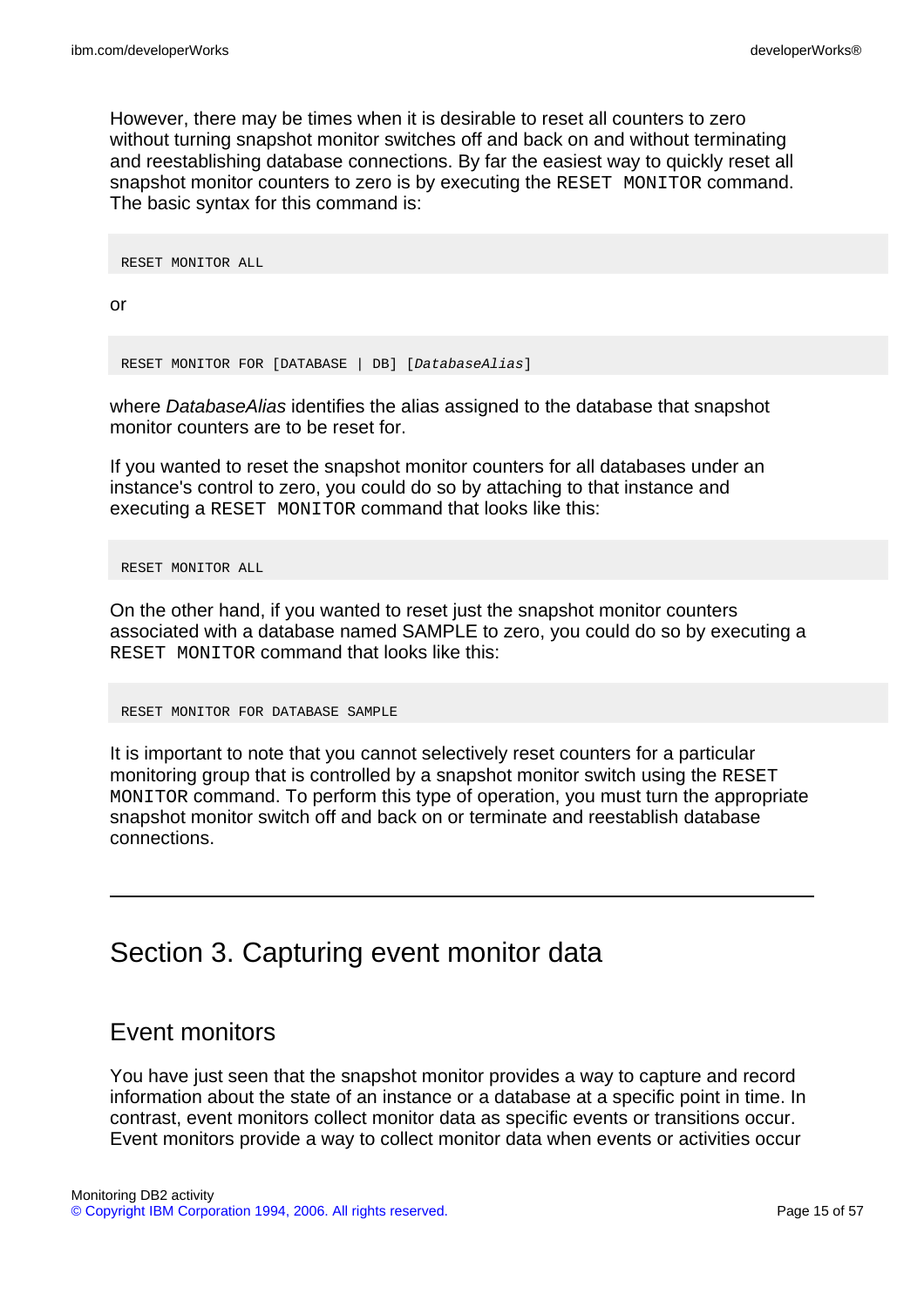that cannot be monitored using the snapshot monitor.

For example, suppose you want to capture monitor data whenever a deadlock cycle occurs. If you're familiar with the concept of deadlocks, you know that a special process known as the deadlock detector (daemon) runs quietly in the background and "wakes up" at predefined intervals to scan the locking system for deadlock cycles. If a deadlock cycle is found, the deadlock detector randomly selects, rolls back, and terminates one of the transactions involved in the cycle. As a result, the selected transaction receives an SQL error code, and all locks acquired on its behalf are released so that the remaining transactions can proceed. Information about such a series of events cannot be captured by the snapshot monitor because, in all likelihood, the deadlock cycle will have been broken long before a snapshot can be taken. An event monitor, on the other hand, could capture important information about such an event because it would be activated the moment the deadlock cycle was detected.

There is another significant difference between these two monitors - the snapshot monitor exists as a background process that begins capturing monitor data once a connection to a database has been established. In contrast, event monitors must be specifically created before they can be used. Several different event monitors can exist, and each event monitor is activated only when a specific type of event or transition occurs. Table 3 shows the types of events that can cause an event monitor to be activated, along with the kind of monitor data that is collected for each event type.

| <b>Event Type</b>  | <b>Data Collected</b>                                                                                                                  | <b>When Data Is</b><br><b>Collected</b>                                                                                 | <b>Associated Group</b><br>(Target Table) Names |
|--------------------|----------------------------------------------------------------------------------------------------------------------------------------|-------------------------------------------------------------------------------------------------------------------------|-------------------------------------------------|
| <b>DATABASE</b>    | The values of all<br>database-level counters                                                                                           | When the database is<br>deactivated, or when<br>the last application<br>connected to the<br>database disconnects        | DB, CONTROL                                     |
| <b>BUFFERPOOLS</b> | The values of all buffer<br>pool counters,<br>prefetchers, and page<br>cleaners, as well as<br>direct I/O for each<br>buffer pool used | When the database is<br>deactivated or when the CONTROL<br>last application<br>connected to the<br>database disconnects | BUFFERPOOL,                                     |
| TABLESPACES        | The values of all buffer<br>pool counters,<br>prefetchers, page<br>cleaners, as well as<br>direct I/O for each<br>tablespace used      | When the database is<br>deactivated or when the<br>last application<br>connected to the<br>database disconnects         | TABLESPACE,<br><b>CONTROL</b>                   |
| TABLES             | The number of rows<br>read and the number of<br>rows written for each<br>table                                                         | When the database is<br>deactivated or when the<br>last application<br>connected to the<br>database disconnects         | TABLE, CONTROL                                  |
| <b>DEADLOCKS</b>   | Comprehensive                                                                                                                          | When a deadlock cycle                                                                                                   | CONNHEADER,                                     |

| Table 3. Event types and the data collected for each |  |  |  |
|------------------------------------------------------|--|--|--|
|------------------------------------------------------|--|--|--|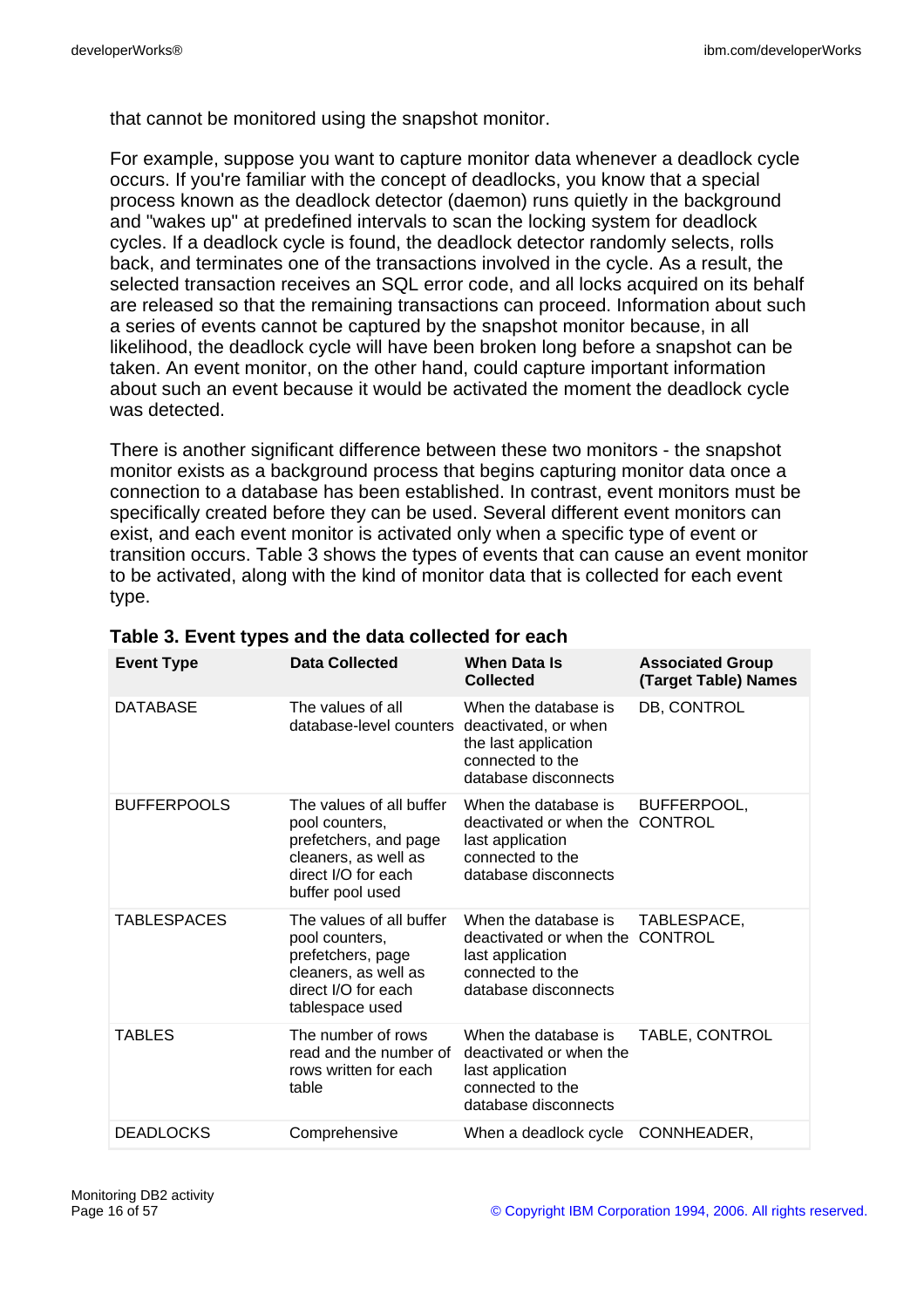|                     | information regarding<br>applications involved,<br>including the<br>identification of all SQL<br>statements involved<br>(along with statement<br>text) and a list of locks<br>held by each                                                                                                                               | is detected                                                                                                                                         | DEADLOCK, DLCONN,<br><b>DLLOCK, CONTROL</b>        |
|---------------------|--------------------------------------------------------------------------------------------------------------------------------------------------------------------------------------------------------------------------------------------------------------------------------------------------------------------------|-----------------------------------------------------------------------------------------------------------------------------------------------------|----------------------------------------------------|
| <b>CONNECTIONS</b>  | The values of all<br>application-level<br>counters                                                                                                                                                                                                                                                                       | When an application<br>that is connected to the<br>database disconnects                                                                             | CONNHEADER,<br>CONN, CONTROL                       |
| <b>STATEMENTS</b>   | Statement start/stop<br>time, amount of CPU<br>used, text of dynamic<br>SQL statements,<br>SQLCA (the return<br>code of the SQL<br>statement), and other<br>metrics such as fetch<br>count. For partitioned<br>databases: amount of<br>CPU used, execution<br>time, table information,<br>and table queue<br>information | When an SQL<br>statement finishes<br>executing, or, for<br>partitioned databases,<br>when a subsection of<br>an SQL statement<br>finishes executing | CONNHEADER,<br>STMT, SUBSECTION,<br><b>CONTROL</b> |
| <b>TRANSACTIONS</b> | Transaction start/stop<br>time, previous<br>transaction time,<br>amount of CPU<br>consumed, along with<br>locking and logging<br>metrics (transaction<br>records aren't<br>generated if the<br>database uses<br>two-phase commit<br>processing and an<br>X/Open XA Interface)                                            | When a transaction is<br>terminated (by a<br>COMMIT or<br><b>ROLLBACK statement)</b>                                                                | CONNHEADER, XACT,<br><b>CONTROL</b>                |

Because event monitors are special database objects that must be created before they can be used, they can only collect monitor data for events or transitions that take place in the database for which they have been defined. Event monitors cannot be used to collect monitor data at the instance level.

### Creating event monitors

You can create event monitors directly from the Control Center (select Create Event Monitor from the Event Monitors menu) or by executing the CREATE EVENT MONITOR SQL statement. The basic syntax for this statement is:

CREATE EVENT MONITOR [Name] FOR [DATABASE | BUFFERPOOLS | TABLESPACES | TABLES | DEADLOCKS <WITH DETAIL> |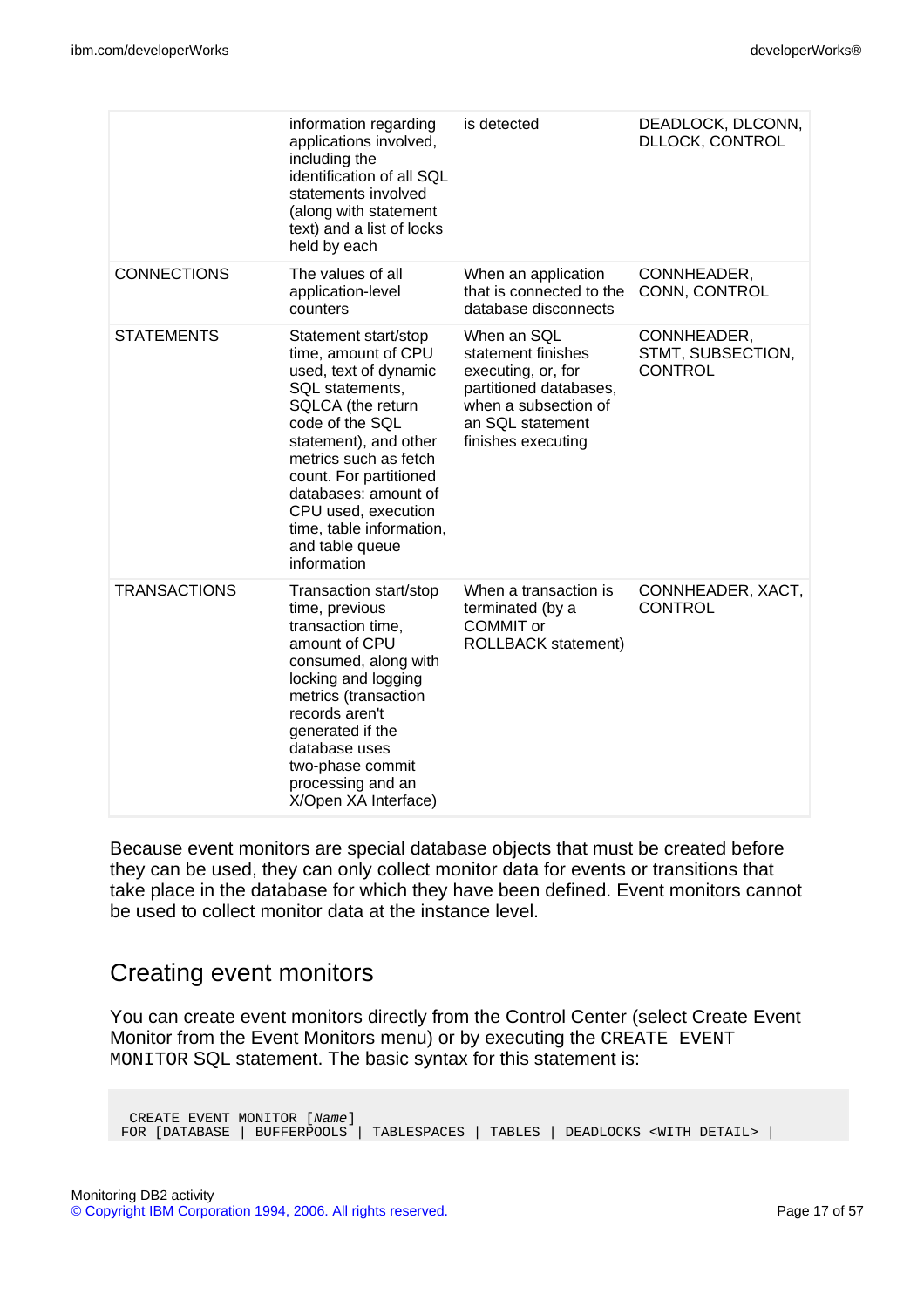```
CONNECTIONS <WHERE [EventCondition]> |
    STATEMENTS <WHERE [EventCondition]]> |
    TRANSACTIONS <WHERE [EventCondition]> , ...]
WRITE TO [TABLE [GroupName] (TABLE [TableName]) | PIPE [PipeName] | FILE [DirectoryName]]
[MANUALSTART | AUTOSTART]
```
where

- Name identifies the name to be assigned to the event monitor being created.
- Event Condition identifies a condition used to determine which CONNECTION, STATEMENT, or TRANSACTION the event monitor collects data for.
- GroupName identifies the logical data group for which the target table is defined. (See Table 3 for the appropriate values to use for this parameter.)
- TableName identifies the name assigned to the database table that all event monitor data is to be written to.
- PipeName identifies the name assigned to the named pipe that all event monitor data is to be written to.
- DirectoryName identifies the name assigned to the directory that one or more files containing event monitor data is be written to.

Let's say you want to create an event monitor that captures the values of all application-level counters and writes them to a database table named CONN\_DATA every time an application terminates its connection to a database. To do that, execute a CREATE EVENT MONITOR statement that looks something like this:

CREATE EVENT MONITOR CONN\_EVENTS FOR CONNECTIONS WRITE TO TABLE CONN (TABLE CONN\_DATA)

Now let's say you want to create an event monitor that captures monitor data for both buffer pool and tablespace events and writes all data collected to a directory named /export/home/bpts\_data. To do that, execute a CREATE EVENT MONITOR statement that looks something like this:

```
CREATE EVENT MONITOR BPTS_EVENTS FOR BUFFERPOOLS, TABLESPACES WRITE TO FILE
  '/export/home/BPTS_DATA'
```
As you can see, when creating an event monitor you must specify the type of event that will cause the event monitor to be activated, as well as the location where all data collected is to be written.

Output from an event monitor can be written to one or more database tables, one or more external files, or a named pipe. Table and pipe event monitors stream event records directly to the table or named pipe specified. File event monitors, on the other hand, stream event records to a series of eight-character numbered files that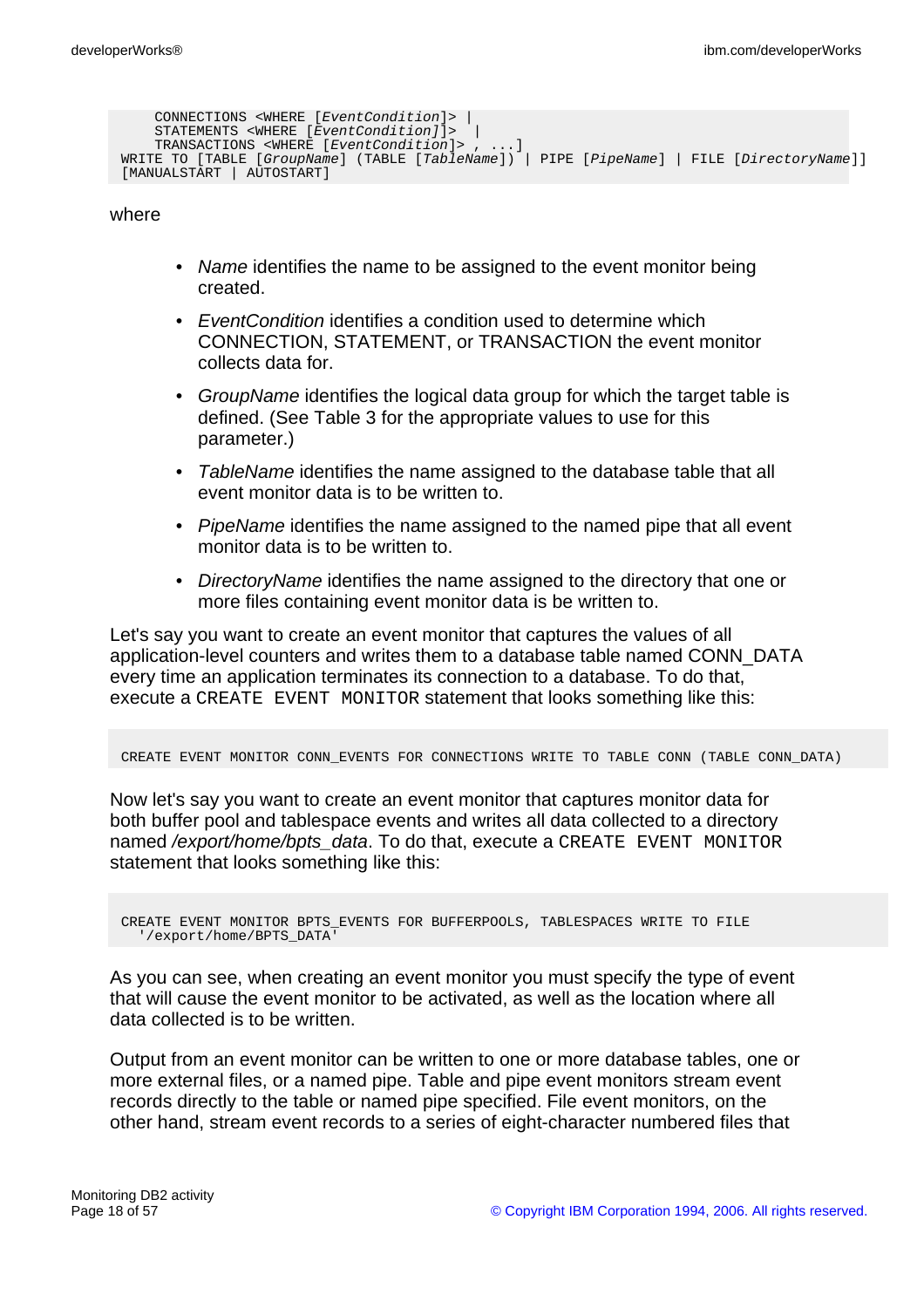have the extension .evt (for example, 00000000.evt, 00000001.evt, and so on). The data stored in these files should be treated as if it were a single data stream stored in a single file, even though the data is actually broken up into several small pieces (the start of the data stream is the first byte found in the file named 00000000.evt and the end of the data stream is the last byte found in the last file created).

If you specify that output from an event monitor will be stored in database tables, all target tables are automatically created when the CREATE EVENT MONITOR statement is executed. (If the creation of a table fails for any reason, an error code is generated and the CREATE EVENT MONITOR statement fails.) However, if you specify that output from an event monitor will be written to one or more external files or a named pipe, the output directory or named pipe specified must exist and the DB2 Database Manager instance owner must be able to write to it at the time the event monitor is activated. Additionally, if a named pipe is used, the application monitoring the named pipe must be running and it must have opened the pipe for reading before the event monitor is activated.

### Starting and stopping event monitors

If you specify the AUTOSTART option when creating an event monitor, the monitor will start automatically when the database containing the event monitor is started. (A database is started when it is activated with the ACTIVATE DATABASE command or when the first connection to the database is established.) If you use the MANUALSTART option or don't specify either option (in which case, MANUALSTART is used by default), the resulting event monitor won't collect monitor data until it has been started. Event monitors can be started (and stopped) by executing the SET EVENT MONITOR SQL statement. The basic syntax for this statement is:

SET EVENT MONITOR [MonitorName] STATE <=> [MonitorState]

where *MonitorName* identifies the name of the event monitor whose state is to be altered and MonitorState identifies the state the specified event monitor is to be placed in. To start an event monitor (in other words, place it in the 'active' state), you must specify the value **1** for the MonitorState parameter. To stop an event monitor (in other words, place it in the 'inactive' state), specify the value **0**.

Let's say you want to start an event monitor named CONN\_EVENTS that was created with the MANUALSTART option. Do that by executing the following statement:

SET EVENT MONITOR CONN\_EVENTS STATE 1

On the other hand, if you want to stop the CONN\_EVENTS event monitor, execute a statement that looks like this:

SET EVENT MONITOR CONN EVENTS STATE 0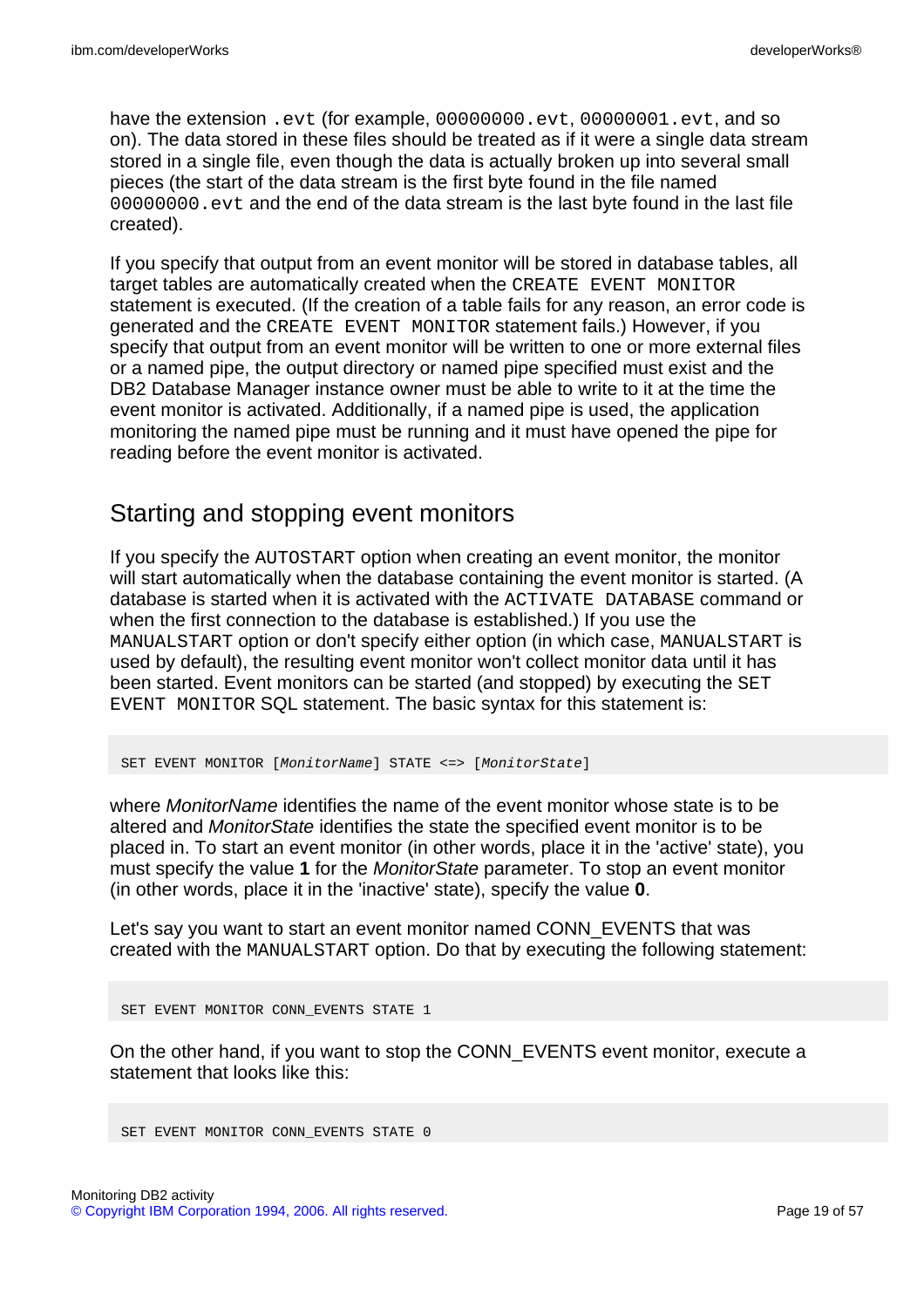You can also start and stop event monitors by highlighting the appropriate event monitor name in the Control Center and selecting an action (Start Event Monitoring or Stop Event Monitoring) from the Event Monitors menu.

The SQL function EVENT\_MON\_STATE can be used to determine the current state of any event monitor that has been defined for a database. This function must be used in a query that looks something like this:

SELECT EVENT\_MON\_STATE('CONN\_EVENTS') FROM SYSIBM.SYSDUMMY1 (In this example, the table SYSIBM.SYSDUMMY1 is an empty table that is commonly used as a placeholder.)

Once started, an event monitor sits quietly in the background and waits for one of the events or transitions it's designed to monitor to take place. When such an event or transition occurs, the event monitor collects the appropriate monitor data and writes it to the monitor's output target (table, directory, or named pipe). The event or transition itself controls when monitor data is collected; the DBA doesn't need to perform any additional steps (unlike when the snapshot monitor is used).

### Forcing an event monitor to generate output

At times, an event monitor that has a low record-generation frequency (such as one designed to monitor DATABASE events) can contain event monitor data in memory that hasn't been written to the event monitor's target location yet (because only a partial event record exists). To examine the contents of an event monitor's active internal buffers, execute the FLUSH EVENT MONITOR SQL statement. The basic syntax for this statement is:

FLUSH EVENT MONITOR [MonitorName] <BUFFER>

where *MonitorName* identifies the event monitor (by name) that you want to force to write the contents of its active internal buffers to its target location.

To force an event monitor named CONN\_EVENTS to write the contents of its active internal buffers to its target location, execute a FLUSH EVENT MONITOR statement that looks like this:

FLUSH EVENT MONITOR CONN\_EVENTS

By default, records that are written to an event monitor's target location prematurely are logged in the event monitor log and assigned a partial record identifier. However, if you specify the BUFFER option when executing the FLUSH EVENT MONITOR statement, only monitor data present in the event monitor's active internal buffers is written to the event monitor's target location. No partial record is logged in the event monitor log.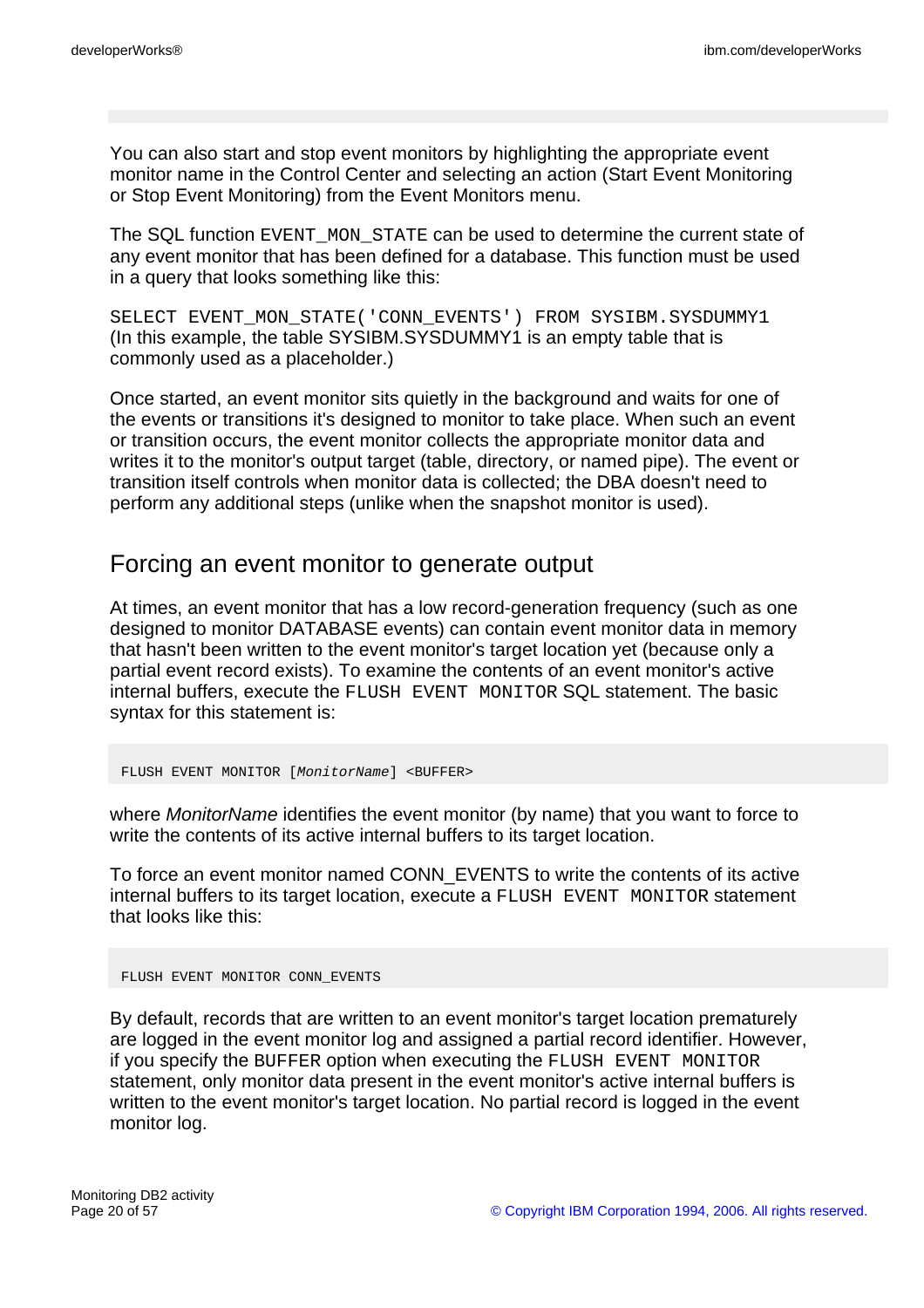It is important to note that when event monitors are flushed, counters aren't reset. As a result, the event monitor record that would have been generated had the FLUSH EVENT MONITOR statement not been executed will still be generated when the event monitor is triggered normally.

### Viewing event monitor data

Earlier, you saw that event monitor data can be written to one of three different locations:

- 1. **Files.** Event monitor output can be written to one or more files. Two parameters control the amount of space available for use (MAXFILESIZE and MAXFILES) and once the space limit is reached the event monitor will automatically flush all events and stop itself. The default setting for both parameters is NONE, which indicates that there is no space limit.
- 2. **Pipes.** Event monitor output can be written to a named pipe. The name of the pipe must be provided, but the named pipe itself does not need to exist when the event monitor is created. It must, however, exist when the event monitor is activated.
- 3. **Tables.** Event monitor output can be written out to one or more tables that exist in the database. Each monitor element in the event monitor is mapped to a table of the same name. Data for each individual event is inserted into the appropriate table as a single row.

At some point, you'll want to examine the data an event monitor has collected. If the data collected is written to a named pipe, the application at the receiving end of the pipe is usually responsible for displaying monitor data as it's received. If the data collected is written to a table or a set of files, you can view that data by using one of two special utilities: the Event Analyzer and the event monitor productivity tool.

The Event Analyzer is a GUI tool that can be activated by highlighting the desired event monitor in the Control Center and selecting the appropriate action from the Event Monitors menu or by executing the command db2eva. Once activated, the Event Analyzer lets you drill down and view information that a specific event monitor captured. Figure 1 shows what the Event Analyzer typically looks like when it is first activated.

#### **Figure 1. The Event Analyzer**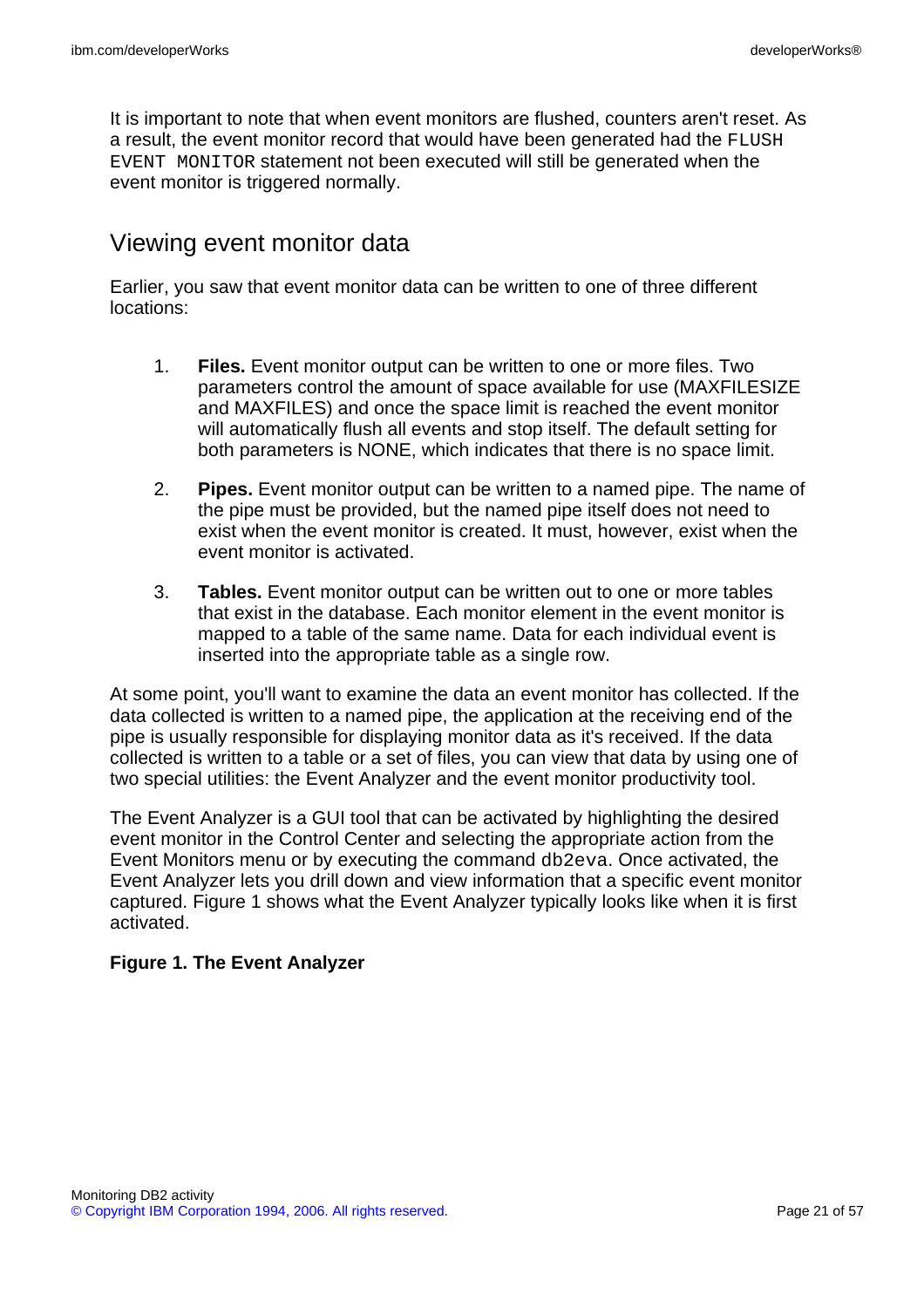| "E Event Analyzer for CONN_EVENTS<br>Selected<br>Help  |                                |                          |           |
|--------------------------------------------------------|--------------------------------|--------------------------|-----------|
| DB2 - SAMPLE - CONN_EVENTS<br><b>Monitored Periods</b> |                                |                          |           |
| <b>Connection Time</b><br>÷                            | Start time                     | Next Connect Time #<br>€ |           |
| Jun 22, 2006 1:09:47 AM 185877                         | Jun 22, 2006 1:12:25 AM 292045 |                          |           |
| 1 of 1 items displayed                                 | 修築西的兄弟                         | Default View"            | ▲<br>View |
| Navigate to Connections                                |                                | $\checkmark$             |           |
|                                                        |                                | Close                    | Help      |

The Event Analyzer can only be used to view event monitor data that was collected and stored in database tables. To view event monitor data that was written to files (and named pipes), you must use the text-based event monitor productivity tool, which retrieves information from an event monitor data file or named pipe and generates a formatted report. (Event monitor files and named pipes contain a binary stream of logical data groupings that must be formatted before they can be displayed.)

To activate the event monitor productivity tool, execute the db2evmon command. The basic syntax for this command looks like this:

```
db2evmon -db [DatabaseAlias] -evm [MonitorName]
```
where *DatabaseAlias* identifies the database (by alias) on which the event monitor whose data is to be displayed is defined and *MonitorName* identifies the name assigned to the event monitor whose data is to be displayed.

or

db2evmon -path [MonitorTarget]

where *MonitorTarget* identifies the location (directory or named pipe) where data that has been collected by the event monitor specified is stored.

For example, to format and display all data collected by an event monitor named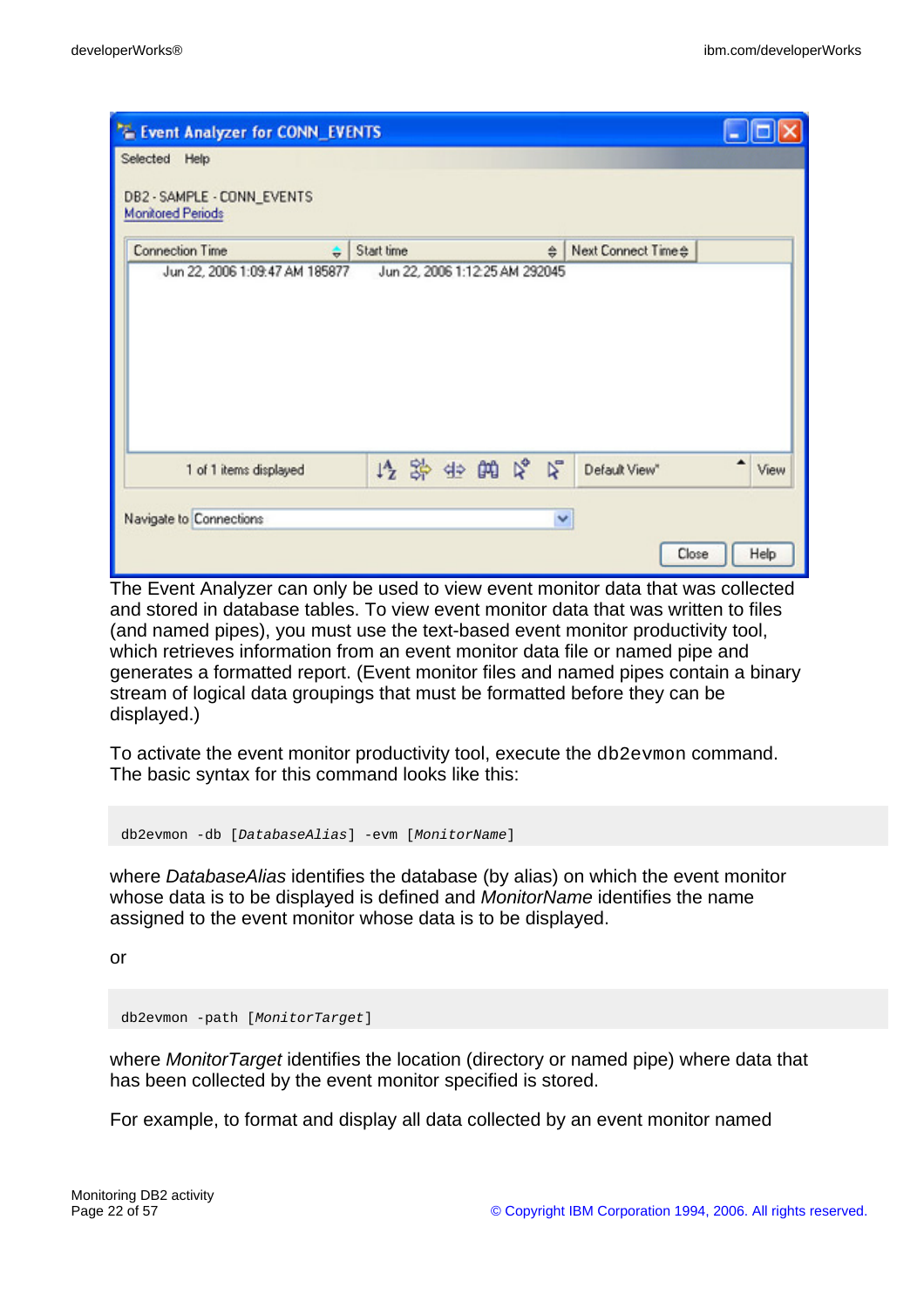CONN\_EVENTS that was defined in a database named SAMPLE, execute the following command (assuming monitor data was written to a file):

db2evmon -db SAMPLE -evm CONN\_EVENTS

Assuming the event monitor named CONN\_EVENTS was created by executing the following SQL statement:

CREATE EVENT MONITOR CONN\_EVENTS FOR CONNECTIONS WRITE TO FILE 'C:\MONDATA' AUTOSTART

And assuming an application has established a connection to the SAMPLE database (which caused the event monitor to capture and produce monitoring data), the output produced when the event monitor productivity tool is used to examine that data should look something like the sample below.

#### **Output sample produced by the event monitor productivity tool**

Reading C:\mondata\00000000.EVT ... -------------------------------------------------------------------------- EVENT LOG HEADER Event Monitor name: CONN\_EVENTS Server Product ID:  $SOL09000$ Version of event monitor data: 8 Byte order: LITTLE ENDIAN Number of nodes in db2 instance: 1 Codepage of database: 1208 Territory code of database: 1 Server instance name: DB2 -------------------------------------------------------------------------- -------------------------------------------------------------------------- Database Name: SAMPLE Database Path: C:\DB2\NODE0000\SQL00002\ First connection timestamp: 06/22/2006 00:56:40.086671 Event Monitor Start time: 06/22/2006 00:56:40.662668 -------------------------------------------------------------------------- 3) Connection Header Event ... Appl Handle: 55 Appl Id: \*LOCAL.DB2.060622045634 Appl Seq number: 00001 DRDA AS Correlation Token: \*LOCAL.DB2.060622045634 : db2bp.exe Authorization Id: RSANDERS Execution Id : RSANDERS Codepage Id: 1252 Territory code: 0 Client Process Id: 1992 Client Database Alias: SAMPLE Client Product Id: SQL09000 Client Platform: Unknown Client Communication Protocol: Local Client Network Name: rsanders-lxp Connect timestamp: 06/22/2006 00:56:40.086671 4) Connection Event ... -------------------------------------------------------------------------- Database Name: SAMPLE Database Path: C:\DB2\NODE0000\SQL00002\ First connection timestamp: 06/22/2006 00:57:36.727014 Event Monitor Start time: 06/22/2006 00:57:37.223404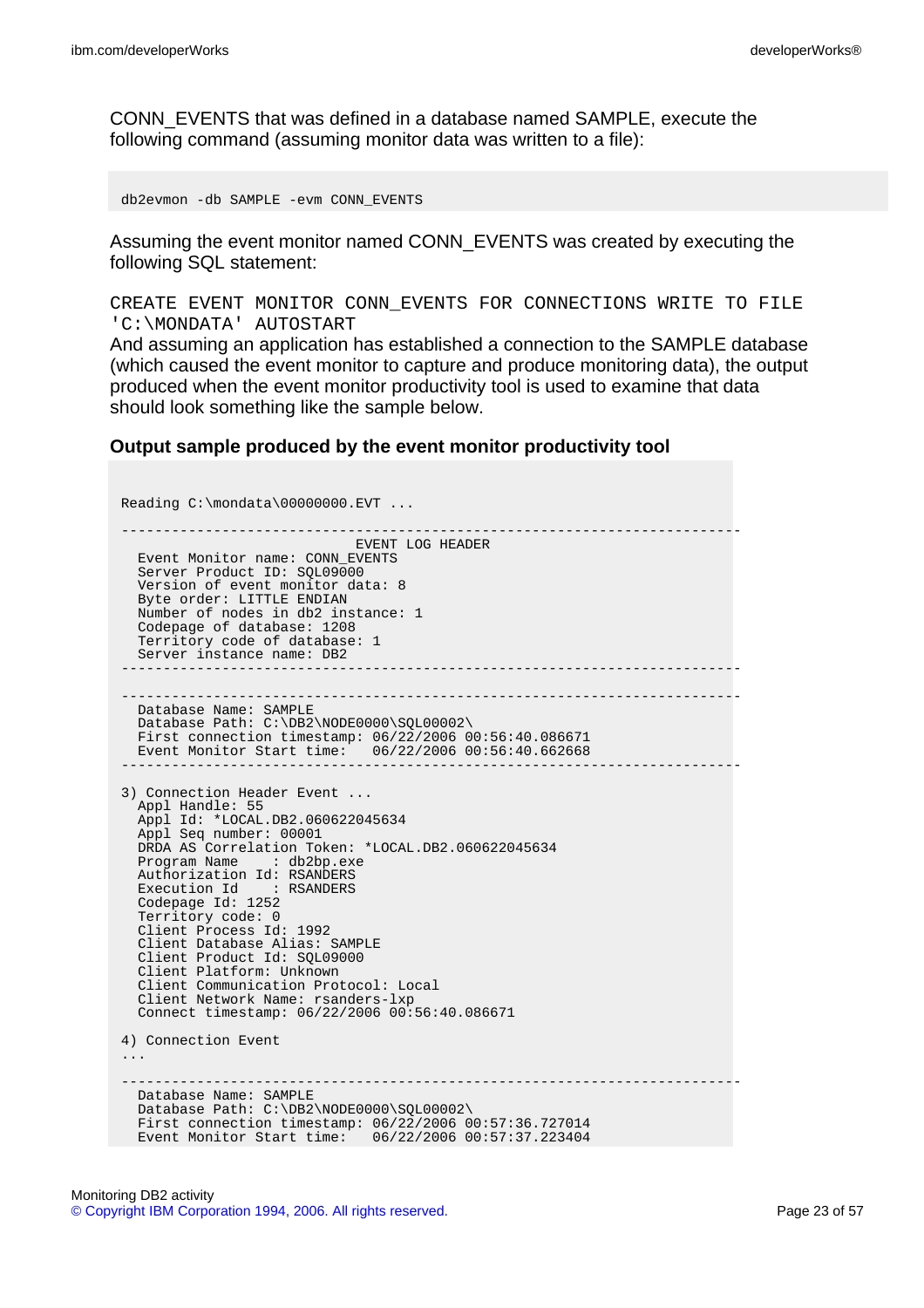--------------------------------------------------------------------------

## Guidelines for using event monitors

Event monitors should only be used to monitor specific events or short workloads. They are designed to provide very specific information that can be used to diagnose problems or undesired behavior of a database/application.

Unlike snapshots, event monitors have an extremely heavy impact on performance. This is due to the amount of information that is written out for each event object. Additionally, SQL statement event monitors cause an even heavier performance impact because of all the extra work the database engine has to perform each time a query is executed: instead of being able to simply execute a query, the DB2 Database Manager must also generate and record all the characteristics and runtime information associated with the query. If this information is written to a text file, that slows things down even further.

While on the subject of files, when creating event monitors that write data to files, it is a good idea to impose file size limits to control the amount of disk space that event monitor output will consume. Otherwise, if you are monitoring a high-volume OLTP system, the output can quickly grow to hundreds of megabytes.

One of the most common uses for event monitors is to capture deadlock information. (A deadlock event monitor does not write out a lot of data and is triggered sporadically so it is acceptable not to impose a file size limit.) If an event monitor is not used, it is almost impossible to determine exactly what locks and applications were involved in a deadlock cycle. A deadlock event monitor will collect information on all the applications and their locks when a deadlock cycle occurs. Armed with this information, the precise SQL statement that caused the deadlock cycle can be monitored or altered to correct the situation. Don't forget that the application that DB2 labels as the cause of a deadlock is the last application involved in the deadlock cycle - the real cause may actually be a transaction that was started much earlier by another application. Make sure you examine all the locks and applications involved to corectly determine where the problem originated.

The second most common use for event monitors is to keep track of SQL statement processing. An SQL statement event monitor can be quite useful because it traps both dynamic and static SQL statements. This is essential if an application makes use of precompiled SQL statements that would not be captured using an SQL snapshot. When an event monitor is used to capture information about every SQL statement that is executed, the properties of each statement, such as the number of rows read, selected, deleted, etc., is recorded, and is not presented as an aggregate total as is the case when a snapshot is captured. Furthermore, because the execution timeframe and start and stop times are recorded as well, detailed analysis of transactions and of how the execution of SQL by one application affects the execution of SQL by others can be performed. However, because of the volume of information produced and performance overhead required to run an SQL statement monitor, such a monitor should only be used for short tests or problem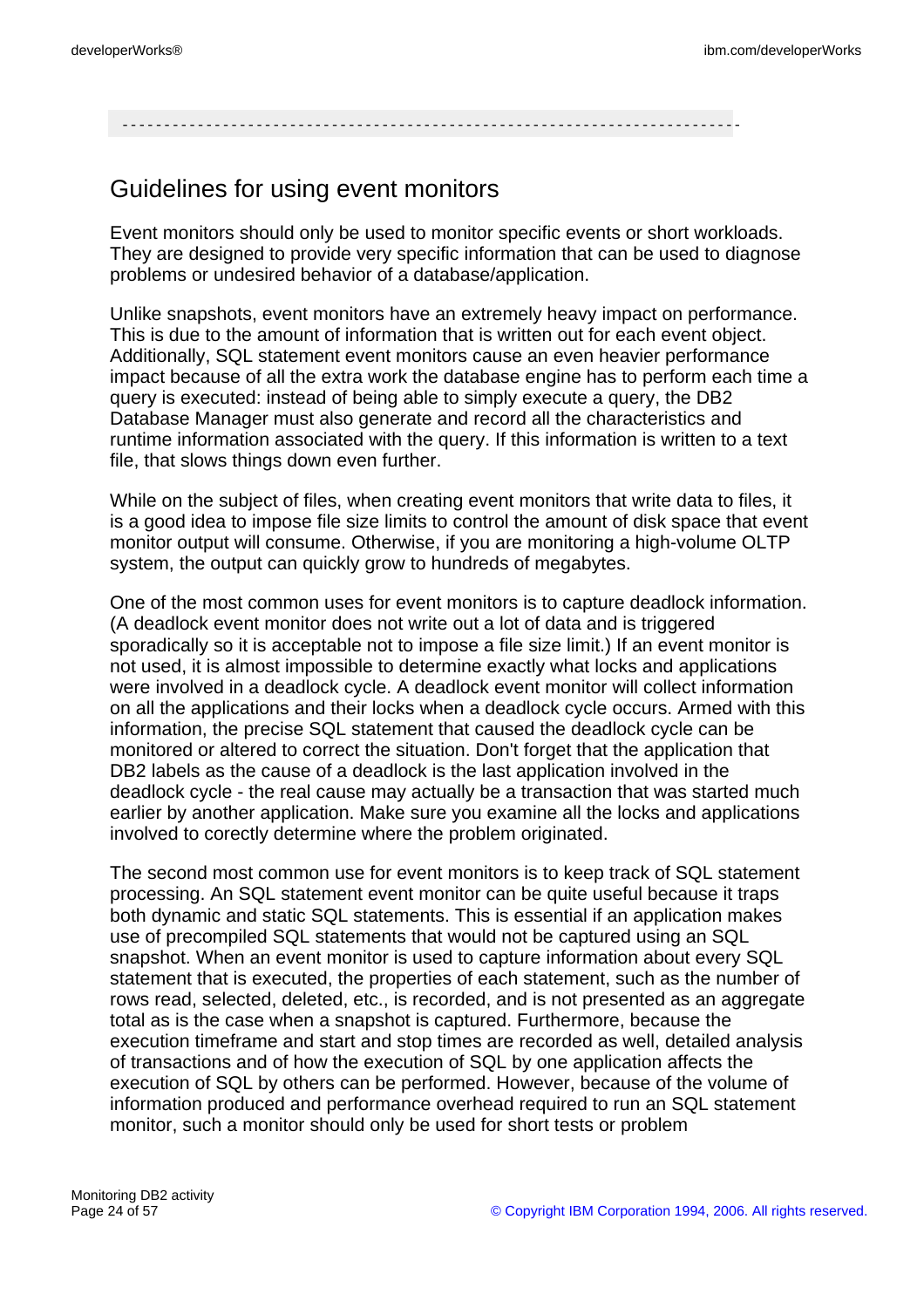determination, and not in a production environment.

# Section 4. Health monitoring and the Health Center

## Health monitoring

Although the snapshot monitor and event monitors work differently (the snapshot monitor is used to capture information about the current state of an instance and/or database at a given point; event monitors are used to collect monitor data as specific events or transitions occur), they have one thing in common - both are designed to help pinpoint problem areas that are already adversely affecting a database system's performance. With DB2 UDB version 8.1, IBM introduced a new tool to help database administrators monitor the health of a DB2 UDB system: the health monitor. This tool adds a management by exception capability to DB2 9 by alerting administrators to potential system health issues before they become problems that affect a system's performance.

The health monitor reverses the system health diagnosis model from that of a DBA hunting for the source of existing problems by running snapshot and event monitors at different times and analyzing huge amounts of data looking for indications of a system's unhealthiness to DB2 monitoring itself for healthiness and notifying select personnel only when potential or existing unhealthy conditions are encountered.

### How the health monitor works

The health monitor is a server-side tool that runs quietly in the background and constantly monitors the health of both a DB2 Database Manager instance and any databases that fall under its control. Unlike the database system monitor, whose use introduces additional processing overhead, the health monitor takes advantage of new monitoring technology that has no significant impact on performance. And, the health monitor requires no user intervention (another difference between it and the database system monitor).

The health monitor uses several health indicators to evaluate specific aspects of instance and database performance. Each health indicator acts as a precise measurement that the health monitor examines continuously to gauge the health of a particular aspect of a specific class of database objects. In turn, health indicators measure a finite set of distinct object states or a continuous range of values to determine whether an particular object is "healthy" or "unhealthy". Health indicators have a set of predefined threshold values, and the health monitor constantly compares the state of the system against these thresholds - you can modify these threshold values to meet your specific needs. If the health monitor finds that a particular threshold limit has been exceeded (for example, the amount of log space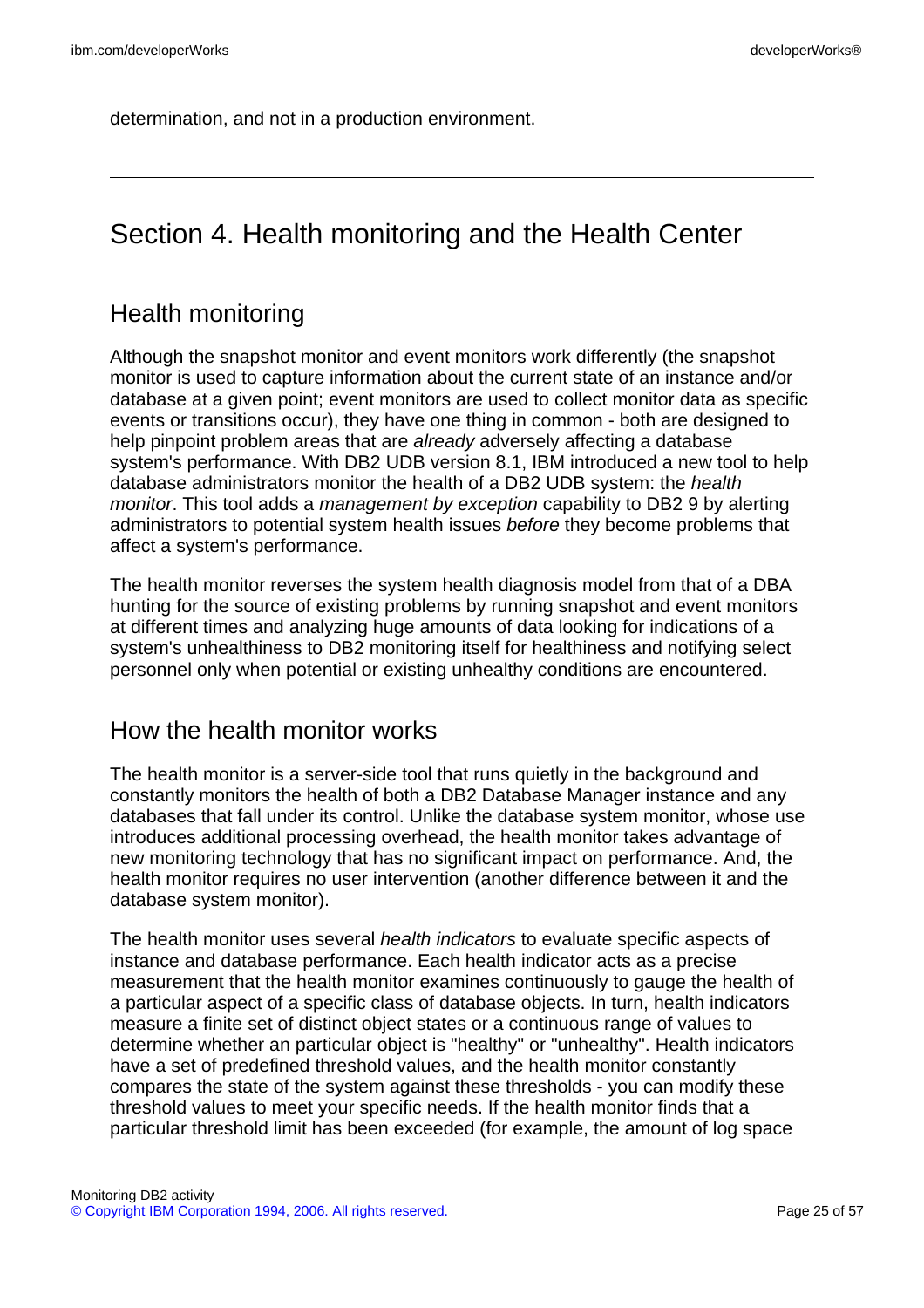available drops below a certain level) or detects an abnormal state for a particular object (for example, an instance is down), it automatically issues an alert through the specified reporting channels. Health indicators exist for the following components:

- Instance
- Database
- Logs
- Table space storage
- Sorting
- Package and catalog caches
- Workspaces
- Memory
- Application concurrency

The health monitor can generate three types of alerts: attention, warning, and alarm. Health indicators that measure distinct states will issue an alert whenever a non-normal state is registered; health indicators that measure a continuous range of values use threshold values to define boundaries (or zones) for normal, attention, warning, and alarm states. For example, if a health indicator value enters the threshold range that defines an alarm zone, an alarm alert is issued to indicate that the problem needs immediate attention.

Any time an alert is raised, the health monitor may take any of the following actions to report it:

- Record the alert information in the Journal (all alarm alerts are written to the Journal)
- Send alert notifications via e-mail or a pager address to the person responsible for the system
- Carry out one or more preconfigured actions (for example, running a task)

By default, the health monitor is disabled when an instance is first created. However, you can enable it at any time by selecting the appropriate menu item from the Health Center or by assigning the value **ON** to the health\_mon DB2 Database Manager configuration parameter.

It is important to note that once the health monitor has been activated, if it generates an alert while any DB2 interface tools are active, the user is signaled using a Health Beacon. A Health Beacon is simply a button icon that appears on the status line of a window or notebook - by clicking on a Health Beacon, control is immediately transferred to the Health Center (which you will look at next), where you can get additional information about the alert (and recommendations for resolving the situation that caused the alert to be generated).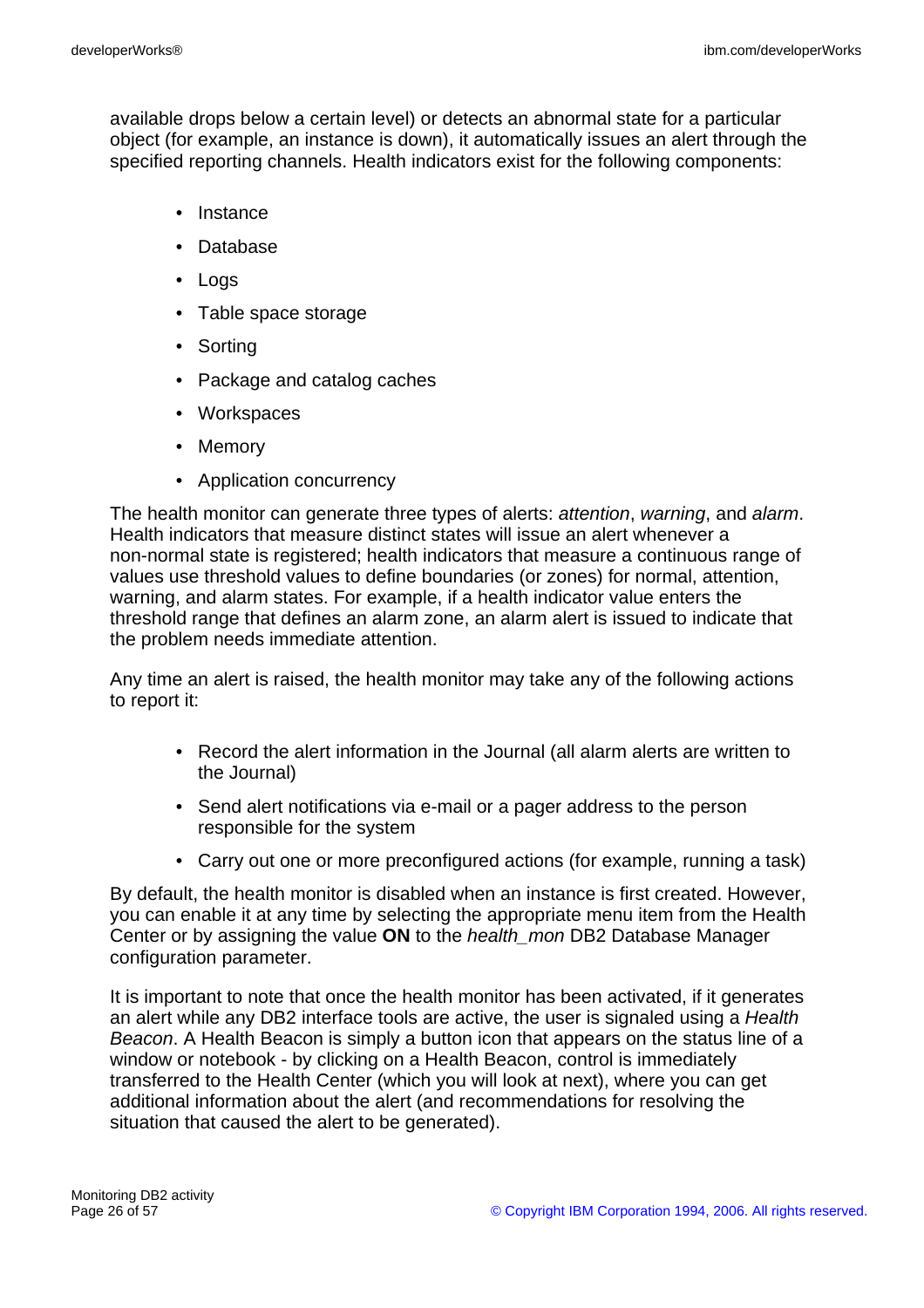# The Health Center

The Health Center is a GUI tool that is designed to interact with the health monitor. Figure 2 shows how the Health Center looks when it is first activated on a Windows XP system (in this case, no alerts have been generated).

| <b>Figure 2. The Health Center</b> |  |  |  |
|------------------------------------|--|--|--|
|------------------------------------|--|--|--|

| <b>ER Health Center</b>                                |                                                  |                              |                                                                                                                                                                                                                                                                         |            |
|--------------------------------------------------------|--------------------------------------------------|------------------------------|-------------------------------------------------------------------------------------------------------------------------------------------------------------------------------------------------------------------------------------------------------------------------|------------|
| Health Center Sciected Edit View Tools Help            |                                                  |                              |                                                                                                                                                                                                                                                                         |            |
| も が 谷 曰 ン っ す 卓                                        | 创画目                                              | $\circ$<br>10 minutes        | $\sim$ 0                                                                                                                                                                                                                                                                |            |
| Objects in Any Alert State                             |                                                  |                              |                                                                                                                                                                                                                                                                         |            |
| 88<br>88<br>88                                         |                                                  | Welcome to the Health Center |                                                                                                                                                                                                                                                                         | $E$ Legend |
|                                                        | <b>Current Instance Status:</b><br>Last refresh: | 6/22/06 12:41 PM             | To view alerts within an instance or database, select the object on the left-hand side. Databases are listed below their parent<br>instance. Filter the contents on the left by selecting the state toggle-buttons at the top of the navigation view.<br><b>Refresh</b> |            |
|                                                        | <b>Alam</b>                                      | <b>Q</b> 0 Instances         | Wew Objects in Alarm State                                                                                                                                                                                                                                              |            |
|                                                        | Warning:                                         | 0 Instances<br>Δ             | View Objects in Alarm or Warning State<br>Δ                                                                                                                                                                                                                             |            |
|                                                        | <b>Attention:</b>                                | <b>0</b> Instances<br>۰      | View Objects in Any Alert State<br>۰                                                                                                                                                                                                                                    |            |
|                                                        | Normal:                                          | 1 Instances                  | S View All Objects                                                                                                                                                                                                                                                      |            |
|                                                        | Unknown:                                         | <b>0</b> Instances           | Ť                                                                                                                                                                                                                                                                       |            |
|                                                        | Not monitored:                                   | O <b>0</b> Instances         | ♦                                                                                                                                                                                                                                                                       |            |
|                                                        |                                                  |                              |                                                                                                                                                                                                                                                                         |            |
|                                                        |                                                  |                              |                                                                                                                                                                                                                                                                         |            |
| Health monitor data is refreshed. [ 6/22/06 12:41 PM ] |                                                  |                              |                                                                                                                                                                                                                                                                         |            |
|                                                        |                                                  |                              |                                                                                                                                                                                                                                                                         |            |

Like many of the GUI tools provided with DB2 9, the Health Center is composed of an objects pane (on the left side of the Health Center screen) and a contents pane (on the right side of the Health Center). These panes, show various information about system health, including:

- **The status of the database environment.** An icon is presented beside each object displayed in the objects pane that identifies the highest alert level generated for the object (or for any objects managed by that object). A green diamond icon beside an object means that the object and any objects under its control haven't raised any alerts. You can use the toggle buttons at the top of the objects pane to filter alerts according to their severity.
- **Alerts generated for an instance or a database.** When you select an object in the navigation tree in the objects pane, the alerts for that object are shown in the contents pane to the right.
- **Detailed alert information and recommended actions.** When you double-click on any alert shown in the contents pane, a notebook containing detailed information about the alert appears. The first page of this notebook contains details about the alert; the second page contains a list of recommended actions to follow to resolve the alert. In most cases, you can perform one of the recommended actions directly from the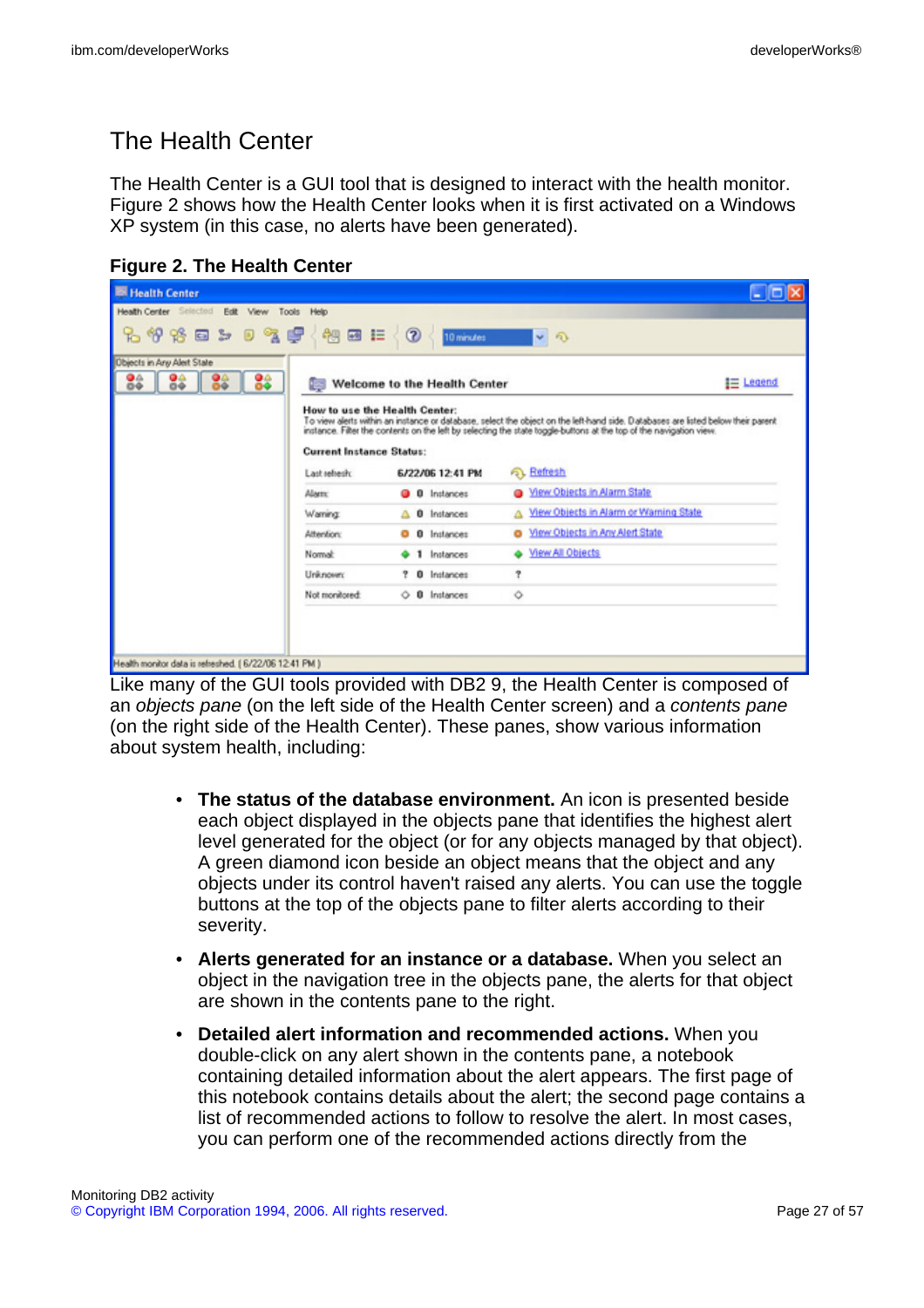notebook. For example, if the recommended action is to make a change to the DB2 Database Manager or database configuration, the Heath Center shows the new configuration value along with a button you can click to make the change. In other cases, the Heath Center might recommend investigating the problem further by launching a tool, such as the Command Line Processor or the Memory Visualizer.

You can activate the Health Center at any time by selecting the Health Center action from the Tools menu of another DB2 9 GUI tool, by selecting the appropriate icon from the toolbar of another DB2 9 GUI tool, or by executing the command db2hc from the Command Line Processor. On Windows systems, you can also activate the Health Center by clicking the **Start** button and selecting **Start > Programs > IBM DB2 > Monitoring Tools > Health Center**.

Note: DB2 9 contains a tool called the Web Health Center, which includes all Health Center capabilities and adds the ability to access health monitor information directly from a Web browser or PDA.

## Activating health indicators and defining event actions

From the Health Center, you can select the instance and database objects that you want to monitor, customize the threshold settings of any health indicator, specify where notifications are to be sent, and define what actions are to be taken if an alert is issued. By default, most health indicatiors are inactivate when the health monitor is installed. To activate a health indicator or alter a health indicator's threshold values, you must first access the Object health Indicator Configuration window of the Health Center, shown in Figure 3.

#### **Figure 3. The Object Health Indicator Configuration window**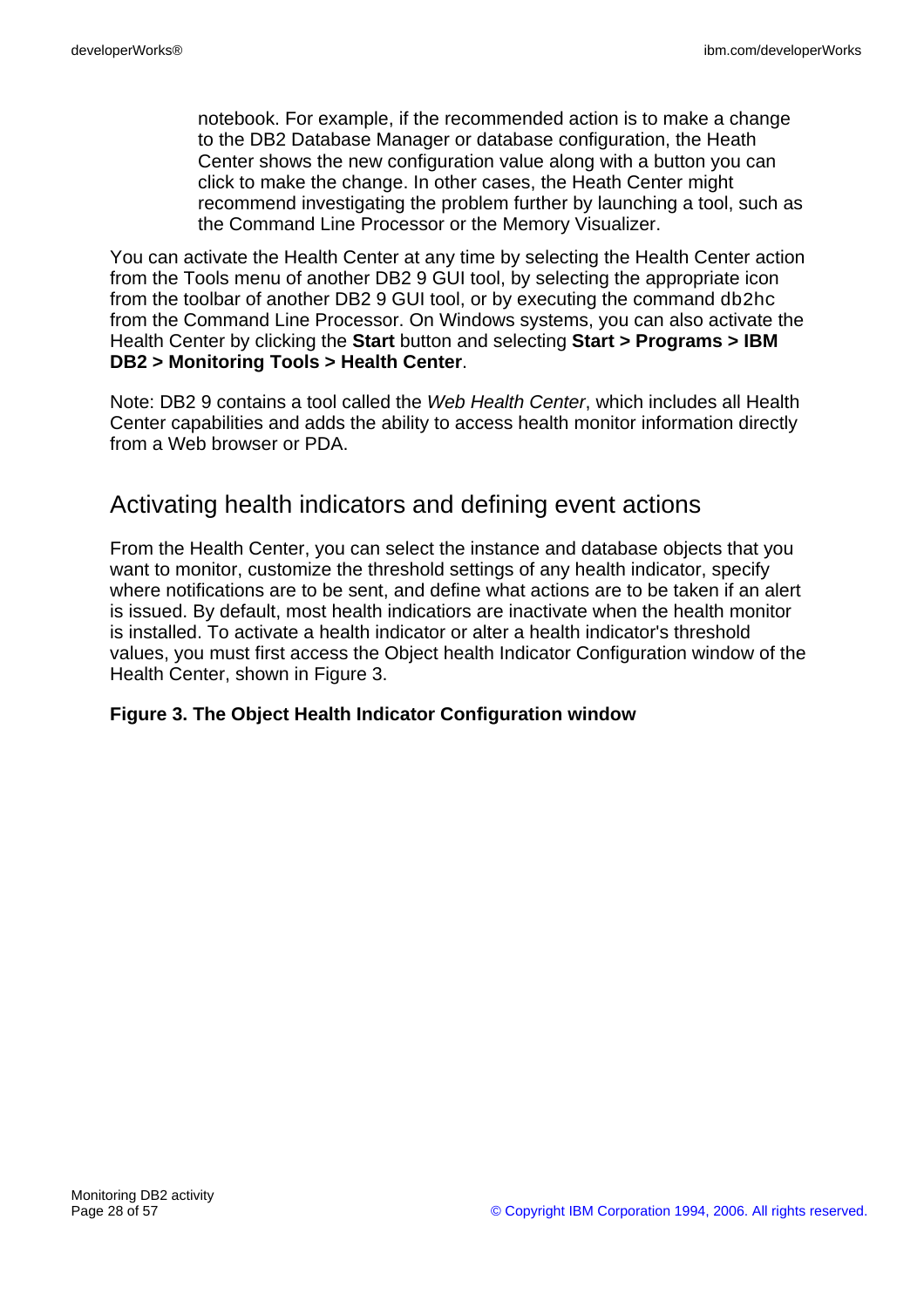| row in the Current health indicator settings table. |         |          |         |      | Select an object to see its health indicator settings. To change or reset individual health indicators, right-click any | Übject settings                 |            | Global settings  |
|-----------------------------------------------------|---------|----------|---------|------|-------------------------------------------------------------------------------------------------------------------------|---------------------------------|------------|------------------|
| Object   DB2 - SAMPLE                               |         |          |         |      |                                                                                                                         |                                 |            |                  |
| Current health indicator settings                   |         |          |         |      |                                                                                                                         |                                 |            | Default          |
| Health Indicator                                    | Default | Evaluate | Warning | Alam | Unit                                                                                                                    | Sensitivity (in minutes) Action |            | Short name       |
| Application Concurrency                             |         |          |         |      |                                                                                                                         |                                 |            |                  |
| Deadock Rate                                        | Yes     | Yes      |         | 5    | 10 Deadlocks per hour                                                                                                   |                                 | 0 Disabled | db.deadlock r    |
| Lock Escalation Rate                                | Yes     | No       |         | 5    | 10 Lock escalations per hour                                                                                            |                                 | 0 Disabled | db.lock_escal    |
| Lock List Utilization                               | Yes     | No       | 75      |      | 85.7                                                                                                                    |                                 | 0 Disabled | db.locklist_util |
| Percentage of Applicati Yes                         |         | No.      | 50      |      | 70%                                                                                                                     |                                 | 0 Disabled | db.apps_waitin   |
| $\nabla$ Database                                   |         |          |         |      |                                                                                                                         |                                 |            |                  |
| Database Automatic St., Yes                         |         | Yes      | 80      |      | 90 <sup>2</sup>                                                                                                         |                                 | 0 Disabled | db.auto_storag   |
| Database Operational S Yes                          |         | Yes      |         |      |                                                                                                                         |                                 | 0 Disabled | db.db_op_status  |
| <b>Database Maintenance</b><br>v                    |         |          |         |      |                                                                                                                         |                                 |            |                  |
| Database Backup Req., Yes                           |         | Yes      |         |      |                                                                                                                         |                                 | 0 Disabled | db.db_backup     |
| Reorganization Required Yes                         |         | Yes      |         |      |                                                                                                                         |                                 | 0 Disabled | db.tb_reorg_req  |
| Statistics Collection Re Yes                        |         | Yes      |         |      |                                                                                                                         |                                 | 0 Disabled | db.tb_runstats   |
| $\blacktriangledown$ Federated                      |         |          |         |      |                                                                                                                         |                                 |            |                  |
| Data Source Server Sta Yes                          |         | Yes      |         |      |                                                                                                                         |                                 | 0 Disabled | db.fed_servers   |
| Nickname Status                                     | Yes     | Yes      |         |      |                                                                                                                         |                                 | 0 Disabled | db.fed_nickna    |
| <b>High Availability Disaster Recovery</b>          |         |          |         |      |                                                                                                                         |                                 |            |                  |

To activate a health indicator, you simply double-click the appropriate health indicator in the Object Health Indicator Configuration window and when the Configure Health Indicator window is displayed, shown in Figure 4, select the Evaluate check box.

#### **Figure 4. The Configure Health Indicator window**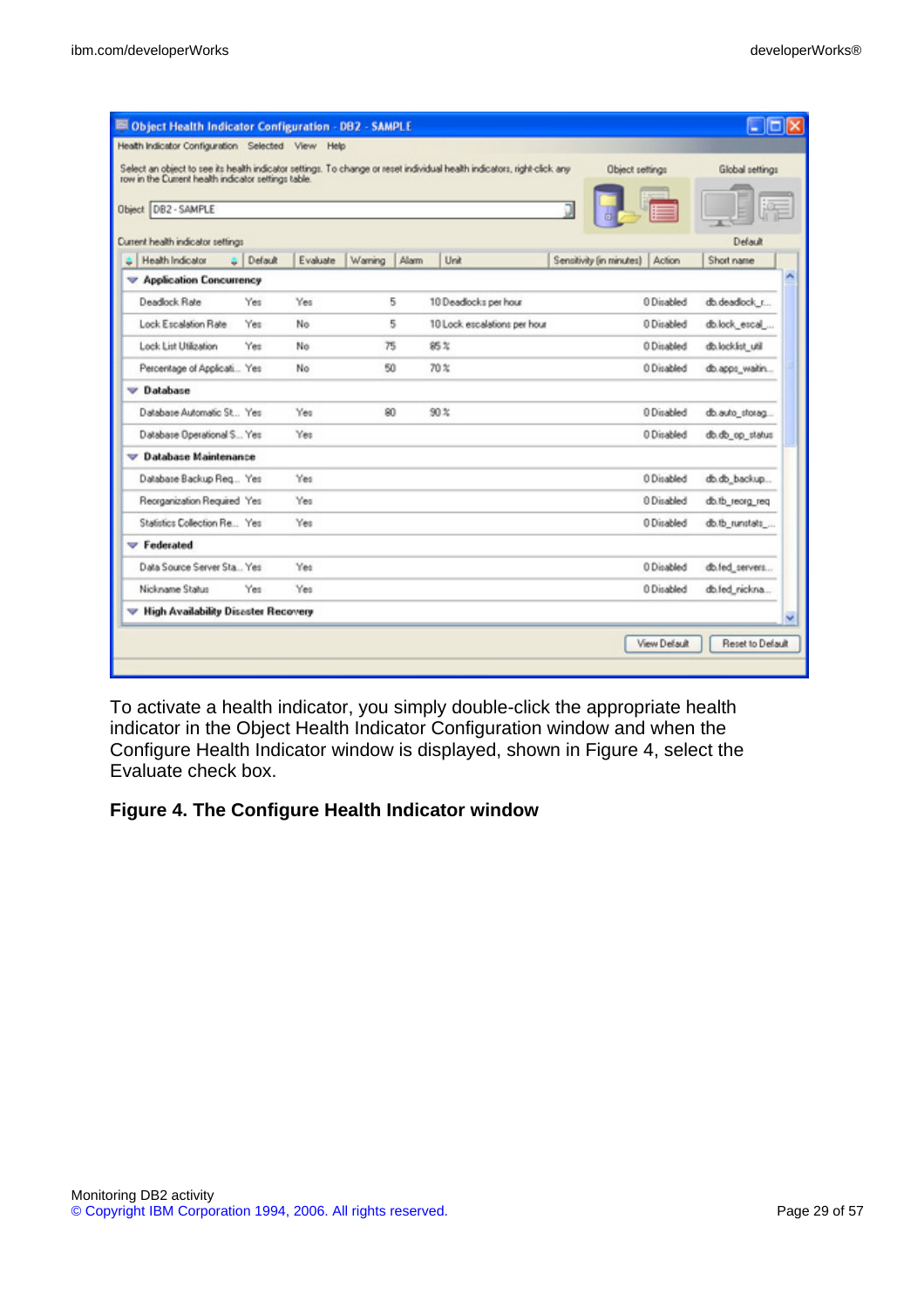| Configure Health Indicator                                                                                                                                                                                                                                                                                                                                                            |
|---------------------------------------------------------------------------------------------------------------------------------------------------------------------------------------------------------------------------------------------------------------------------------------------------------------------------------------------------------------------------------------|
| DB2 - SAMPLE<br>Configure the settings for the following health indicator for database SAMPLE.                                                                                                                                                                                                                                                                                        |
| Tell Me More<br>Percentage of Sorts That Overflowed (db.spilled_sorts)<br>Health indicator                                                                                                                                                                                                                                                                                            |
| Select the Evaluate check box to enable evaluation on the health indicator specified above. Clearing this<br>check box will disable evaluation.                                                                                                                                                                                                                                       |
| $\nabla$ Evaluate                                                                                                                                                                                                                                                                                                                                                                     |
| Alert Actions                                                                                                                                                                                                                                                                                                                                                                         |
| $30 \div$<br>Warning threshold<br>$\%$                                                                                                                                                                                                                                                                                                                                                |
| Alarm threshold<br>$50 \div$<br>$\%$                                                                                                                                                                                                                                                                                                                                                  |
| Sensitivity for generating alerts is the amount of time by which a threshold-based health indicator must<br>exceed its threshold, or the amount of time that a state-based health indicator must be in a non-normal<br>state before an alert is generated. This can be used to prevent generating alerts for temporary spikes of<br>alertable value.<br>0 승<br>Sensitivity<br>Minutes |
| <b>Reset to Default</b><br>Show Command<br>Cancel<br>0K<br>Help                                                                                                                                                                                                                                                                                                                       |

Using the Configure Health Indicator window, you can also specify what actions are to be taken when threshold limits for a health indicator are exceeded. Figure 5 shows the Configure Health Indicator window and the fields used to define the actions that are to be taken when different alerts are generated.

#### **Figure 5. The Configure Health Indicator window**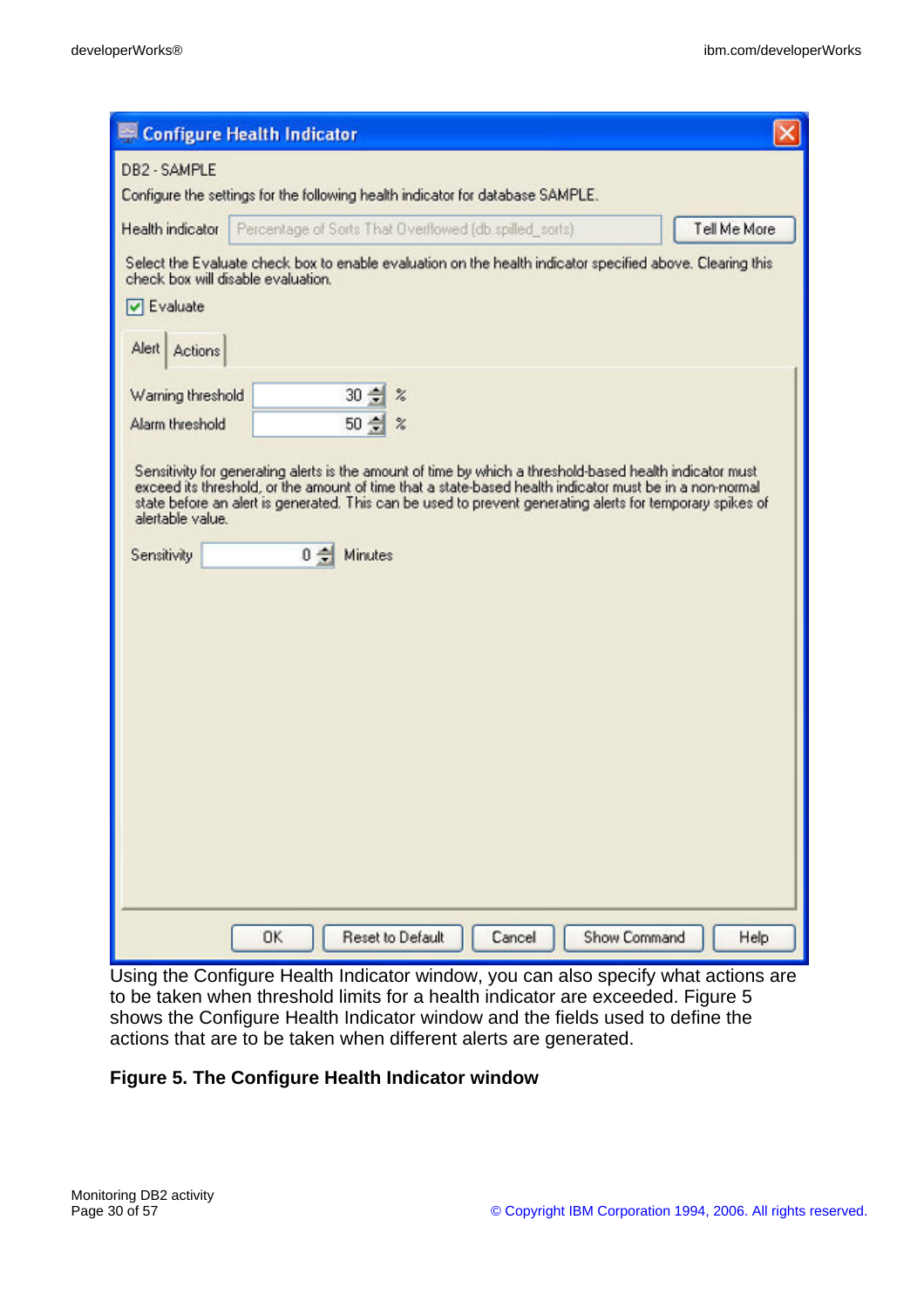| Configure Health Indicator                                                                                                                                                                                                                                                                                    |                  |
|---------------------------------------------------------------------------------------------------------------------------------------------------------------------------------------------------------------------------------------------------------------------------------------------------------------|------------------|
| DB2 - SAMPLE<br>Configure the settings for the following health indicator for database SAMPLE.                                                                                                                                                                                                                |                  |
| Health indicator<br>Percentage of Sorts That Overflowed (db.spilled_sorts)                                                                                                                                                                                                                                    | Tell Me More     |
| Select the Evaluate check box to enable evaluation on the health indicator specified above. Clearing this<br>check box will disable evaluation.<br>$\nabla$ Evaluate                                                                                                                                          |                  |
| Alert Actions                                                                                                                                                                                                                                                                                                 |                  |
| Select the Enable actions check box to enable the automatic running of the actions you specify below.<br>Clearing this check box will disable all defined actions.<br>$\nabla$ Enable actions<br>Define any script or task actions that you want to run automatically when an alert occurs.<br>Script actions |                  |
| Action Condition #<br>Script Name $\Leftrightarrow$                                                                                                                                                                                                                                                           | Add              |
|                                                                                                                                                                                                                                                                                                               | Change<br>Remove |
| な<br>$\triangleright$<br>帕                                                                                                                                                                                                                                                                                    |                  |
| Task actions                                                                                                                                                                                                                                                                                                  |                  |
| Task Name $\triangleq$<br>Action Condition #                                                                                                                                                                                                                                                                  | Add              |
|                                                                                                                                                                                                                                                                                                               | Remove           |
| B,<br>$\triangledown$<br>的                                                                                                                                                                                                                                                                                    |                  |
| Reset to Default<br>Show Command<br>0K<br>Cancel                                                                                                                                                                                                                                                              | Help             |

# Section 5. Analyzing SQL with the Explain facility

What is the explain facility?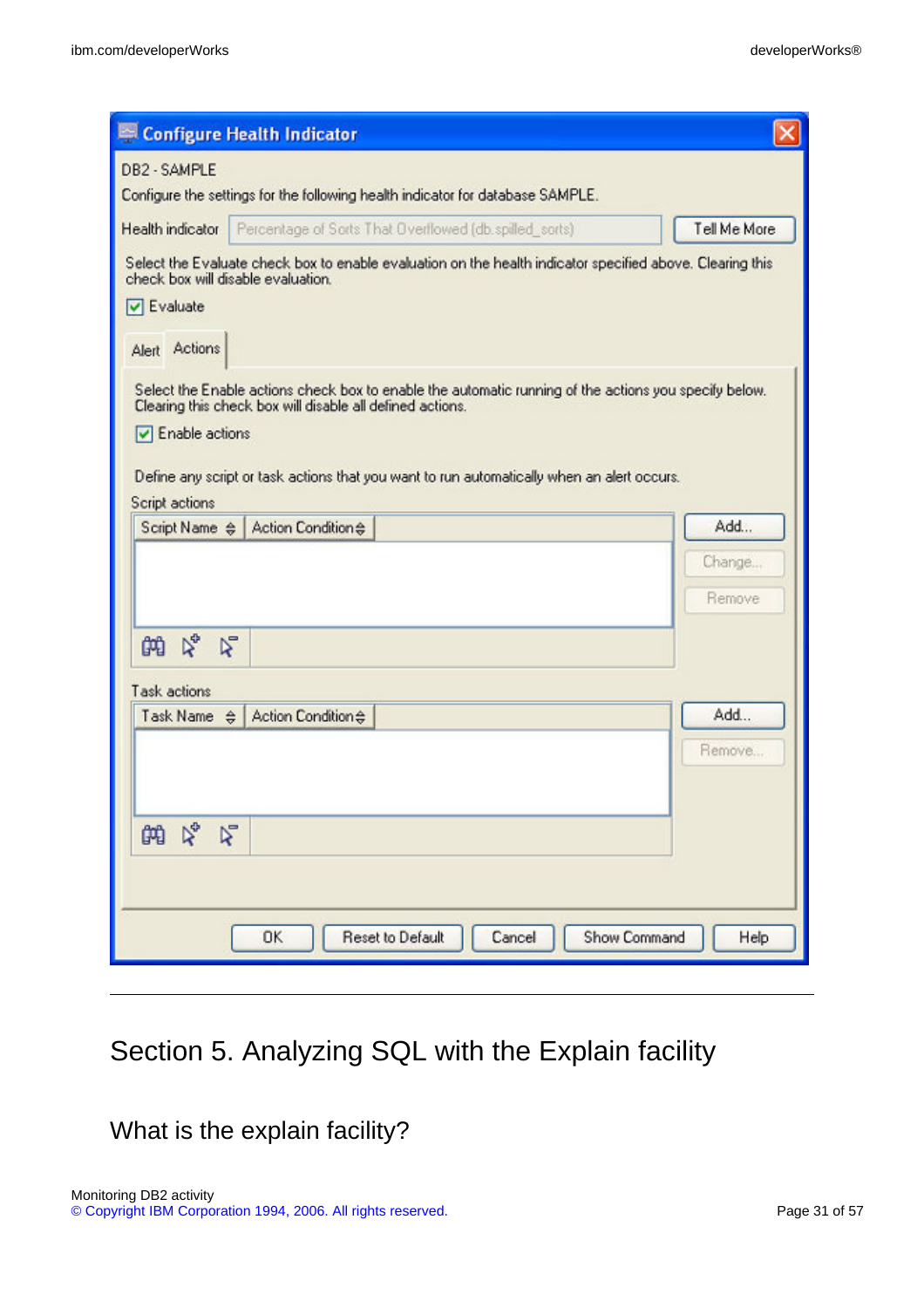When an SQL statement is submitted to the DB2 database engine for processing, it is analyzed by the DB2 Optimizer to produce what is known as an access plan. Each access plan contains detailed information about the strategy that will be used to execute the statement (such as whether or not indexes will be used, what sort methods, if any, are required, what locks are needed, and what join methods, if any, will be used). If the SQL statement is coded in an application, the access plan is generated at precompile time (or at bind time if deferred binding is used) and an executable form of the access plan produced is stored in the system catalog as an object that is known as a package. If, however, the statement is submitted from the Command Line Processor or if the statement is a dynamic SQL statement in an application program (in other words, an SQL statement that is constructed at application run time), the access plan is generated at the time the statement is issued and the executable form produced is stored temporarily in memory (in the global package cache) rather than in the system catalog. (If an SQL statement is issued and an executable form of its access plan already exists in the global package cache, the existing access plan is reused and the DB2 Optimizer is not invoked again.)

Why is this important? Because, although the database system monitor and the health monitor can be used to obtain information about how well (or poorly) some SQL operations perform, they cannot be used to analyze individual SQL statements. To perform this type of analysis, you must be able to capture and view the information stored in an SQL statement's access plan. And in order to capture and view access plan information, you must use the DB2 9 explain facility.

The explain facility allows you to capture and view detailed information about the access plan chosen for a particular SQL statement, as well as performance information that can be used to help identify poorly written statements or a weakness in database design. Specifically, explain data helps you understand how the DB2 Database Manager accesses tables and indexes to satisfy a query. Explain data can also be used to evaluate any performance tuning action taken. In fact, any time you change some aspect of the DB2 Database Manager, an SQL statement, or the database the statement interacts with, you should collect and examine explain data to find out what effect, if any, your changes have had on performance.

# Explain tables

Before explain information can be captured, a special set of tables, known as the explain tables, must be created. Each explain table used, along with the information it is designed to hold, can be seen in Table 4.

| <b>Table Name</b>       | <b>Contents</b>                                                                                                                                                                   |
|-------------------------|-----------------------------------------------------------------------------------------------------------------------------------------------------------------------------------|
| <b>EXPLAIN ARGUMENT</b> | Contains the unique characteristics for each<br>individual operator used, if any.                                                                                                 |
| EXPLAIN INSTANCE        | Contains basic information about the source of<br>the SQL statements being explained as well as<br>information about the environment in which the<br>explanation took place. (The |

#### **Table 4. The explain tables**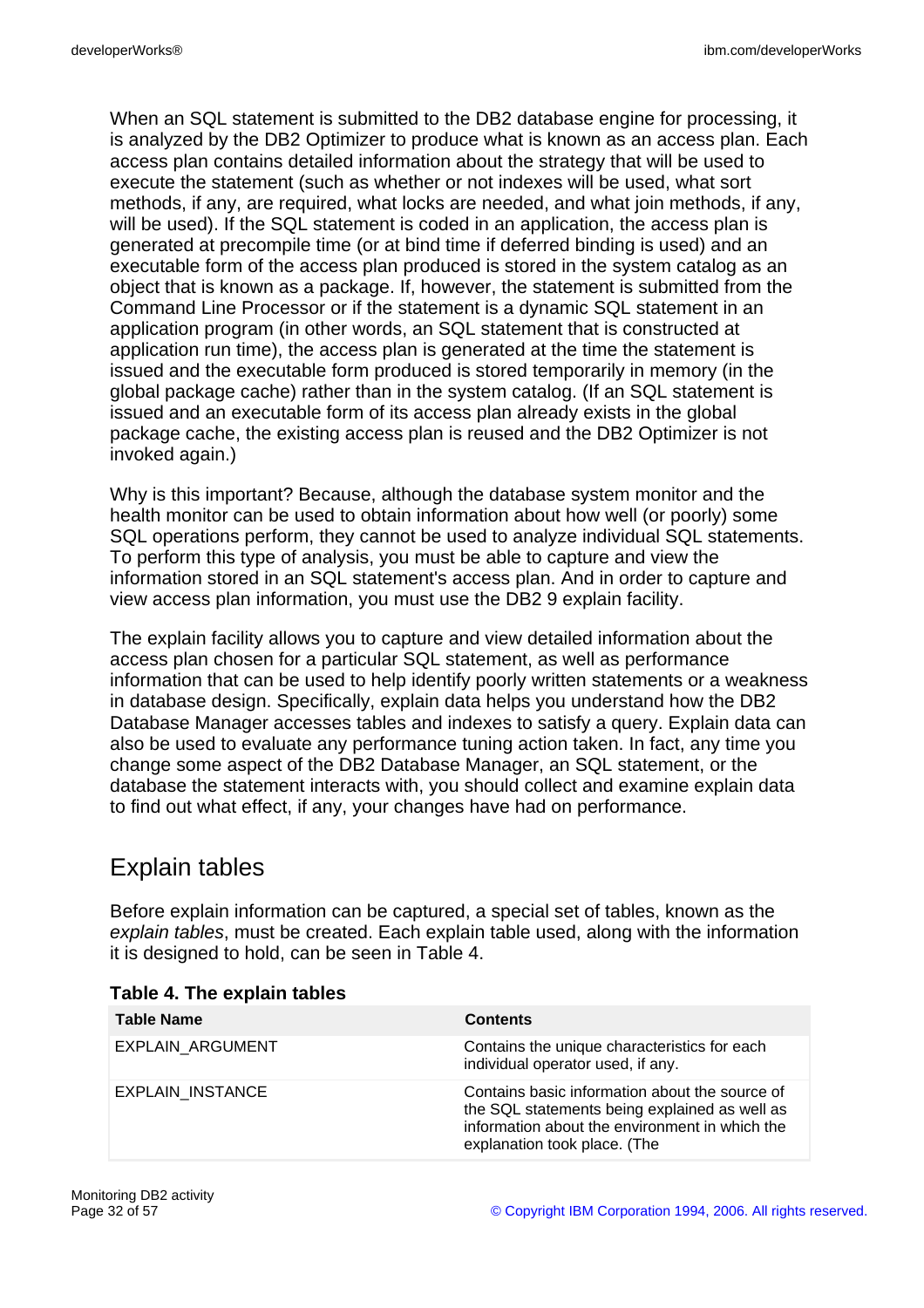|                          | <b>EXPLAIN INSTANCE table is the main control</b><br>table for all explain information. Each row of data<br>in the other explain tables is explicitly linked to<br>one unique row in this table.)                                                                                                                                                                                                                                                                                    |
|--------------------------|--------------------------------------------------------------------------------------------------------------------------------------------------------------------------------------------------------------------------------------------------------------------------------------------------------------------------------------------------------------------------------------------------------------------------------------------------------------------------------------|
| <b>EXPLAIN OBJECT</b>    | Contains information about the data objects that<br>are required by the access plan generated for an<br>SQL statement.                                                                                                                                                                                                                                                                                                                                                               |
| EXPLAIN_OPERATOR         | Contains all the operators that are needed by the<br>SQL compiler to satisfy the SQL statement.                                                                                                                                                                                                                                                                                                                                                                                      |
| <b>EXPLAIN PREDICATE</b> | Contains information that identifies which<br>predicates are applied by a specific operator.                                                                                                                                                                                                                                                                                                                                                                                         |
| EXPLAIN STATEMENT        | Contains the text of the SQL statement as it<br>exists for the different levels of explain<br>information. The original SQL statement as<br>entered by the user is stored in this table along<br>with the version used by the DB2 Optimizer to<br>choose an access plan to satisfy the SQL<br>statement. (The latter version may bear little<br>resemblance to the original, as it may have been<br>rewritten and/or enhanced with additional<br>predicates by the SQL Precompiler.) |
| <b>EXPLAIN STREAM</b>    | Contains information about the input and output<br>data streams that exist between individual<br>operators and data objects. (The data objects<br>themselves are represented in the<br><b>EXPLAIN OBJECT table while the operators</b><br>involved in a data stream can be found in the<br>EXPLAIN_OPERATOR table.)                                                                                                                                                                  |

Typically, explain tables are used in a development database to aid in application design, but not in production databases where application code remains fairly static. Because of this, they are not created along with the system catalog tables as part of the database creation process. Instead, explain tables must be manually created in the database that the explain facility is to be used with before the explain facility can be used. Fortunately, the process used to create the explain tables is pretty straightforward: using the Command Line Processor, you establish a connection to the appropriate database and execute a script named EXPLAIN.DDL, which can be found in the "misc" subdirectory of the "sqllib" directory where the DB2 9 software was initially installed. (Comments in the header of this file provide information on how it is to be executed.)

### Collecting explain data

The explain facility is comprised of several individual tools and not all tools require the same kind of explain data. Therefore, two different types of explain data can be collected:

• **Comprehensive explain data.** Contains detailed information about an SQL statement's access plan. This information is stored across several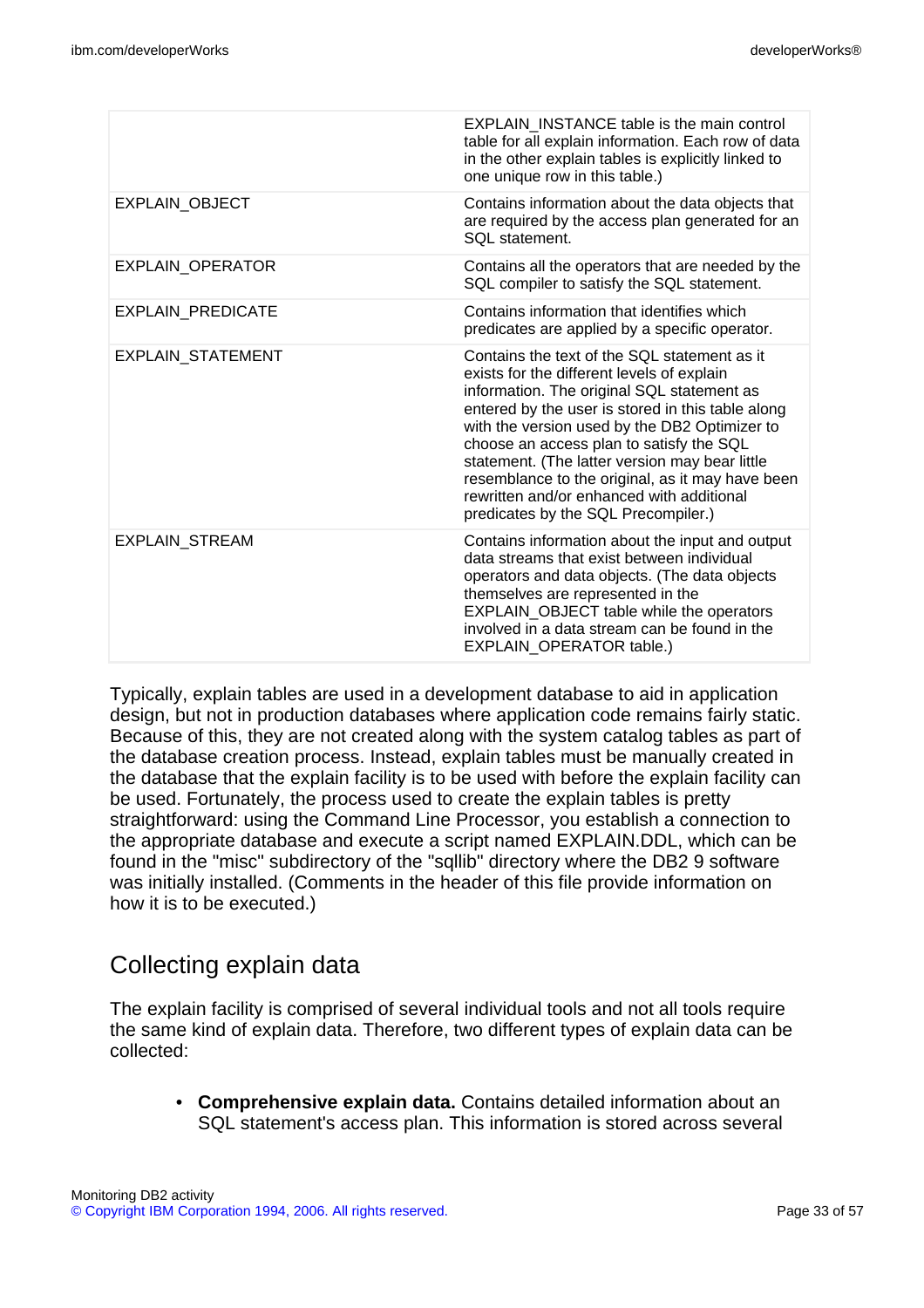different explain tables.

• **Explain snapshot data.** Contains the current internal representation of an SQL statement, along with any related information. This information is stored in the SNAPSHOT column of the EXPLAIN\_STATEMENT explain table.

As you might imagine, there are a variety of ways in which both types of explain data can be collected. The methods available for collecting explain data include:

- Executing the EXPLAIN SQL statement
- Setting the CURRENT EXPLAIN MODE special register
- Setting the CURRENT EXPLAIN SNAPSHOT special register
- Using the EXPLAIN bind option with the PRECOMPILE or BIND command
- Using the EXPLSNAP bind option with the PRECOMPILE or BIND command

### EXPLAIN SQL statement

One way to collect both comprehensive explain information and explain snapshot data for a single, dynamic SQL statement is by executing the EXPLAIN SQL statement. The basic syntax for this statement is:

EXPLAIN [ALL | PLAN | PLAN SELECTION] <FOR SNAPSHOT | WITH SNAPSHOT> FOR [SQLStatement]

where SQLStatement identifies the SQL statement that explain data and/or explain snapshot data is to be collected for. (The statement specified must be a valid INSERT, UPDATE, DELETE, SELECT, SELECT INTO, VALUES, or VALUES INTO SQL statement.)

If the FOR SNAPSHOT option is specified with the EXPLAIN statement, only explain snapshot information is collected for the dynamic SQL statement specified. On the other hand, if the WITH SNAPSHOT option is specified instead, both comprehensive explain information and explain snapshot data is collected for the dynamic SQL statement specified. However, if neither option is used, only comprehensive explain data is collected; no explain snapshot data is produced.

To collect both comprehensive explain data and explain snapshot information for the SQL statement SELECT \* FROM DEPARTMENT, execute an EXPLAIN statement that looks like this:

EXPLAIN ALL WITH SNAPSHOT FOR SELECT \* FROM DEPARTMENT

On the other hand, to collect only explain snapshot data for the same SQL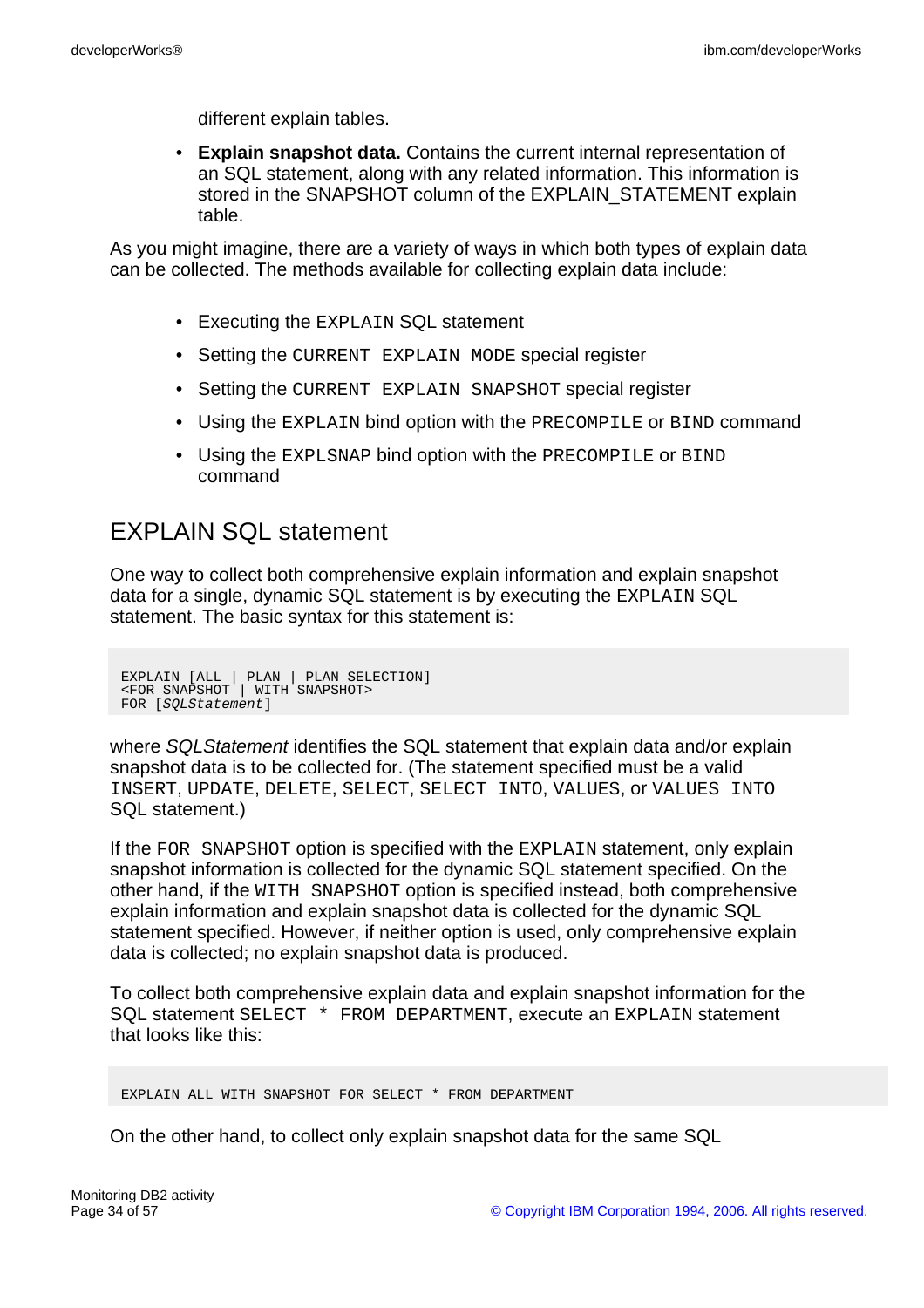statement, execute an EXPLAIN statement that looks like this:

EXPLAIN ALL FOR SNAPSHOT FOR SELECT \* FROM DEPARTMENT

And finally, to collect only comprehensive explain data for the SQL statement SELECT \* FROM DEPARTMENT, execute an EXPLAIN statement that looks like this:

EXPLAIN ALL FOR SELECT \* FROM DEPARTMENT

It is important to note that the EXPLAIN statement does not execute the SQL statement specified, nor does it display the explain information collected. Other explain facility tools must be used to view the information collected. (We'll look at those tools shortly.)

# CURRENT EXPLAIN MODE and the CURRENT EXPLAIN SNAPSHOT special registers

Although the EXPLAIN SQL statement is useful when you want to collect explain and/or explain snapshot information for a single dynamic SQL statement, it can become very time consuming to use if a large number of SQL statements need to be analyzed. A better way to collect the same information for several dynamic SQL statements is by setting one or both of the special explain facility registers provided before a group of dynamic SQL statements are executed. Then, as the statements are prepared for execution, explain and/or explain snapshot information is collected for each statement processed. (The statements themselves, however, may or may not be executed once explain and/or explain snapshot information has been collected.)

The two explain facility special registers that are used in this manner are the CURRENT EXPLAIN MODE special register and the CURRENT EXPLAIN SNAPSHOT special register. The CURRENT EXPLAIN MODE special register is set using the SET CURRENT EXPLAIN MODE SQL statement and the CURRENT EXPLAIN SNAPSHOT special register is set using the SET CURRENT EXPLAIN SNAPSHOT SQL statement. The basic syntax for the SET CURRENT EXPLAIN MODE SQL statement is:

```
SET CURRENT EXPLAIN MODE <=>
[NO |
 YES |
EXPLAIN |
REOPT |
RECOMMEND INDEXES |
EVALUATE INDEXES |
 RECOMMEND PARTITIONINGS |
 EVALUATE PARTITIONINGS]
```
The basic syntax for the SET CURRENT EXPLAIN SNAPSHOT SQL statement is: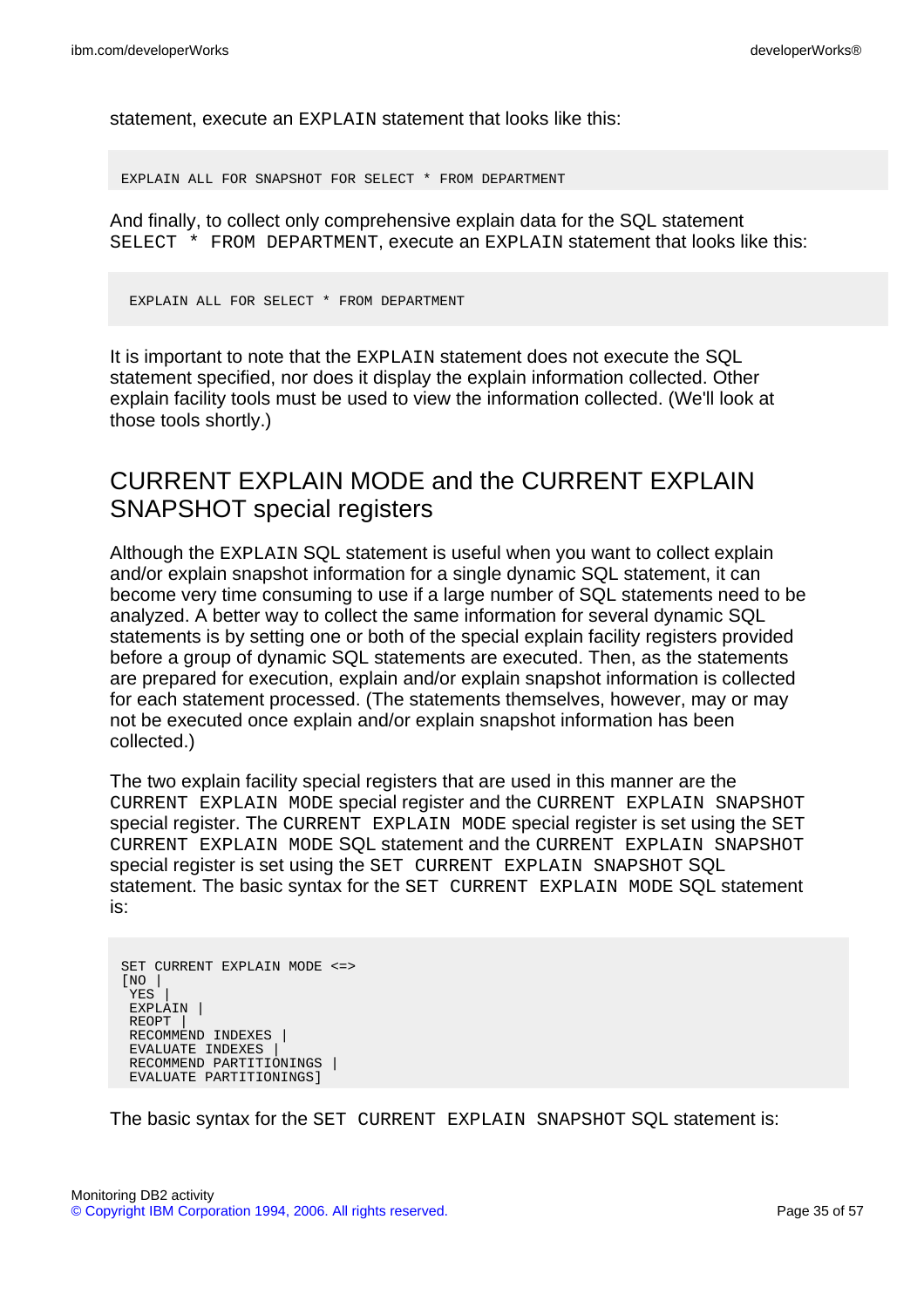SET CURRENT EXPLAIN SNAPSHOT <=> [YES | NO | EXPLAIN | REOPT]

As you might imagine, if both the CURRENT EXPLAIN MODE and the CURRENT EXPLAIN SNAPSHOT special registers are set to NO, the explain facility is disabled and no explain data is captured. On the other hand, if either special register is set to EXPLAIN, the explain facility is activated and comprehensive explain information or explain snapshot data (or both if both special registers have been set) is collected each time a dynamic SQL statement is prepared for execution. However, the statements themselves are not executed. If either special register is set to **YES**, the behavior is the same as when either register is set to EXPLAIN with one significant difference; the dynamic SQL statements that explain information is collected for are executed as soon as the appropriate explain/explain snapshot data has been collected.

If either the CURRENT EXPLAIN MODE or the CURRENT EXPLAIN SNAPSHOT special register is set to REOPT the explain facility is activated and explain information or explain snapshot data (or both if both special registers have been set) is captured whenever a static or dynamic SQL statement is processed during statement reoptimization at execution time; that is, when actual values for the host variables, special registers, or parameter markers used in the statement are available.

## The EXPLAIN and EXPLSNAP precompile/bind options

So far, you have looked at ways in which comprehensive explain information and explain snapshot data can be collected for dynamic SQL statements. But often, database applications are comprised of static SQL statements that need to be analyzed as well. So how can you use the explain facility to analyze static SQL statements coded in an embedded SQL application? To collect comprehensive explain information and/or explain snapshot data for static and/or dynamic SQL statements that have been coded in an embedded SQL application, you rely on the EXPLAIN and EXPLSNAP precompile/bind options.

As you might imagine, the EXPLAIN precompile/bind option is used to control whether or not comprehensive explain data is collected for static and/or dynamic SQL statements that have been coded in an embedded SQL application. Likewise, the EXPLSNAP precompile/bind option controls whether or not explain snapshot data is collected. One or both of these options can be specified as part of the PRECOMPILE command that is used to precompile the source code file that contains the embedded SQL statements. If deferred binding is used, these options can be provided with the BIND command that is used to bind the application's bind file to the database.

Both the EXPLAIN option and the EXPLSNAP option can be assigned the value NO, YES, ALL, or REOPT. If both options are assigned the value NO (for example, EXPLAIN NO EXPLSNAP NO), the Explain facility is disabled and no explain data is captured. On the other hand, if either option is assigned the value YES, the explain facility is activated and comprehensive explain information or explain snapshot data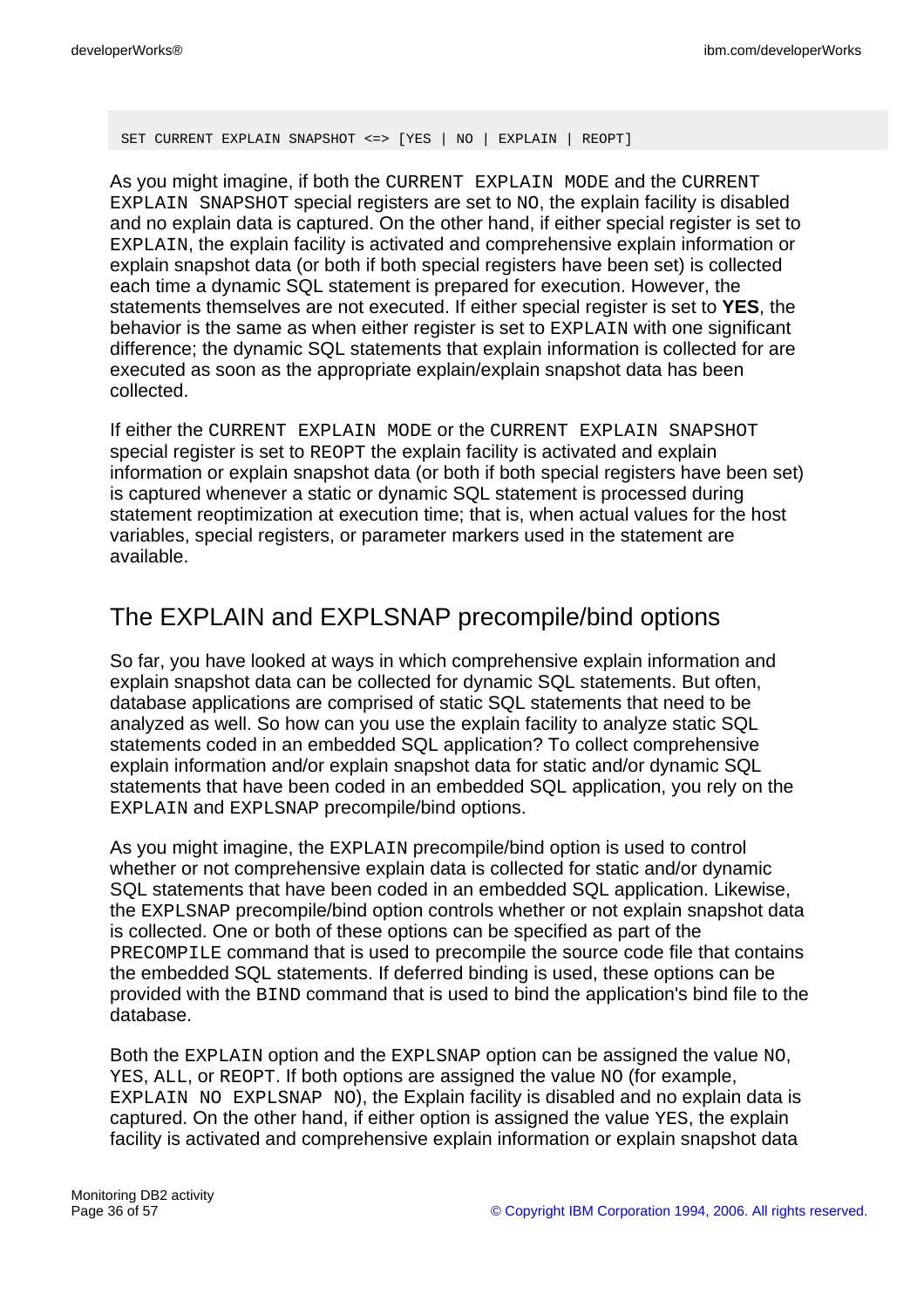(or both if both options are set) is collected for each static SQL statement found in the application. If either option is assigned the value ALL, the explain facility is activated and comprehensive explain information or explain snapshot data (or both if both options are set) is collected for every static and every dynamic SQL statement found, even if the CURRENT EXPLAIN MODE and/or the CURRENT EXPLAIN SNAPSHOT special registers have been set to NO.

If either the EXPLAIN or the EXPLSNAP option is assigned the value REOPT explain information or explain snapshot data (or both if both options have been specified) for each reoptimizable incremental bind SQL statement will be placed in the explain tables at run time, even if the CURRENT EXPLAIN MODE and/or the CURRENT EXPLAIN SNAPSHOT special registers have been set to NO.

# Evaluating explain data

So far, you have concentrated on the various ways in which comprehensive explain and explain snapshot data can be collected. But once the data is collected, how can it be viewed? To answer this question, you need to take a look at the explain facility tools that have been designed specifically for presenting explain information in a meaningful format. These tools include:

- db2expln
- db2exfmt
- Visual Explain

#### **db2expln**

Earlier, you saw that when a source code file containing embedded SQL statements is bound to a database (either as part of the precompile process or during deferred binding), the DB2 Optimizer analyzes each static SQL statement encountered and generates a corresponding access plan, which is then stored in the database in the form of a package. Given the name of the database, the name of the package, the ID of the package creator, and a section number (if the section number **0** is specified, all sections of the package is processed), the db2expln tool interprets and describes the access plan information for any package that is stored in a database's system catalog. Since the db2expln tool works directly with a package and not with comprehensive explain or explain snapshot data, it is typically used to obtain information about the access plans that have been chosen for packages for which explain data has not been captured. However, because the db2expln tool can only access information that has been stored in a package, it can only describe the implementation of the final access plan chosen; it cannot provide information on how a particular SQL statement was optimized.

Using additional input parameters, the db2expln tool can also be used to explain dynamic SQL statements (that do not contain parameter markers).

#### **db2exfmt**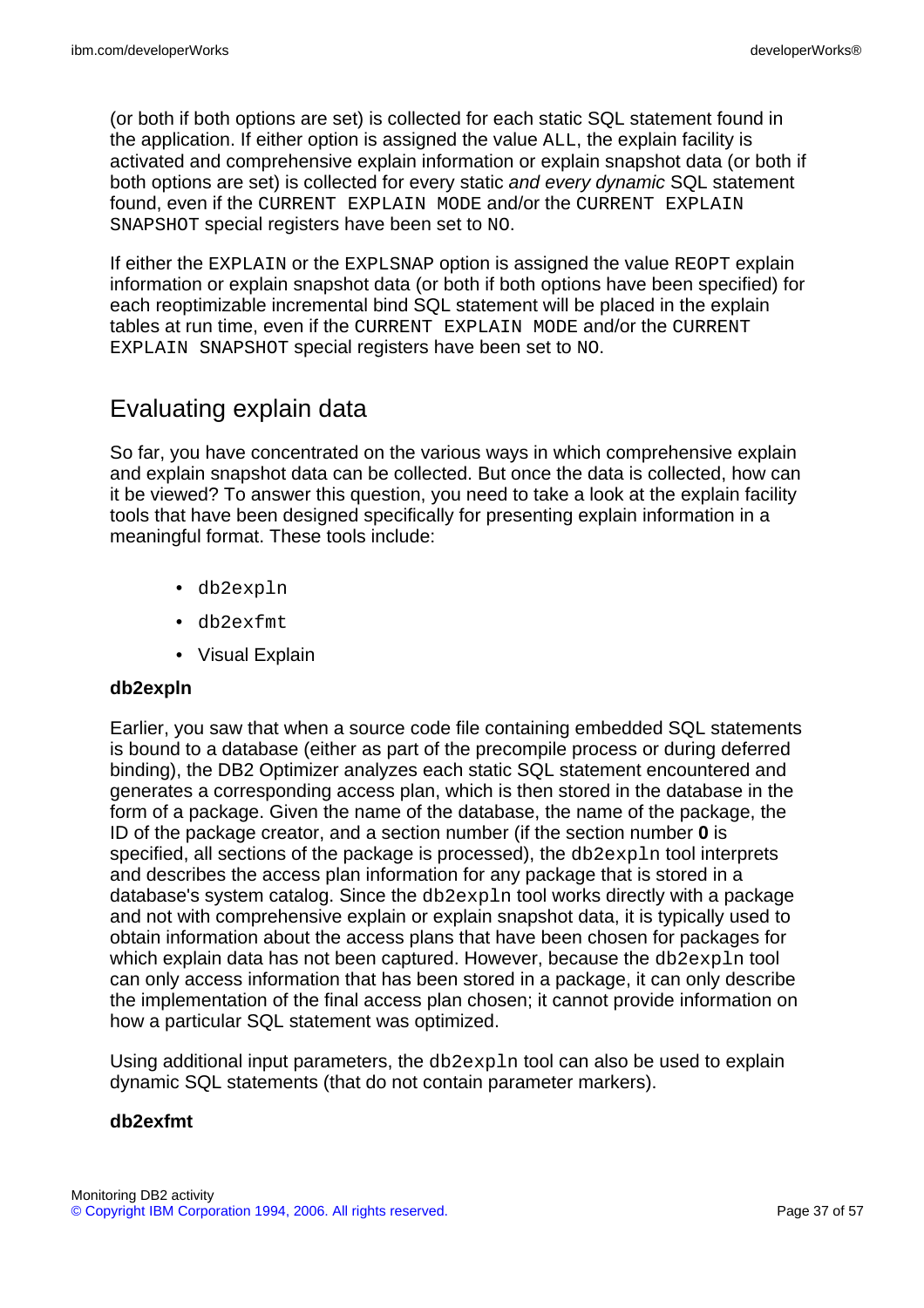Unlike the db2expln tool, the db2exfmt tool is designed to work directly with comprehensive explain or explain snapshot data that has been collected and stored in the explain tables. Given a database name and other qualifying information, the db2exfmt tool queries the explain tables for information, format the results, and produce a text-based report that can be displayed directly on the terminal or written to an ASCII file.

#### **Visual Explain**

Visual Explain is a GUI tool that provides database administrators and application developers with the ability to view a graphical representation of the access plan that has been chosen for a particular SQL statement. In addition, Visual Explain allows you to:

- See the database statistics that were used to optimize the SQL statement.
- Determine whether or not an index was used to access table data. (If an index was not used, Visual Explain can help you determine which columns might benefit from being indexed.)
- View the effects of performance tuning by allowing you to make "before" and "after" comparisons.
- Obtain detailed information about each operation that is performed by the access plan, including the estimated cost of each.

However, Visual Explain can only be used to view explain snapshot data; to view explain data that has been collected and written to the explain tables, the db2exfmt tool must be used instead.

As you can see, the various tools that are available for displaying comprehensive explain information and explain snapshot data vary greatly both in their complexity in the capa-bilities they provide. Table 5 summarizes the different tools available, and highlights their individual characteristics. To get the most out of the explain facility, you should consider your environment and your needs when making a decision on which tool to use.

| <b>Desired</b><br><b>Characteristics</b> | <b>Visual Explain</b> | db2exfmt   | db2expln   |
|------------------------------------------|-----------------------|------------|------------|
| User interface                           | Graphical             | Text-based | Text-based |
| "Quick and dirty" static<br>SQL analysis | No                    | No.        | Yes        |
| Static SQL supported                     | Yes                   | Yes        | Yes        |
| Dynamic SQL<br>supported                 | Yes                   | Yes        | Yes        |
| CLI applications<br>supported            | Yes                   | Yes        | No.        |
| Detailed DB2 Optimizer                   | Yes                   | Yes        | No         |

#### **Table 5. Comparison of explain facility tools available**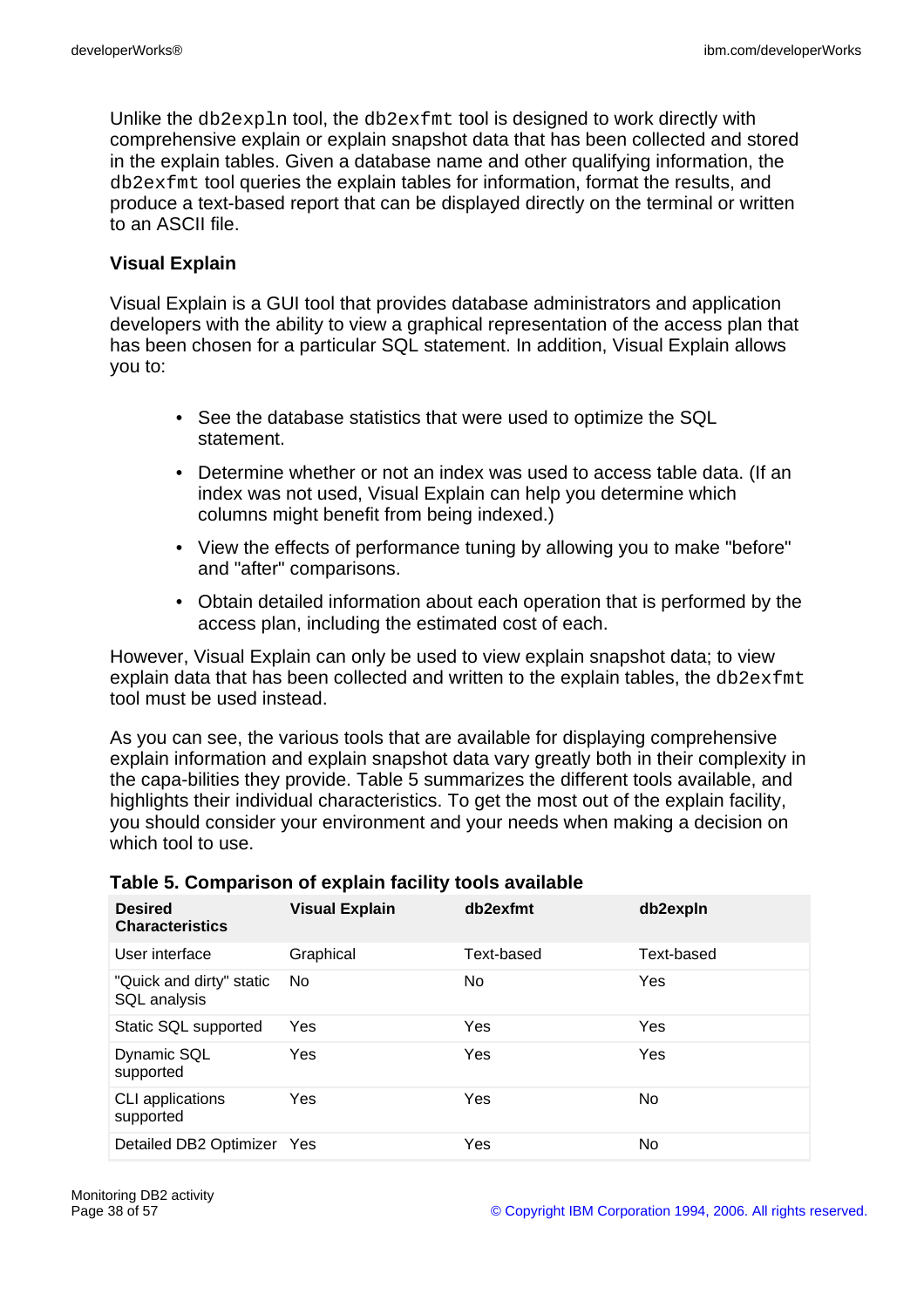| information available                                |     |     |     |  |
|------------------------------------------------------|-----|-----|-----|--|
| Suited for analysis of<br>multiple SQL<br>statements | No. | Yes | Yes |  |
|                                                      |     |     |     |  |

# Section 6. Visual Explain - A closer look

### Timerons and SQL translation

#### **Timerons**

The most important thing that you need understand in order to analyze explain information is the concept of the timeron. A timeron is a unit of measurement used by the DB2 Optimizer for computing the amount of time and resources that a query will take to complete execution. The timeron is a combination of time, CPU utilization, disk I/O, and a few other factors. Due to the changing values of these parameters, the number of timerons needed to execute a query is dynamic and can change from execution to execution.

The timeron is also an invented unit of measurement; therefore, there is no a formula that can be used to translate the number of timerons it will take to execute a query into a time in seconds. That aside, timerons can help you determine if one query execution path is faster than another. (Don't worry if the number of timerons it takes to execute a query varies by ten or twenty between compilations - this could easily be due to changes in CPU activity, disk activity, or database usage.)

#### **SQL translation**

Before any SQL statement can be executed against a database, it must first be prepared. During this process the SQL statement is reduced down to an algebraic statement that the DB2 Optimizer can then analyze. This algebraic statement is referred to as the *query graph model*, and is worked with throughout the optimization process. Figure 6 shows the stages of optimization and parsing an SQL query must go through before it can be executed.

#### **Figure 6. The SQL translation process**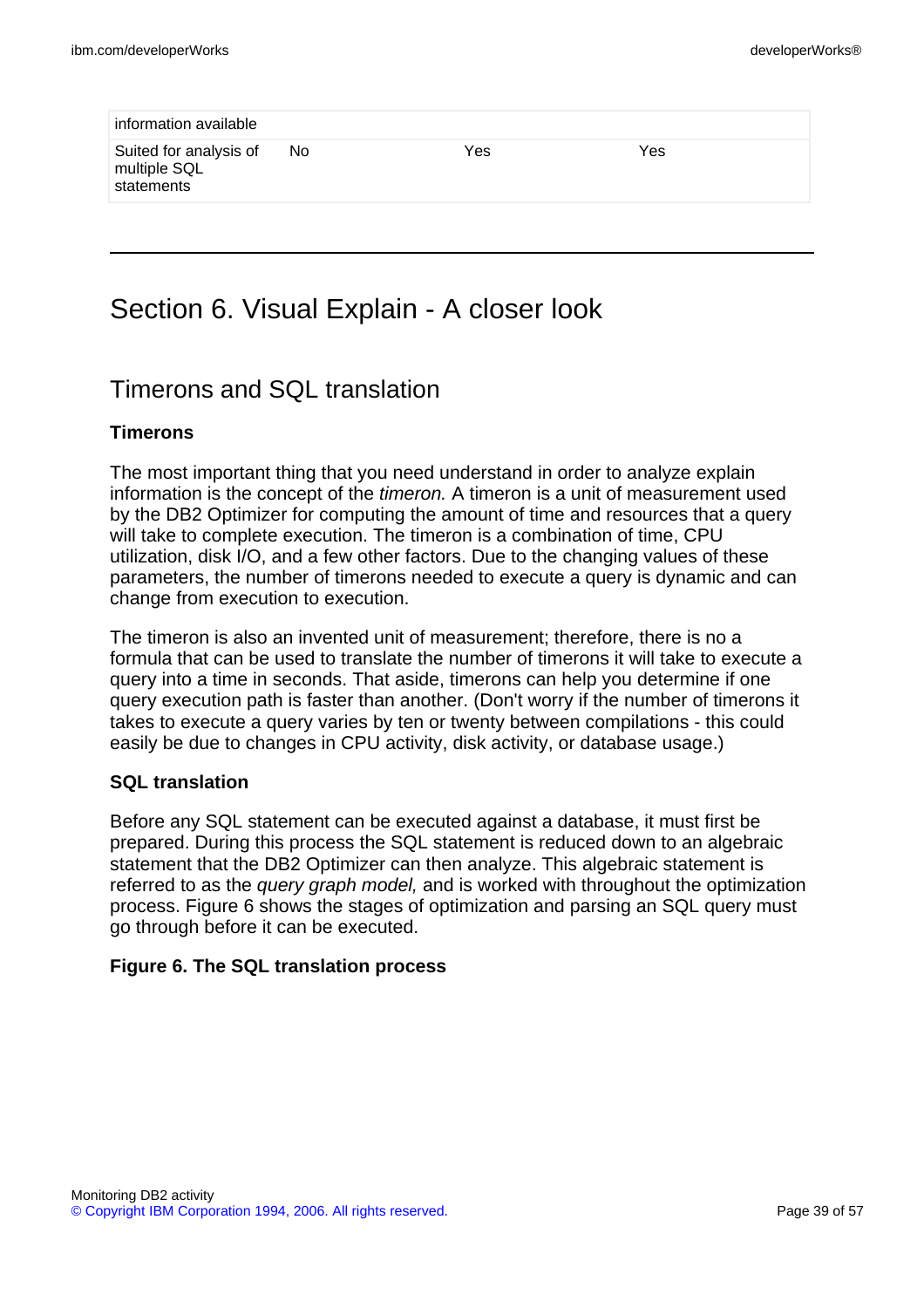

The final output of the optimization process is an access plan. The access plan is the path and steps that DB2 takes to execute the SQL statement. This is the information that is displayed by all of the explain tools available. At first, access plans appear to be quite complicated. But with practice, you soon discover that they are actually very easy to read and analyze.

# Activating Visual Explain

Whenever comprehensive explain and/or explain snapshot data is collected, information about how and when the data was collected is recorded in the EXPLAIN\_INSTANCE explain table. This information can be viewed at any time via the Explained Statement History window. The Explained Statement History window is activated by highlighting the appropriate database in the Control Center and selecting **Selected > Show Explained Statement History** from the Control Center menu. Figure 7 shows how the Explained Statement History window might look when explain snapshot data has been collected for one SQL statements.

### **Figure 7. The Explained Statement History window**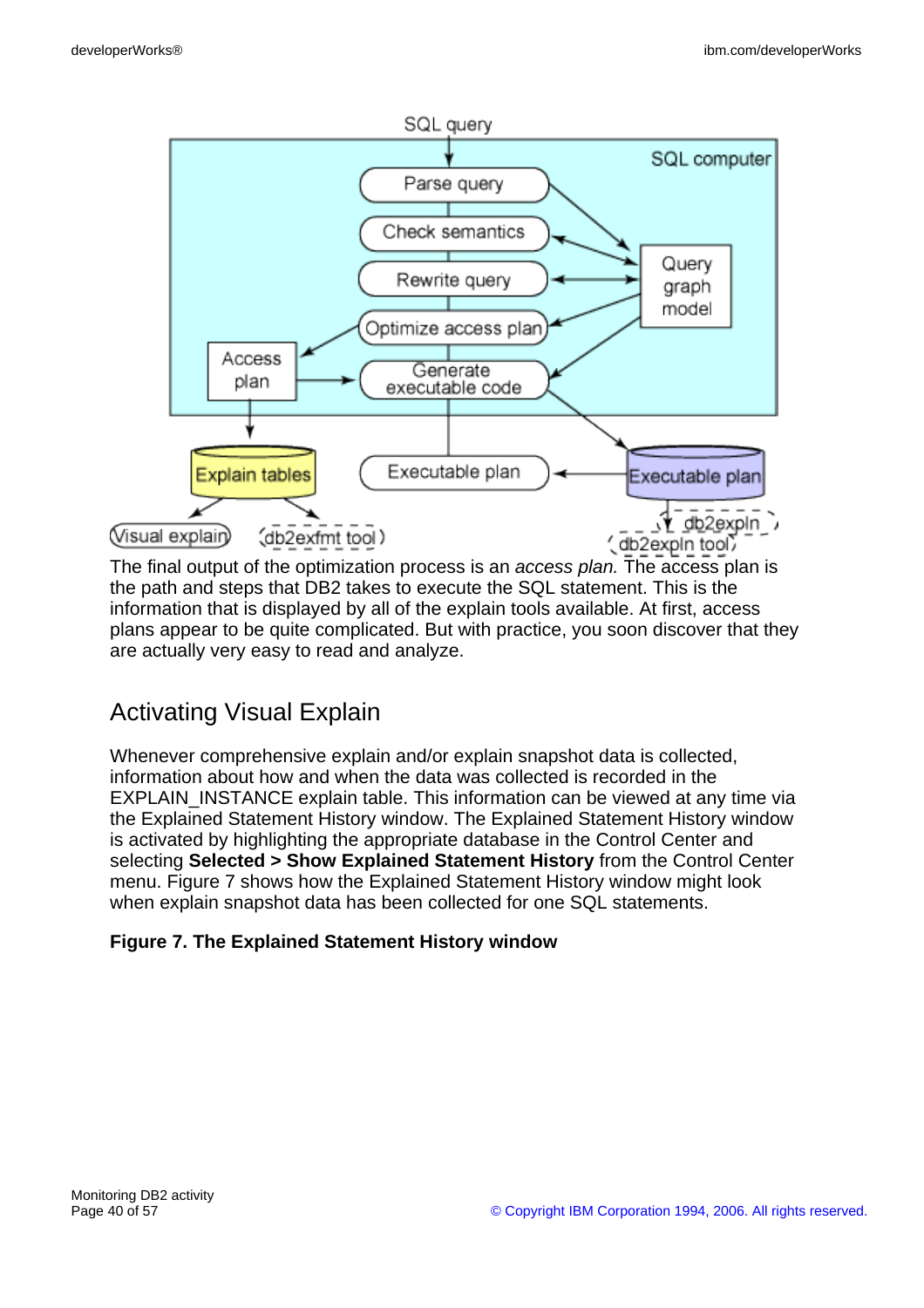| <b>Eg Explained Statement History - SAMPLE</b>  |                                   |                                   |                                    |                         |
|-------------------------------------------------|-----------------------------------|-----------------------------------|------------------------------------|-------------------------|
| Statement Edit View                             | Tools<br>Help                     |                                   |                                    |                         |
| <b>无脊背回车磨日气厚</b><br>RSANDERS-LXP - DB2 - SAMPLE |                                   | Ø                                 | 人质量                                | ⊘                       |
| Package name $\Leftrightarrow$                  | Package creator $\Leftrightarrow$ | Package version $\Leftrightarrow$ | Explain snapshot $\Leftrightarrow$ | Latest bind             |
| SYSSH200                                        | NULLID                            |                                   | Yes                                | $\Leftrightarrow$<br>No |
|                                                 |                                   |                                   |                                    |                         |
| $\overline{\left( \right)}$<br>шí               |                                   |                                   |                                    | >                       |
| 1 of 1 items displayed                          |                                   | 伊路亚姆及尼                            | Default View                       | View                    |
|                                                 |                                   |                                   |                                    |                         |

Once the Explained Statement History window has been opened, Visual Explain can be used to analyze the explain snapshot data collected for any record shown by highlighting a record and selecting **Statement > Show Access Plan** from the Explained Statement History window's main menu. Figure 8 shows the Access Plan window that was created in this manner for the following query (which was ran against the SAMPLE database provided with DB2):

SELECT \* FROM EMPLOYEE, DEPARTMENT WHERE WORKDEPT=DEPTNO

#### **Figure 8. The Access Plan Graph window**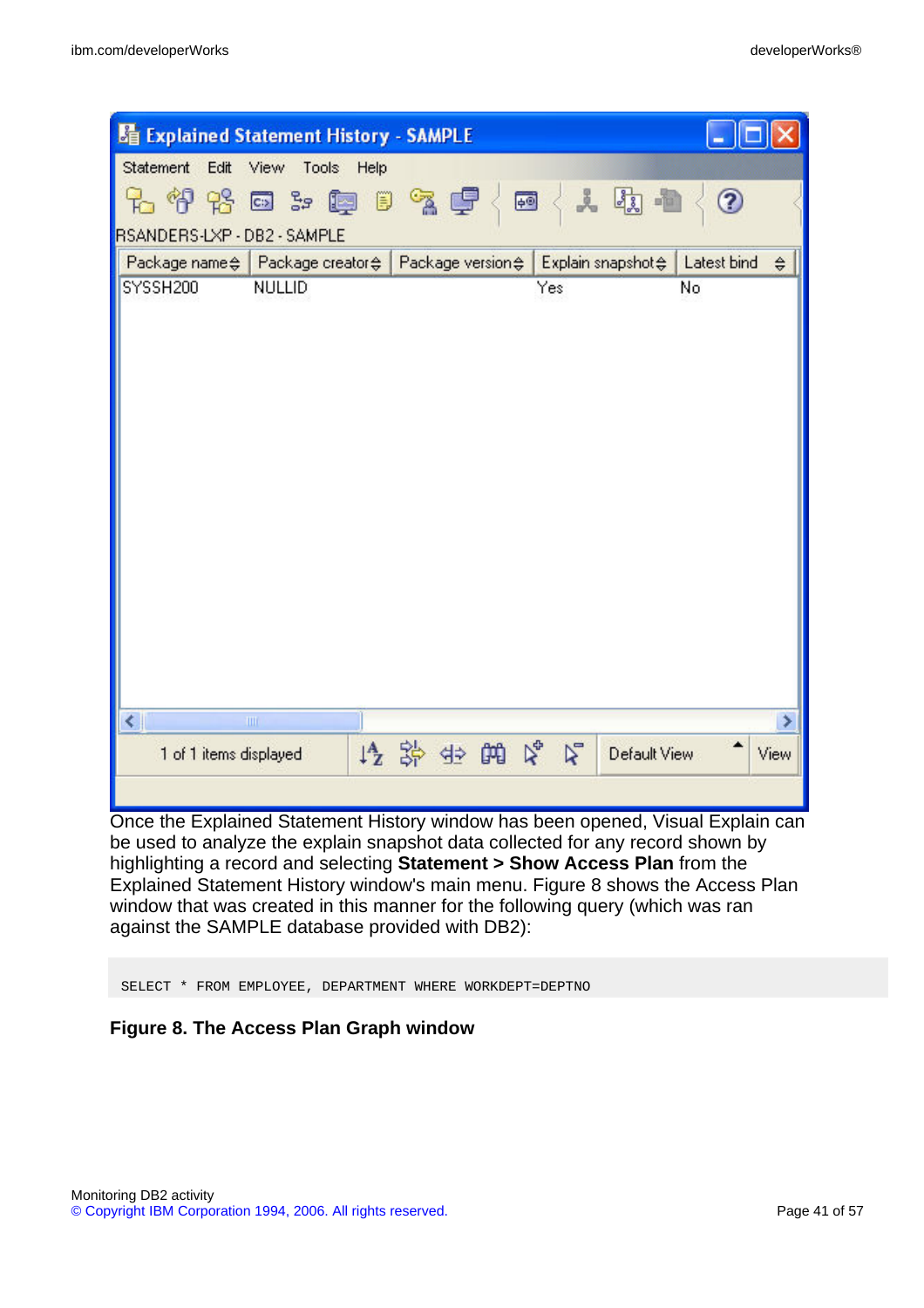

Alternately, explain snapshot data can be collected for a new query and the corresponding access plan can be displayed by selecting **Statement > Explain Query...** from the Explained Statement History window's main menu. When these menu items are selected, the Explain Query Statement window opens and prompts you to enter the text for your query. Figure 9 shows what the Explain Query Statement window looks like after it has been populated with a simple query.

#### **Figure 9. The Explain Query Statement window**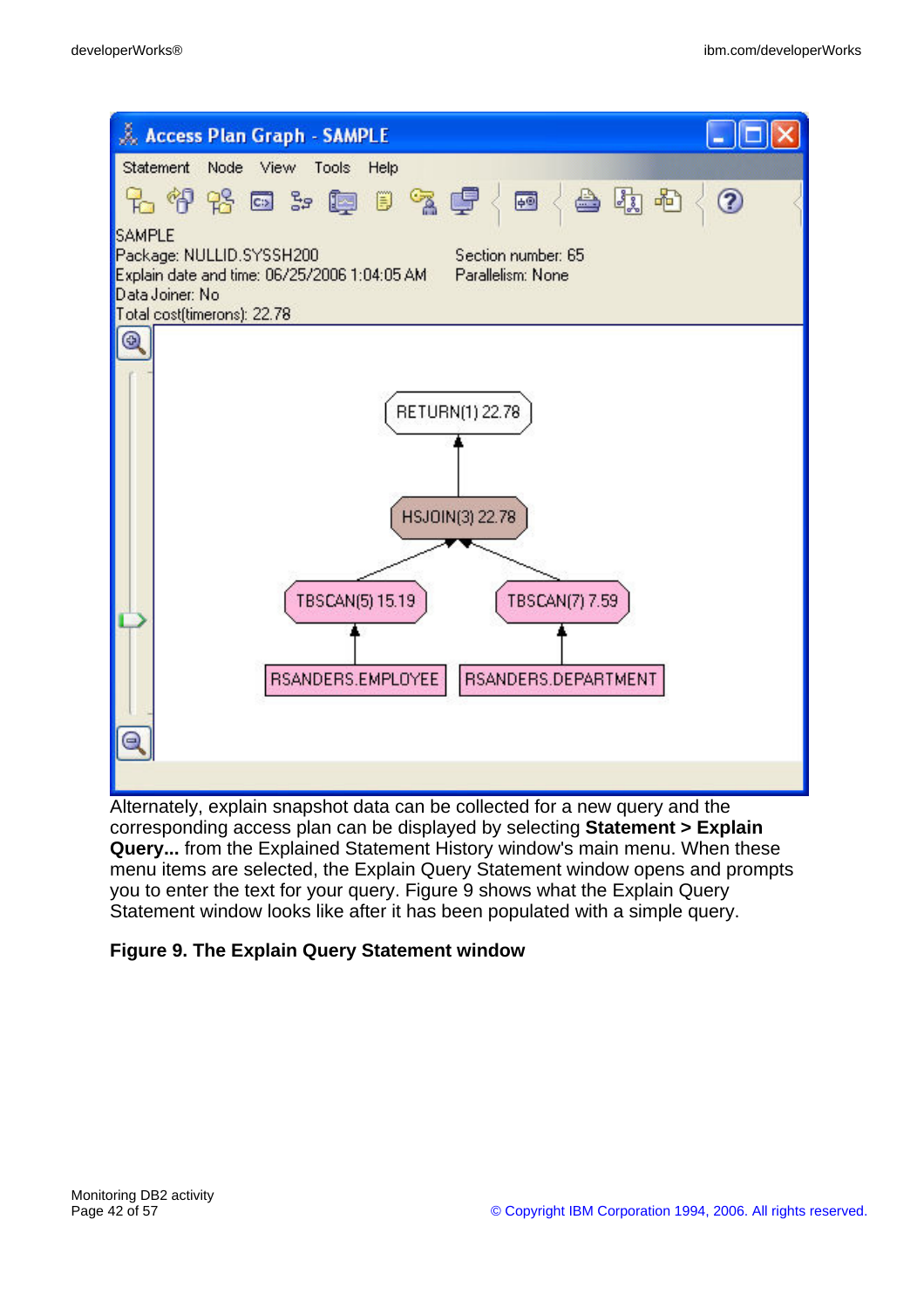| RSANDERS-LXP - DB2 - SAMPLE<br><b>Query Text</b>              | la Explain Query Statement - SAMPLE                         |           |        |             |
|---------------------------------------------------------------|-------------------------------------------------------------|-----------|--------|-------------|
|                                                               | SELECT * FROM EMPLOYEE, DEPARTMENT<br>WHERE WORKDEPT=DEPTNO |           |        | Get<br>Save |
| <b>Query number</b><br><b>Query</b> tag<br>Optimization class | 1<br>5 会<br>Populate all columns in Explain tables          |           |        |             |
|                                                               |                                                             | <b>OK</b> | Cancel | Help        |

Every component of the access plan shown in the Access Plan Graph window can be clicked to reveal more detailed information on that component. For example, if the HSJOIN(3) operator in the access plan shown in Figure 8 is selected, detailed information like that shown in Figure 10 might be displayed in the Operator details window.

#### **Figure 10. The Operator details window**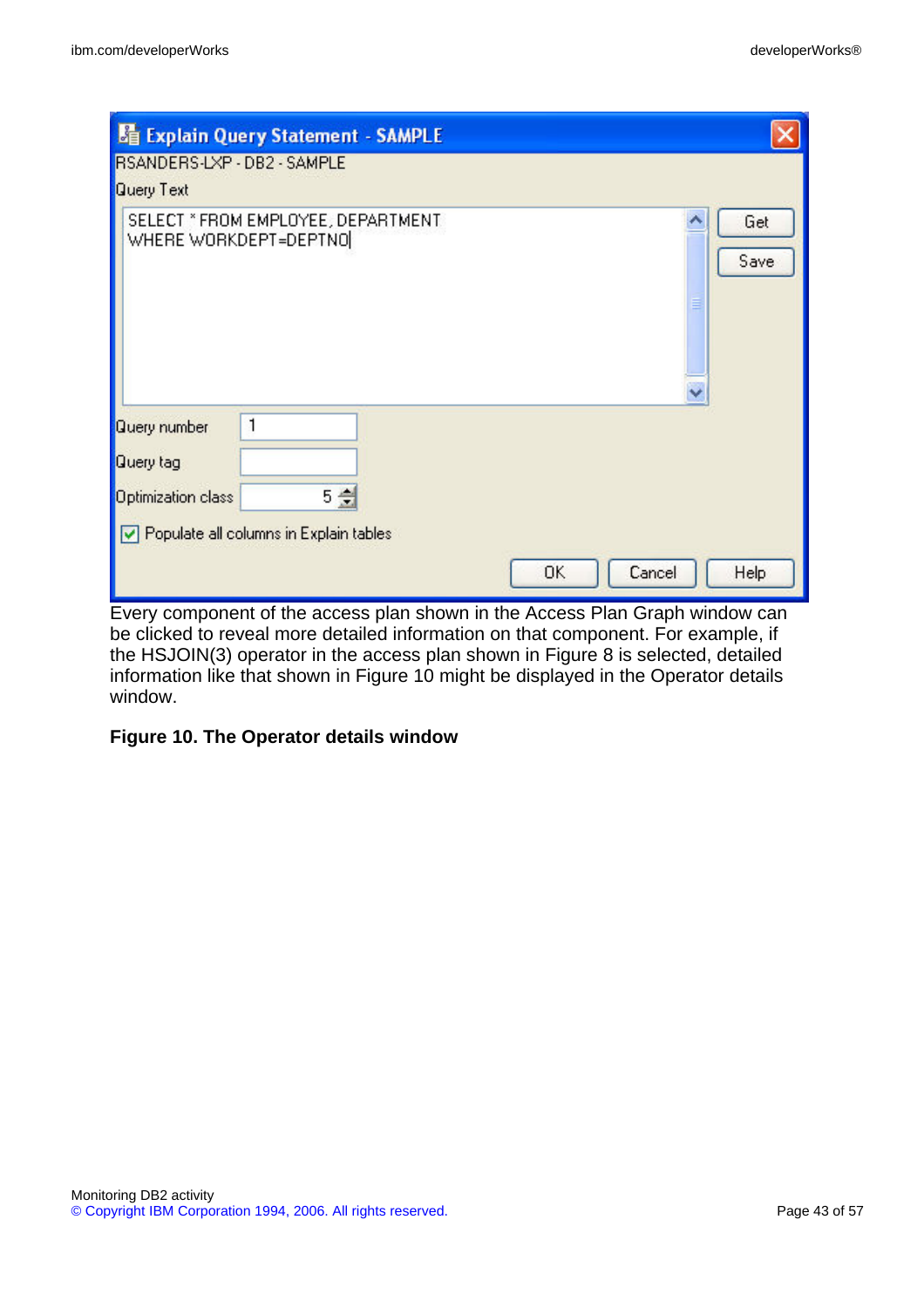| Operator details - HSJOIN(3)        |                              |                   | ×             |
|-------------------------------------|------------------------------|-------------------|---------------|
| RSANDERS-LXP - DB2 - SAMPLE         |                              |                   |               |
| Level of details: O Overview . Full |                              |                   |               |
| Cumulative cost                     |                              |                   |               |
| Total cost                          | 22.78 timerons               |                   |               |
| CPU cost                            | 286 224.28 instructions      |                   |               |
| I/D cost                            | 31/Ds                        |                   |               |
| First row cost                      | 22.78 timerons               |                   |               |
| Cumulative properties               |                              |                   |               |
| Tables                              | RSANDERS.DEPARTMENT          |                   |               |
|                                     | RSANDERS.EMPLOYEE            |                   |               |
| Columns                             | RSANDERS.DEPARTMENT.LOCATION |                   |               |
|                                     | RSANDERS.DEPARTMENT.ADMRDEPT |                   |               |
|                                     | RSANDERS.DEPARTMENT.MGRNO    |                   |               |
|                                     | RSANDERS.DEPARTMENT.DEPTNAME |                   |               |
|                                     | RSANDERS.DEPARTMENT.DEPTNO   |                   |               |
|                                     | RSANDERS.EMPLOYEE.COMM       |                   |               |
|                                     | RSANDERS.EMPLOYEE.BONUS      |                   |               |
|                                     | RSANDERS.EMPLOYEE.SALARY     |                   |               |
|                                     | RSANDERS.EMPLOYEE.BIRTHDATE  |                   |               |
|                                     | RSANDERS.EMPLOYEE.SEX        |                   |               |
|                                     | RSANDERS.EMPLOYEE.EDLEVEL    |                   |               |
| $\left\langle \cdot \right\rangle$  |                              |                   | $\,$          |
| Input arguments                     |                              |                   |               |
| Early out                           | Left                         |                   |               |
| <b>Bit filter used</b>              | No                           |                   |               |
| Join predicates                     | Number                       | Selectivity       | Text          |
|                                     | 2                            | 0.04              | (Q2.W         |
| Residual predicates                 | None                         |                   |               |
| Outer join type                     | None                         |                   |               |
| Temporary page size                 | 4096                         |                   |               |
| $\leq$                              |                              |                   | $\rightarrow$ |
|                                     |                              | Print.<br>Save As | Close<br>Help |

When analyzing an access plan to locate performance bottlenecks, it is a good idea to try clicking through all the different object types to get comfortable with the query information that you have available.

### Visual Explain components

You might have noticed that the output provided in the Access Plan window (refer to Figure 9) consists of a hierarchical graph that represents the various components that are needed to process the access plan that has been chosen for the query specified. Each component in the plan is represented as a graphical object known as a node. Two types of nodes can exist:

• **Operator**. An operator node is used to identify either an action that must be performed on data, or output produced from a table or index.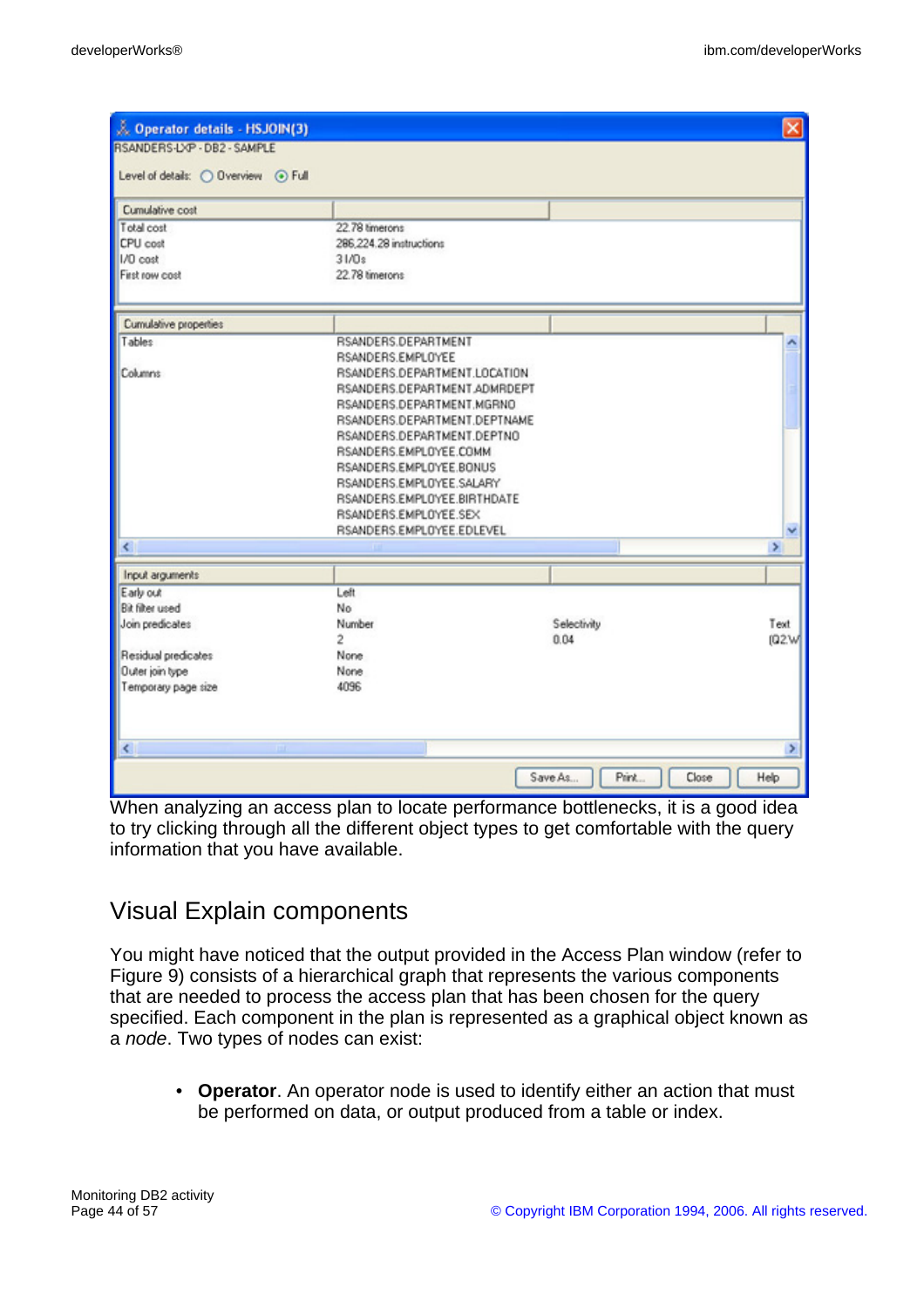• **Operand**. An operand node is used to identify an entity on which an operation is performed (for example, a table would be the operand of a table scan operator).

#### **Operands**

Typically, operand nodes are used to identify tables, indexes, and table queues (table queues are used when intra-partition parallelism is used), which are symbolized in the hierarchical graph by rectangles (tables), diamonds (indexes), and parallelograms (table queues). Examples of table and index operands can be seen in Figure 11.

#### **Figure 11. Table and index operands**



Operator nodes, on the other hand, are used to identify anything from an insert operation to an index or table scan. Operator nodes, which are symbolized in the hierarchical graph by ovals, indicate how data is accessed, how tables are joined, and other factors such as whether or not a sort operation is to be performed. Table 6 lists the more common operators that can appear in an access plan hierarchical graph.

| <b>Operator</b> | <b>Operation performed</b>                                                                          |
|-----------------|-----------------------------------------------------------------------------------------------------|
| <b>CMPEXP</b>   | Computes expressions. (For debug mode only.)                                                        |
| <b>DELETE</b>   | Deletes rows from a table.                                                                          |
| <b>EISCAN</b>   | Scans a user-defined index to produce a reduced<br>stream of rows.                                  |
| <b>FETCH</b>    | Fetches columns from a table using a specific<br>record identifier.                                 |
| <b>FILTER</b>   | Filters data by applying one or more predicates<br>to it.                                           |
| <b>GENROW</b>   | Generates a table of rows.                                                                          |
| <b>GRPBY</b>    | Groups rows by common values of designated<br>columns or functions, and evaluates set<br>functions. |
| <b>HSJOIN</b>   | Represents a hash join, where two or more<br>tables are hashed on the join columns.                 |

#### **Table 6. Common Visual Explain operators**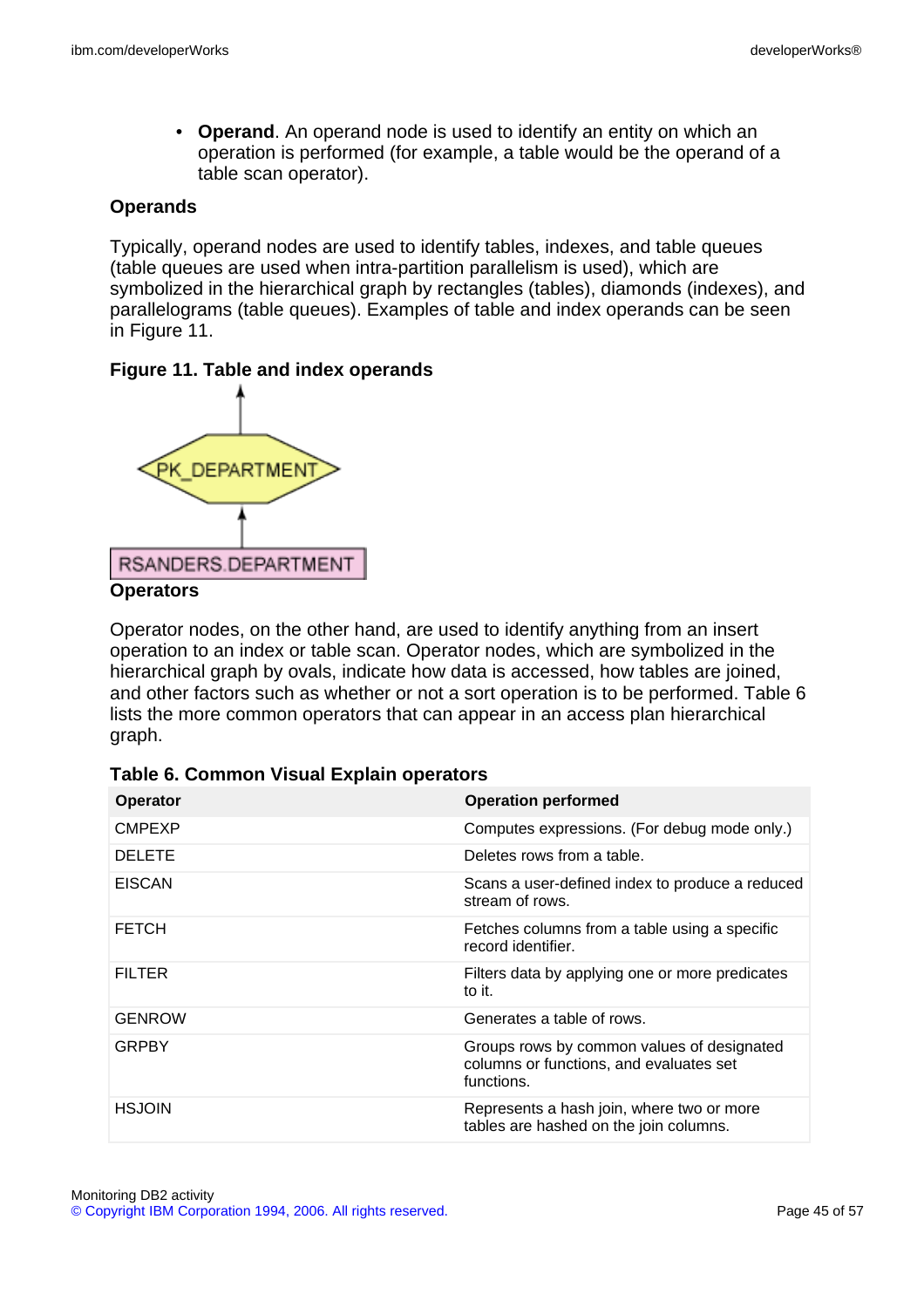| <b>INSERT</b> | Inserts rows into a table.                                                                                                                                                                      |
|---------------|-------------------------------------------------------------------------------------------------------------------------------------------------------------------------------------------------|
| <b>IXAND</b>  | ANDs together the row identifiers (RIDs) from<br>two or more index scans.                                                                                                                       |
| <b>IXSCAN</b> | Scans an index of a table with optional start/stop<br>conditions, producing an ordered stream of rows.                                                                                          |
| <b>MSJOIN</b> | Represents a merge join, where both outer and<br>inner tables must be in join-predicate order.                                                                                                  |
| <b>NLJOIN</b> | Represents a nested loop join that accesses an<br>inner table once for each row of the outer table.                                                                                             |
| <b>PIPE</b>   | Transfers rows. (For debug mode only.)                                                                                                                                                          |
| <b>RETURN</b> | Represents the return of data from the query to<br>the user.                                                                                                                                    |
| <b>RIDSCN</b> | Scans a list of row identifiers (RIDs) obtained<br>from one or more indexes.                                                                                                                    |
| <b>RPD</b>    | An operator for remote plans. It is very similar to<br>the SHIP operator in Version 8 (RQUERY<br>operator in previous versions), except that it does<br>not contain an SQL or XQuery statement. |
| <b>SHIP</b>   | Retrieves data from a remote database source.<br>Used in the federated system.                                                                                                                  |
| <b>SORT</b>   | Sorts rows in the order of specified columns, and<br>optionally eliminates duplicate entries.                                                                                                   |
| <b>TBSCAN</b> | Retrieves rows by reading all data directly from<br>the data pages.                                                                                                                             |
| <b>TEMP</b>   | Stores data in a temporary table to be read back<br>out (possibly multiple times).                                                                                                              |
| <b>TQUEUE</b> | Transfers table data between database agents.                                                                                                                                                   |
| <b>UNION</b>  | Concatenates streams of rows from multiple<br>tables.                                                                                                                                           |
| <b>UNIQUE</b> | Eliminates rows with duplicate values for<br>specified columns.                                                                                                                                 |
| <b>UPDATE</b> | Updates rows in a table.                                                                                                                                                                        |
| <b>XISCAN</b> | Scans an index of an XML table.                                                                                                                                                                 |
| <b>XSCAN</b>  | Navigates an XML document node subtrees.                                                                                                                                                        |
| <b>XANDOR</b> | Allows ANDed and ORed predicates to be<br>applied to multiple XML indexes.                                                                                                                      |

Examples of some more common operands can be seen in Figure 12. In this example, three different actions are being performed: Two tables are having table scans performed, one index scan is being performed, and two data sets are being joined using the hashjoin algorithm.

#### **Figure 12. Several common operators**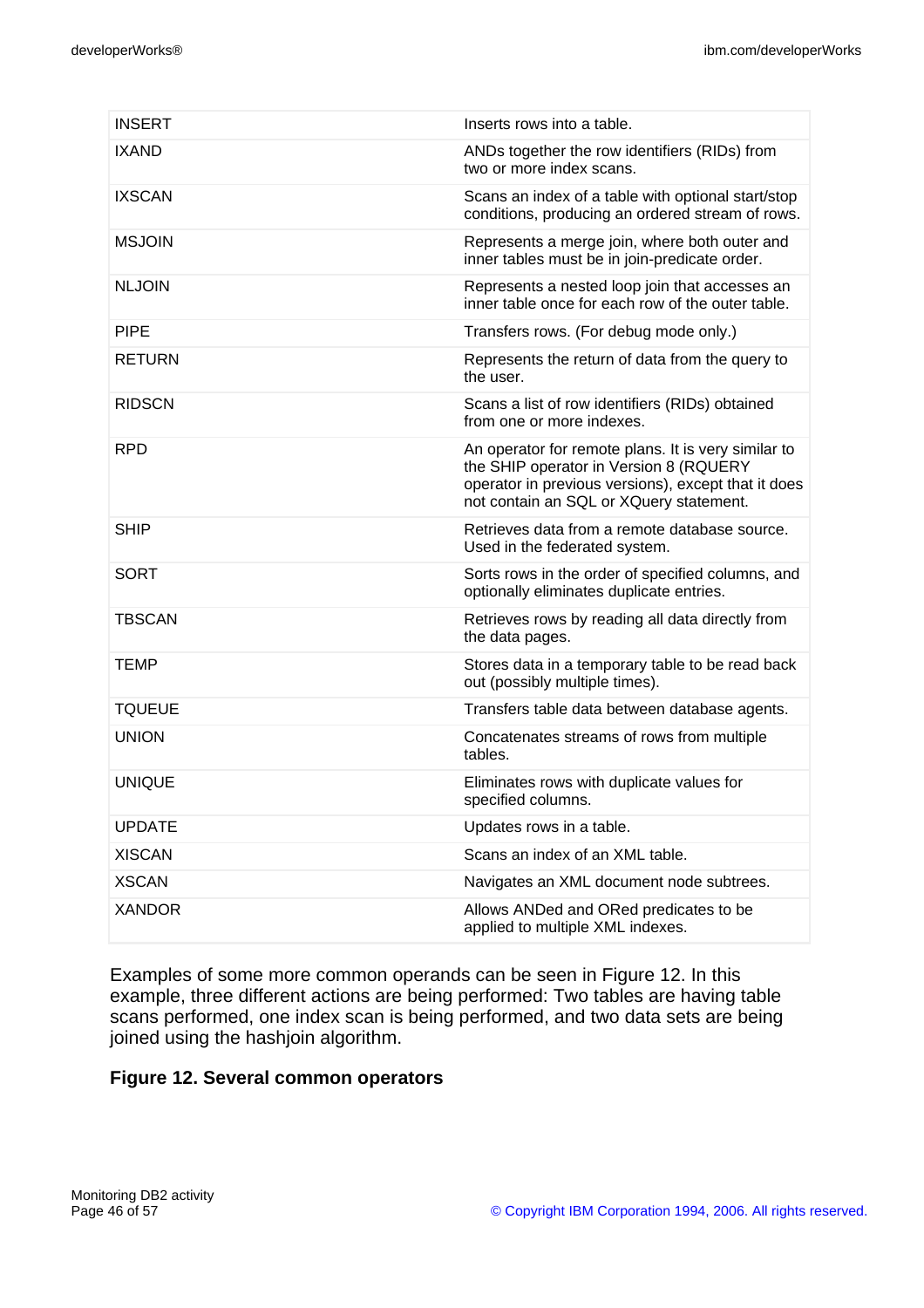

Arrows that illustrate how data flows from one node to the next connect all nodes shown in the hierarchical graph and a RETURN operator normally terminates this path. The RETURN operator represents the final result set produced and contains summary information about the query and what is being returned from the completed SQL. The timeron value displayed with the RETURN the object represents the total length measurement of the time, in timerons, that was needed to complete the query. An example RETURN operator can be seen in Figure 13.

### **Figure 13. The RETURN operator**



# Factors that influence query performance

How a database environment has been configured and the query optimization level used to prepare a query can have a tremendous impact on how a query will be prepared, as well as how it will be executed.

#### **Configuration parameter values**

Visual Explain can quickly sumarize all of the parameters that affect query compilation and display them in a summary window. This window is called the Optimization Parameters window and it is invoked by selecting **Statement > Show Optimization Parameters** from the Access Plan Graph window's main menu. Figure 14 shows what the Optimization Parameters window might look like when it is activated.

#### **Figure 14. The Optimization Parameters window**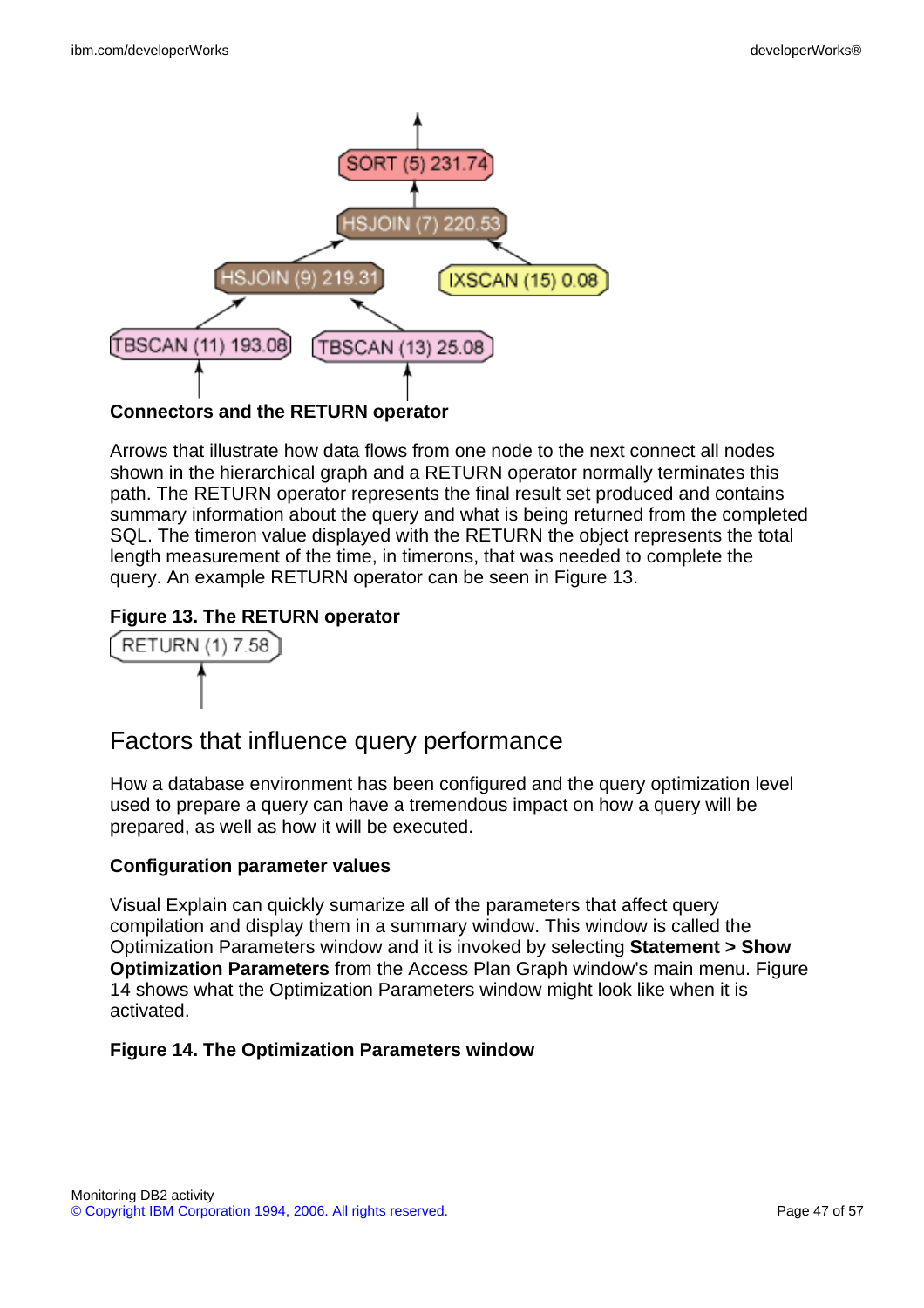| <b>Continuization Parameters</b>                                                               |                  |                        |              |
|------------------------------------------------------------------------------------------------|------------------|------------------------|--------------|
| RSANDERS-LXP - DB2 - SAMPLE                                                                    |                  |                        |              |
| Explain date and time: 06/25/2006 10:02:40 AM<br>Current date and time: 06/25/2006 10:47:00 AM |                  |                        |              |
| Configuration parameters                                                                       | Explained        | Current                |              |
| AVG_APPLS                                                                                      |                  |                        | ^            |
| SORTHEAP                                                                                       | 256              | 256                    |              |
| <b>LOCKLIST</b>                                                                                | 50               | 50                     |              |
| MAXLOCKS                                                                                       | 22               | 22                     |              |
| NUM_FREQVALUES                                                                                 |                  | 10                     |              |
| NUM_QUANTILES                                                                                  |                  | 20                     |              |
| LOCKS_AVAIL                                                                                    | 935              |                        |              |
| DBHEAP                                                                                         | 600              | 600                    | $\checkmark$ |
| Bind options                                                                                   | Explained        | Current                |              |
| QUERYOPT                                                                                       | 9                | 5                      |              |
| <b>ISOLATION</b>                                                                               | Cursor stability | Cursor stability       |              |
| <b>BLOCK</b>                                                                                   | Block all        | Block all              |              |
|                                                                                                |                  |                        |              |
|                                                                                                |                  |                        |              |
|                                                                                                |                  |                        |              |
|                                                                                                |                  |                        |              |
|                                                                                                |                  |                        |              |
|                                                                                                | Save As          | Print<br>Help<br>Close |              |

Some of the configuration parameters shown on the Optimization Parameters window include:

- **AVG\_APPLS** (average applications): This parameter indicates the average number of applications that will be running concurrently against the database. DB2 uses this information to determine how heavily the sort space and buffer pools will be used and how much space the query will likely be able to use.
- **SORTHEAP** (sort heap): The sort heap is the amount of space available in memory to perform a sort. If the sort requires more memory than is available for a sort heap, then part of the sort data will have to be paged to disk, (which can have a very negative impact on performance).
- **LOCKLIST** (lock list): This indicates the amount of memory available for DB2 to store locking information for each application. If the lock list space is quite small, then DB2 may have to escalate some locks to allow room for all the locks being held by the applications.
- **MAXLOCKS** (maximum lock list percentage): This parameter controls what percentage of the total lock list space one application can have. If an application tries to use up too much memory by having too many open locks, DB2 will escalate some of the locks to free up space in the lock list.
- **NUM\_FREQVALUES** (number of frequency values): The number of frequency values is used by the DB2 Runstats utility to control how many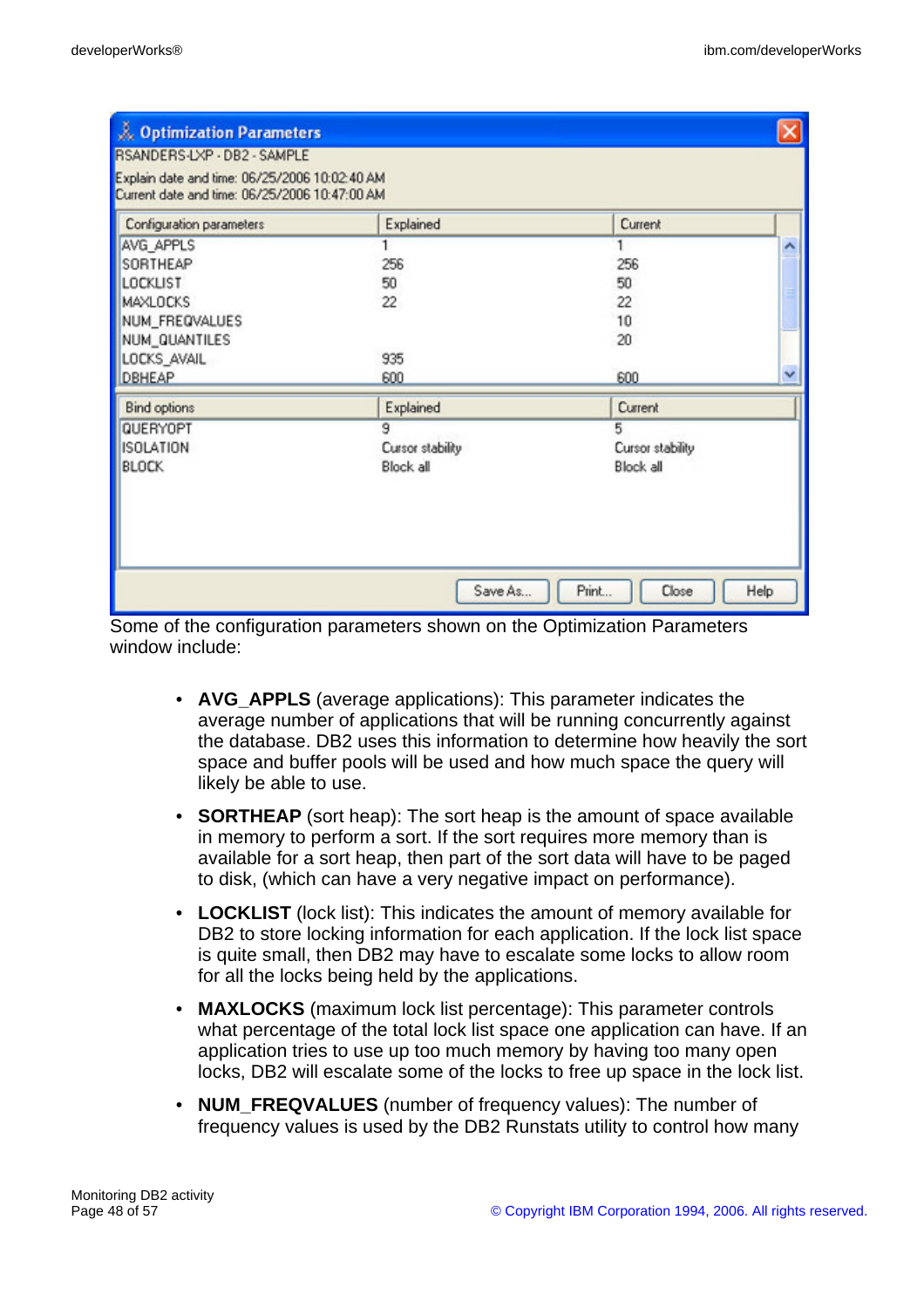of the most frequent values DB2 will keep in memory. This information is used by the optimizer to determine what percentage of the total result set a predicate in a WHERE clause will eliminate.

- **NUM\_QUANTILES** (number of data quantiles): The number of quantiles is used by the DB2 Runstats utility to control how many quantiles are captured for column data. Increasing the number of quantiles will give DB2 more information on the distribution of data in the database.
- **DBHEAP** (database heap): The database heap controls the amount of memory available for database object information. The objects include indexes, tables, buffer pools, and table spaces. Event monitor and log buffer information is stored here as well.
- **CPUSPEED** (CPU speed): The CPU speed of the computer. If the value is set to -1, then a CPU speed measurement program is used by DB2 to determine the proper setting.
- **BUFFPAGE and buffer pool size:** The optimizer uses the size of the available buffer pools in its optimization data. Increasing or decreasing the buffer pool size can have a significant impact on the access plan.

#### **Optimization level used**

The most important factor that can affect how an access plan is generated for a query is the optimization level that is used to prepare it. This information tells the DB2 Optimizer how much effort and what techniques should be used to determine the best access plan to use to resolve the query. A higher level will cause the optimizer to use more complex algorithms and algebraic analysis -- and as a result, will take much more time -- to generate the final plan.

Seven optimization classes are available and each class uses a different subset of all the rules and statistics available.The optimization classes available are:

- **0** -- Use a minimal amount of optimization
- **1** -- Use a degree of optimization roughly comparable to DB2/6000 Version 1, plus some additional low-cost features not found in Version 1
- **2** -- Use features of optimization class 5, but with a simplified join algorithm
- **3** -- Perform a moderate amount of optimization; similar to the query optimization characteristics of DB2 for MVS/ESA
- **5** -- Use a significant amount of optimization, with Heuristic Rules (Unless otherwise specified, this is the default optimization class used.)
- **7** -- Use a significant amount of optimization, without Heuristic Rules
- **9** -- Use all available optimization techniques

The following guidelines can be helpful when deciding on the best optimization class to use: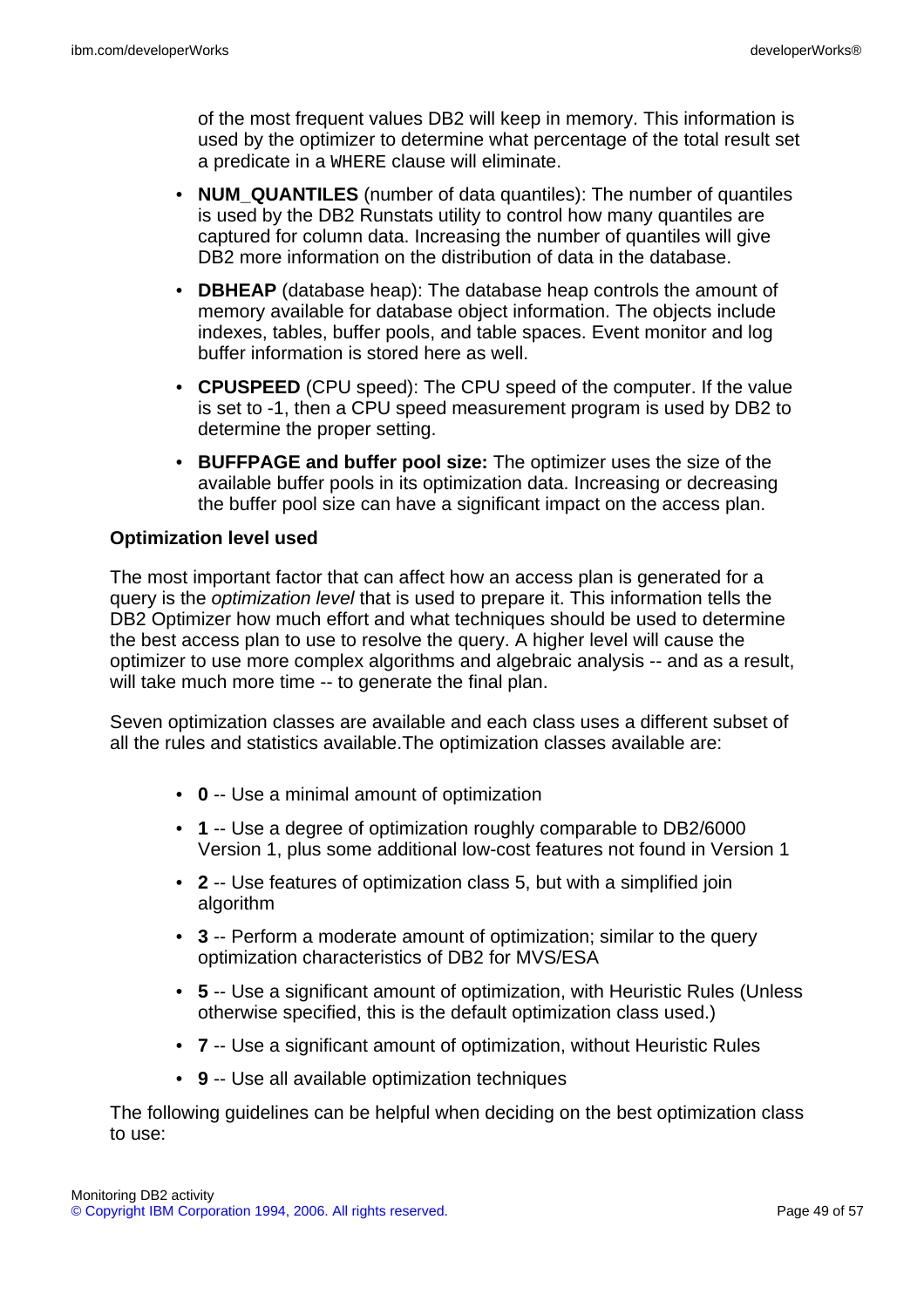- Use optimization class **0** or **1** for queries that require very little optimization and rely heavily on primary key index searches or very simple joins (for example, very simple OLTP).
- Use optimization class **1** for simple queries that involve a small number of tables and joins involved indexes on the tables (for example, OLTP).
- Use optimization class **5** for a workload that involves complex OLTP or reports involving many complex joins on multiple tables (for example, mixed OLTP and reporting).
- Use optimization class **9** for queries that require significant analysis of data statistics and can run for a long time (over a minute) (for example, very complex data mining or decision support). The DB2 Optimizer will take much longer to produce an access plan but the improvements that can be found in the access plan normally outweigh the extra time needed to produce it.

# Final thoughts on troubleshooting SQL

Entire books have been written on how to improve SQL performance so it's impossible to cover everything about query performance tuning here. However, here are a few key points that you should keep in mind when you begin using Visual Explain to trouble shoot a poorly performing query:

**Lack of use of indexes.** Is the query using the indexes you expect? Make sure that table scans are not occurring on tables you thought had indexes on them. This question can easily be answered by looking at the access plan diagram for the query. If the indexes do exist, then check the cardinality or the order of the index keys. It may not be what you expect.

**Table cardinality and use of 'SELECT \*'.** Sometimes the DB2 optimizer will decide that it is faster to scan an entire table due to the number of columns that you are bringing back. Perhaps the table is quite small, or perhaps it's just not efficient to scan an index and then return a large number of rows that return all the columns of the table. Try to return only the columns that you actually need. Take a look at what columns are being returned in each section of the query to see if you really need them and to see if that is why a table scan is occurring. Also, consider using include columns in an index.

**Optimization level set too low.** Many DBAs lower the optimization level to 1 to reduce the amount of time required for query preparation. Sometimes, raising the optimization level to 5 will allow the optimizer to find a better access plan without you having to create a new index to improve performance. This value can easily be adjusted in Visual Explain tool when you elect to generate explain information for a query using the Explain Query Statement window (see Figure 9). It can also be set from the Command Line processor by executing the following command:

SET CURRENT QUERY OPTIMIZATION [0|1|2|3|5|7|9]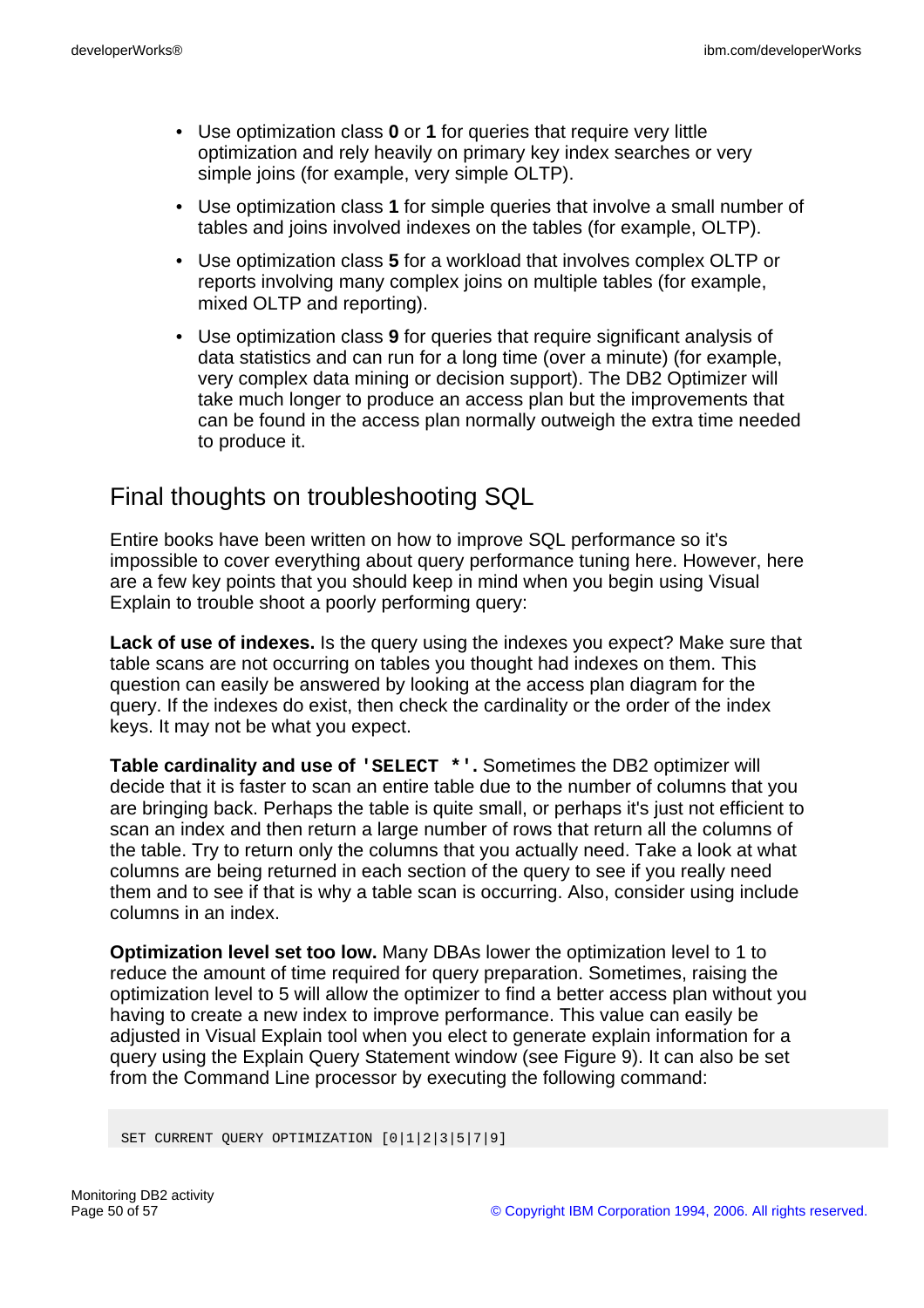# Section 7. Other problem determination tools

## db2mtrk utility

You have seen tools that can be used to examine the state of a database at a specific point in time (the snapshot monitor), collect data whenever a specific event or transition occurs (event monitors), and examine data access plans produced in response to queries (explain). There are two more tools that you need to be aware of if you are trying to locate a problem in your database environment. The first of these tools is known as the db2mtrk utility.

The db2mtrk utility is designed to provide a complete report of the memory status for instances, databases and agents. When executed, the db2mtrk command produces the following information about memory pool allocation:

- Current size
- Maximum size (hard limit)
- Largest size (high water mark)
- Type (identifier indicating function for which the memory pool will be used)
- Agent who allocated the pool (if the memory pool is private)

The db2mtrk utility is invoked by executing the db2mtrk command. The basic syntax for this command is:

```
db2mtrk
\le -i\sim-d\sim<-p>\langle -m \mid -w \rangle<-r [Interval] <[Count]> >
\leq -vz
\langle -h \rangle
```
where *Interval* identifies the number of seconds to wait between subsequent calls to the DB2 memory tracker and Count identifies the number of times to repeat calling the memory tracker.

How the db2mtrk utility collects and presents information is determined by the options specified when the db2mtrk command is invoked. Table 7 lists every option available and describes the behavior of each.

#### **Table 7. db2mtrk command options available**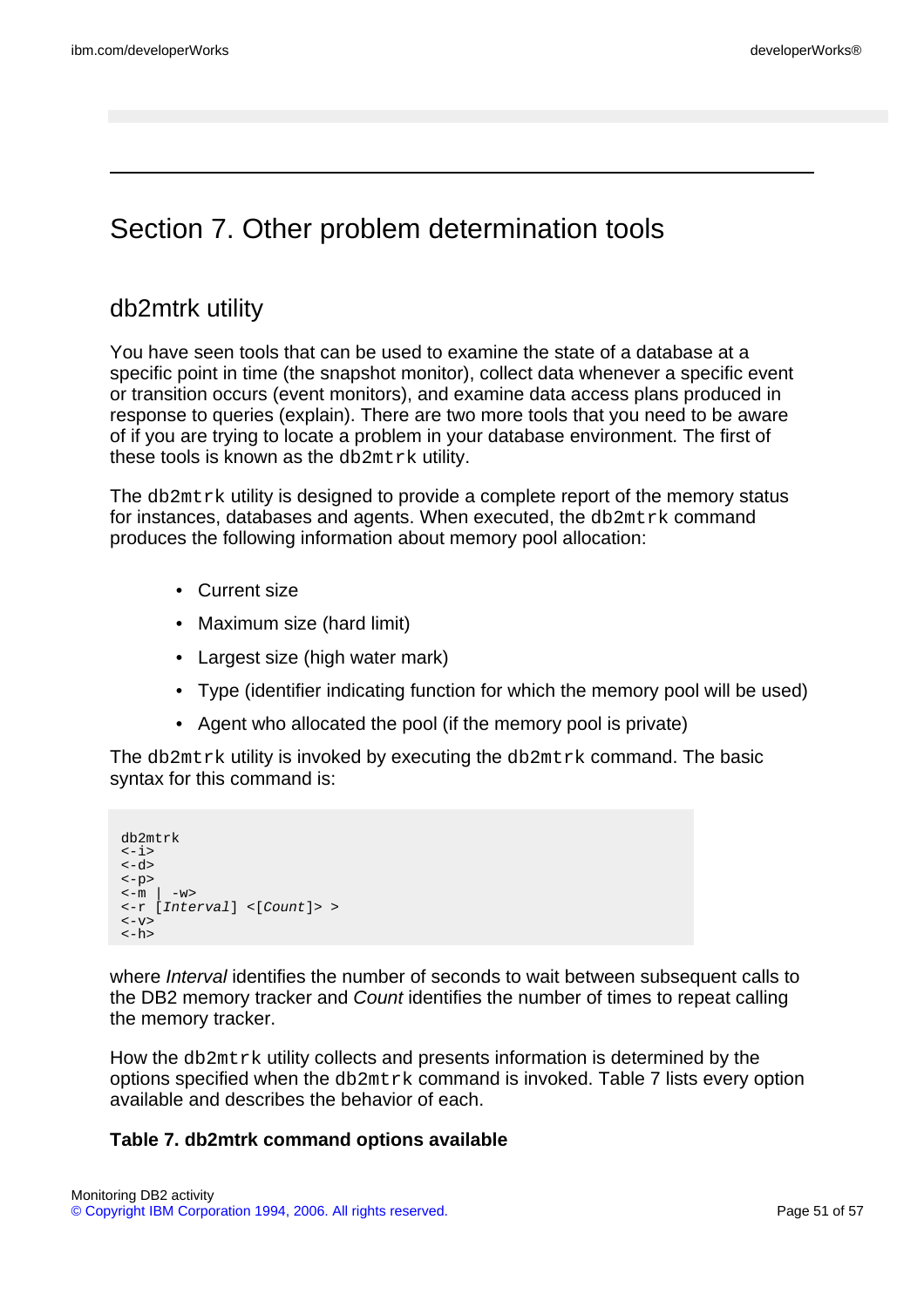| <b>Option</b> | <b>Meaning</b>                                      |
|---------------|-----------------------------------------------------|
| ۰i            | Show instance level memory                          |
| -d            | Show database level memory                          |
| -p            | Show private memory                                 |
| -m            | Show maximum values for each memory pool            |
| -W            | Show high water mark values for each memory<br>pool |
| -r            | Repeat mode                                         |
| $-V$          | Verbose output                                      |
| -h            | Display help information                            |

If you want to obtain instance-level, database-level, and private memory pool allocation information, execute a db2mtrk command that looks like this:

db2mtrk -i -d -p

And when this command is executed, you might see something similar to the output shown below.

#### **Sample output produced by the db2mtrk utility**

```
Memory for instance
  monh other
  320.0K 8.1M
Memory for database: SAMPLE
   utilh pckcacheh catcacheh bph (1) bph (S32K) bph (S16K) bph (S8K)
   64.0K 128.0K 64.0K 1.2M 704.0K 448.0K 320.0K
   bph (S4K) shsorth lockh dbh other
   256.0K 0 320.0K 4.3M 128.0K
Memory for agent 3632
   other apph appctlh
   64.0K 64.0K 64.0K
Memory for agent 3184
  other apph appctlh<br>64.0K 64.0K 64.0K
           64.0KMemory for agent 508
  other apph appctlh<br>448.0K 64.0K 64.0K
  448.0K 64.0K 64.0K
```
# The db2pd utility

The db2pd utility is designed to retrieve information from appropriate DB2 database system memory sets and produce a thorough report that can be used to monitor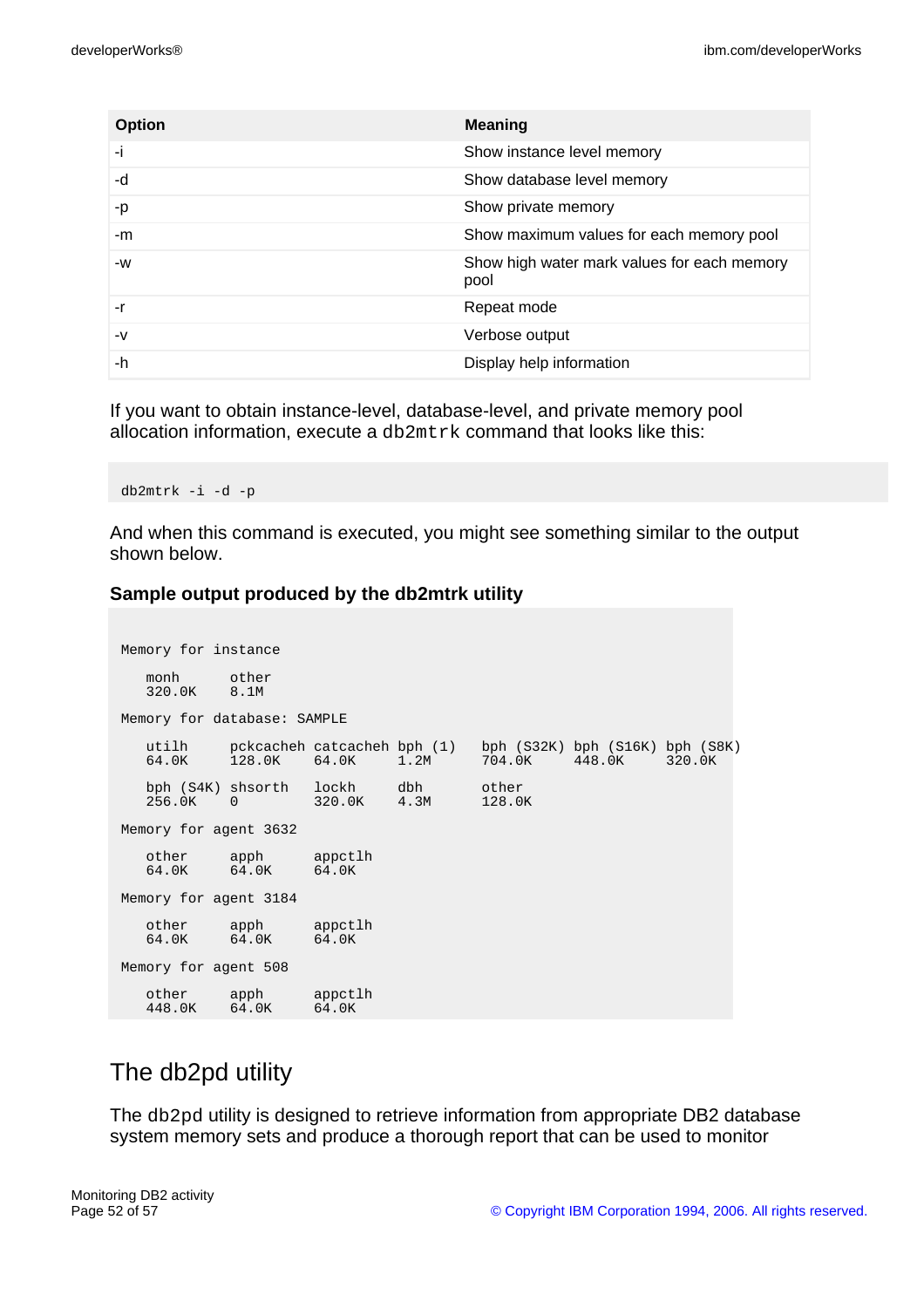and/or troubleshoot a database system (or any component of a database system). The db2pd utility is invoked by executing the db2pd command. The simplest form of this command is:

```
db2pd
<-inst>
<-database [DatabaseName] ,... | -alldatabases>
<-everything>
<-full>
```
where *DatabaseName* is the name assigned to one or more databases that information is to be obtained for.

If the db2pd command is executed with the -everything option specified, the db2pd utility will collect information for all elements of all databases on all database partition servers that are local to the server. If the -full option is used, the information produced will be expanded to its maximum length. (If this option is not specified, the information produced is truncated to save space on the display.)

In addition to collecting a large set of information for a database system, you can tell the db2pd utility to focus its collection on one specific area by specifying any of the following filter options as part of the db2pd command executed:

- -applications
- $\bullet$  -fmp
- -agents
- -transactions
- -bufferpools
- -logs
- -locks
- -tablespaces
- -dynamic
- -static
- -fcm
- -memsets
- -mempools
- -memblocks
- -dbmcfg
- -dbcfg
- -catalogcache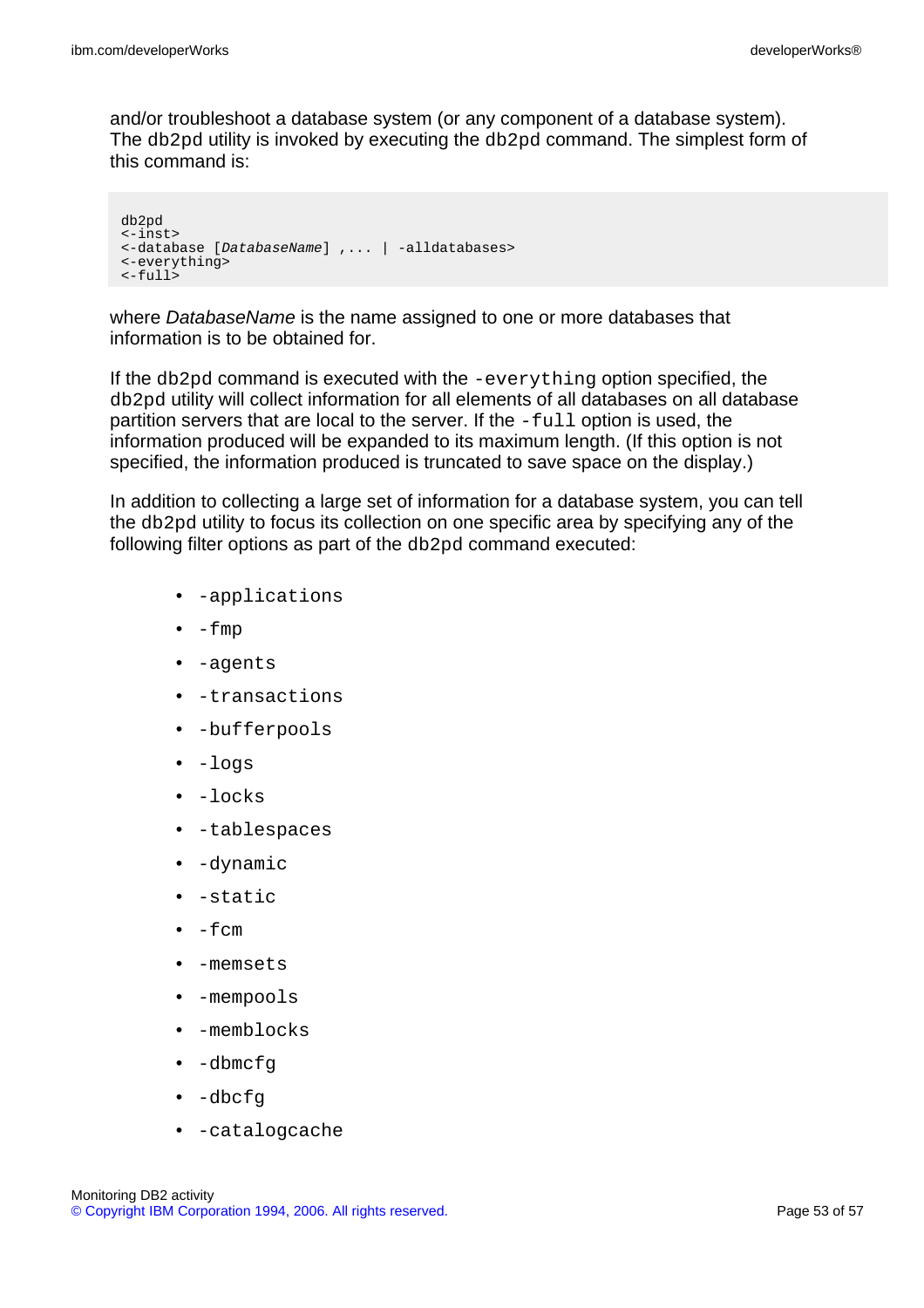- -sysplex
- -tcbstats
- -reorg
- -recovery
- -reopt
- -osinfo
- -storagepaths
- -pages

For example, if you wanted to obtain information about the transaction log files associated with the SAMPLE database, you could do so by executing a db2pd command that looks like this:

db2pd -database SAMPLE -logs

And when this command is executed, you might see something similar to the output shown below.

#### **Sample output produced by the db2pd utility**

| Database Partition 0 -- Database SAMPLE -- Active -- Up 0 days 00:43:48 |  |          |                 |       |  |              |
|-------------------------------------------------------------------------|--|----------|-----------------|-------|--|--------------|
| Logs:                                                                   |  |          |                 |       |  |              |
| Current Log Number                                                      |  | 0        |                 |       |  |              |
| Pages Written                                                           |  | $\Omega$ |                 |       |  |              |
| Method 1 Archive Status<br>n/a                                          |  |          |                 |       |  |              |
| Method 1 Next Log to Archive                                            |  | n/a      |                 |       |  |              |
| Method 1 First Failure<br>n/a                                           |  |          |                 |       |  |              |
| Method 2 Archive Status<br>n/a                                          |  |          |                 |       |  |              |
| Method 2 Next Log to Archive<br>n/a                                     |  |          |                 |       |  |              |
| Method 2 First Failure<br>n/a                                           |  |          |                 |       |  |              |
|                                                                         |  |          |                 |       |  |              |
| Address<br>StartLSN                                                     |  | State    | Size            | Pages |  | Filename     |
| $0 \times 04$ BBD254 0 $\times 0000036$ B0000 0 $\times 00000000$ 1000  |  |          |                 | 1000  |  | S0000000.LOG |
| $0 \times 04$ BBD2F4 $0 \times 000003$ A98000 $0 \times 00000000$ 1000  |  |          |                 | 1000  |  | S0000001.LOG |
| $0 \times 04$ BBD394 $0 \times 000003$ E80000                           |  |          | 0x00000000 1000 | 1000  |  | S0000002.LOG |

In some cases, when one of these filtering options is used, it in turn has its own set of options. Refer to the DB2 Command Reference for the complete syntax for the db2pd command.

# Section 8. Summary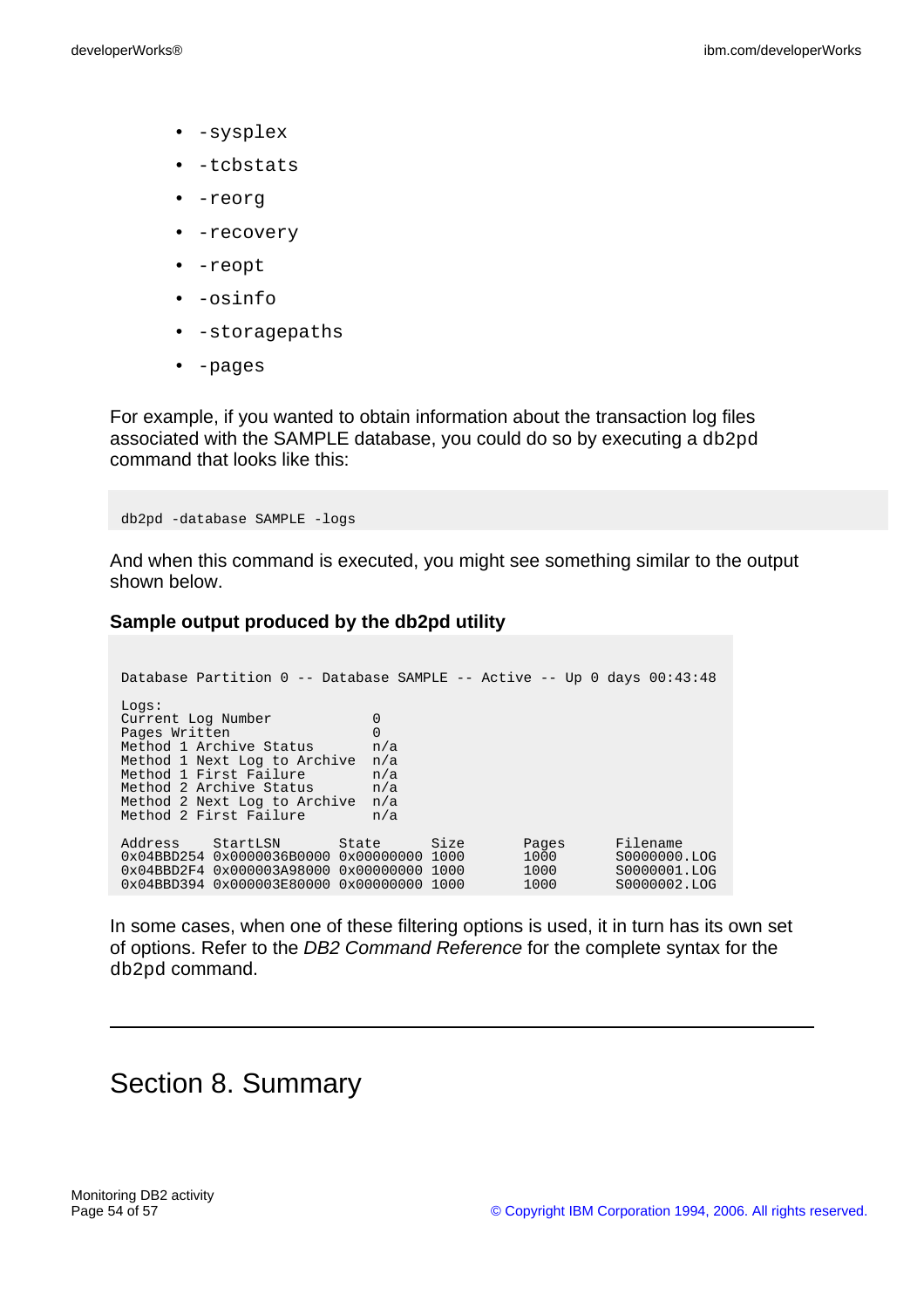This tutorial was designed to introduce you to the set of monitoring tools that are available with DB2 9 and to show you how each are used to monitor how well (or how poorly) your database system is operating. Database monitoring is a vital activity that, when performed on a regular basis, provides continuous feedback on the health of a database system. Because database monitoring is such an integral part of database administration, DB2 9 comes equipped with a monitoring utility known as the database system monitor and although the name "database system monitor" suggests a single monitoring tool, in reality the database system monitor is composed of two distinct tools that can be used to capture and return system monitor information: a snapshot monitor and one or more event monitors.

The snapshot monitor allows you to capture a picture of the state of a database at a specific point in time while event monitors capture and log data as specific database events occur. It is important to note that bcause monitoring adds additional processing overhead, the amount of time spent monitoring a system should be limited, and monitoring should always be performed with a specific purpose in mind.

With DB2 Version 9, snapshot monitor data can also be obtained by using a set of SQL routines to access data stored in special administrative views.

Event monitors provide a way to collect monitor data when events or activities occur that cannot be monitored using the snapshot monitor. Additionally, while the snapshot monitor exists as a background process that begins capturing monitor data once a connection to a database has been established, event monitors must be specifically created before they can be used.

Because event monitors are special database objects that must be created before they can be used, they can only collect monitor data for events or transitions that take place in the database for which they have been defined. Event monitors cannot be used to collect monitor data at the instance level. You can create event monitors directly from the Control Center (select Create Event Monitor from the Event Monitors menu) or by executing the CREATE EVENT MONITOR SQL statement.

The health monitor adds a *management by exception* capability to DB2 9 by alerting administrators to potential system health issues before they become problems that affect a system's performance. The health monitor uses several health indicators to evaluate specific aspects of instance and database performance. Each health indicator acts as a precise measurement that the health monitor examines continuously to gauge the health of a particular aspect of a specific class of database objects. In turn, health indicators measure a finite set of distinct object states or a continuous range of values to determine whether an particular object is "healthy" or "unhealthy". Health indicators have a set of predefined threshold values, and the health monitor constantly compares the state of the system against these thresholds - if it finds that a particular threshold limit has been exceeded or detects an abnormal state for a particular object, it automatically issues an alert through the specified reporting channels.

The explain facility allows you to capture and view detailed information about the access plan chosen for a particular SQL statement, as well as performance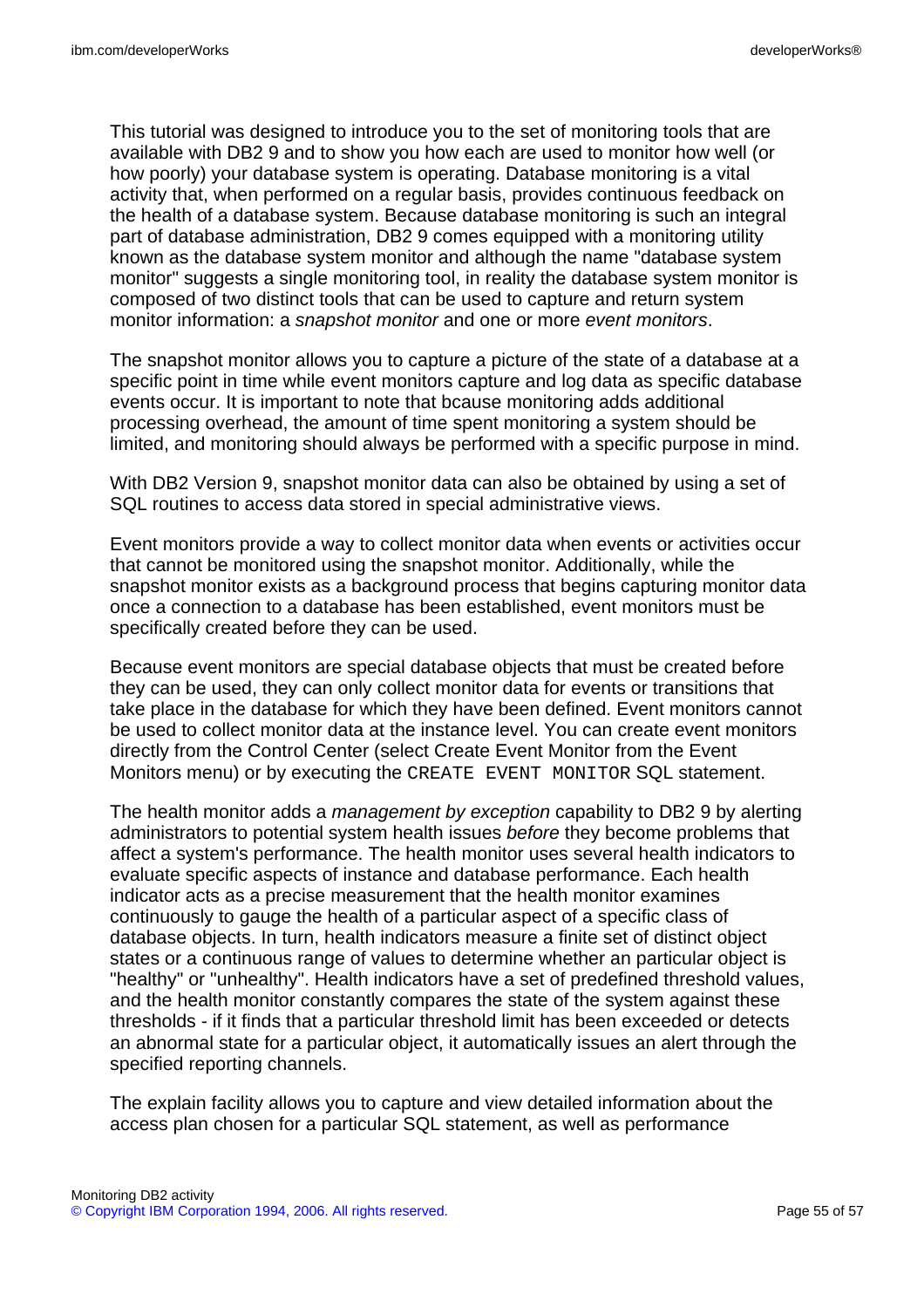information that can be used to help identify poorly written statements or a weakness in database design. Specifically, explain data helps you understand how the DB2 Database Manager accesses tables and indexes to satisfy a query. explain data can also be used to evaluate any performance tuning action taken. Before explain information can be captured, a special set of explain tables must be created.

Visual Explain is a GUI tool that provides database administrators and application developers with the ability to view a graphical representation of the access plan that has been chosen for a particular SQL statement.

However, Visual Explain can only be used to view explain snapshot data; to view explain data that has been collected and written to the explain tables, the db2exfmt tool must be used instead.

The db2mtrk utility is designed to provide a complete report of the memory status for instances, databases and agents.

The db2pd utility is designed to retrieve information from appropriate DB2 database system memory sets and produce a thorough report that can be used to monitor and/or troubleshoot a database system (or any component of a database system). The db2pd utility is invoked by executing the db2pd command.